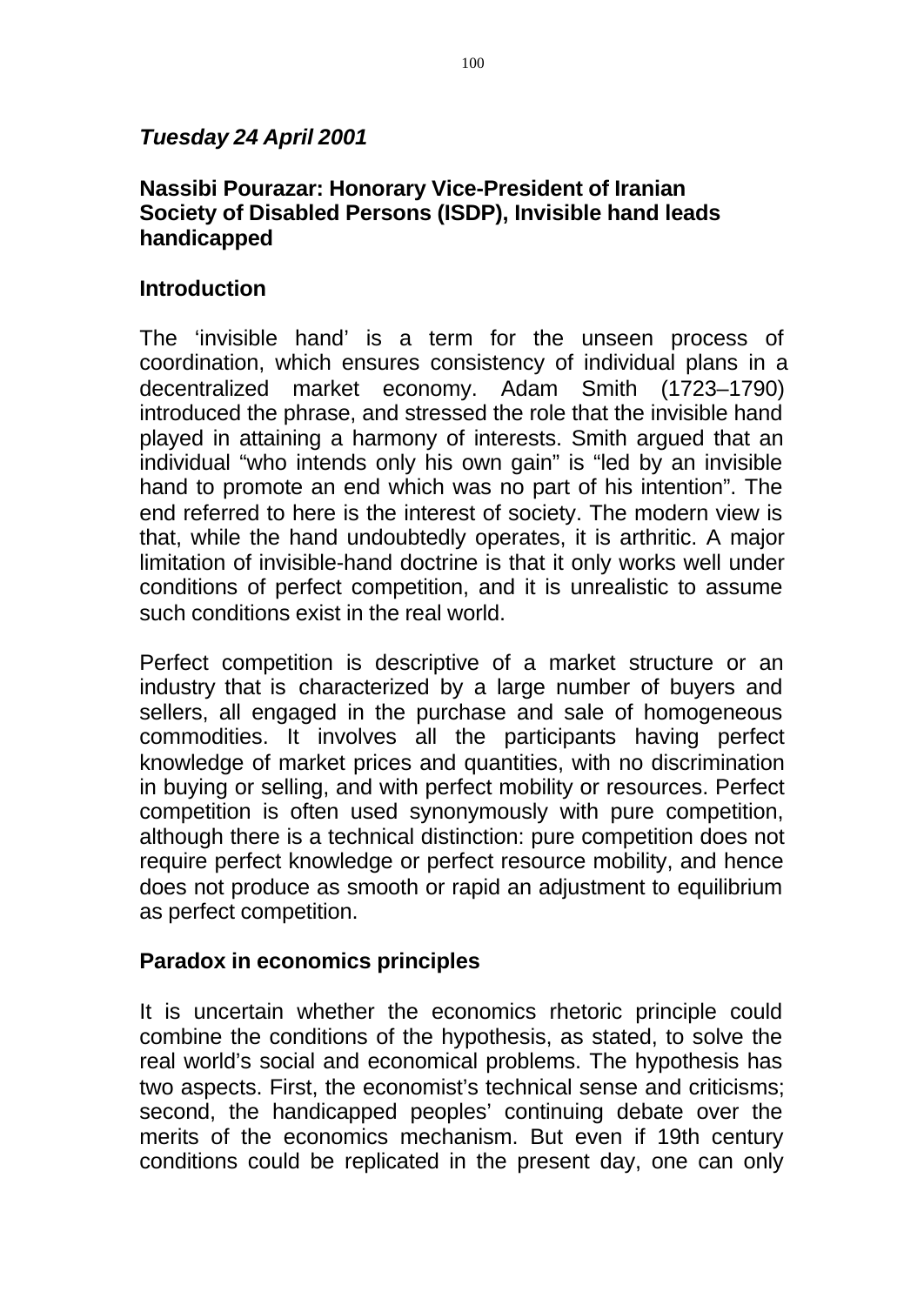presume that this would be a temporary victory at best. Soon the historical ball would start rolling once again and, starting from a renewed *laissez-faire* environment, similar social pressures would emerge to push society back onto the road it has already travelled. There are a number of basic reasons (aside from the 'technical' sources of market failure listed in the textbooks) why these social pressures emerge.

(1) Even if everyone were to agree that a competitive market system would provide the best economic environment for society as a whole, no individual, business firm or labour union has a private incentive to uphold market principles in their own sector of the economy. A business firm would prefer to be a monopolist in its particular product or products; union or professional association members would prefer a 'closed shop', and so on. Hence, participants in a market economy are trying to escape from the condition of the marketplace in their own field, and a large part of actual economic history is the record of that struggle. Paradoxically, therefore, state intervention (in the sense of competition policy) may be required simply to enable the market system itself to survive.

(2) A market system is a competitive system not only in the economist's technical sense but also (and more importantly) in the everyday sense of this term. There will be winners and losers, and this is necessary if the system is to provide the incentives, which are its lifeblood.

Those who have lost in the marketplace, however, have no incentive to keep to the rules of the game and have every incentive to attempt to reverse the market's verdict through the economic process. To take just one example, it may be agreed that free trade will maximize welfare for a nation as a whole and for the world as a whole. For participants in an industry, which will lose out to foreign competition, however, it will still be in their interests to resist free trade and advocate protectionism through the economical process. The country as a whole may be worse off and the world as a whole may be worse off, but the industry participants will be better off. Economic theory will not persuade them to the contrary unless some mechanism can be found in which the gains of the winners can somehow be redistributed to compensate the losers.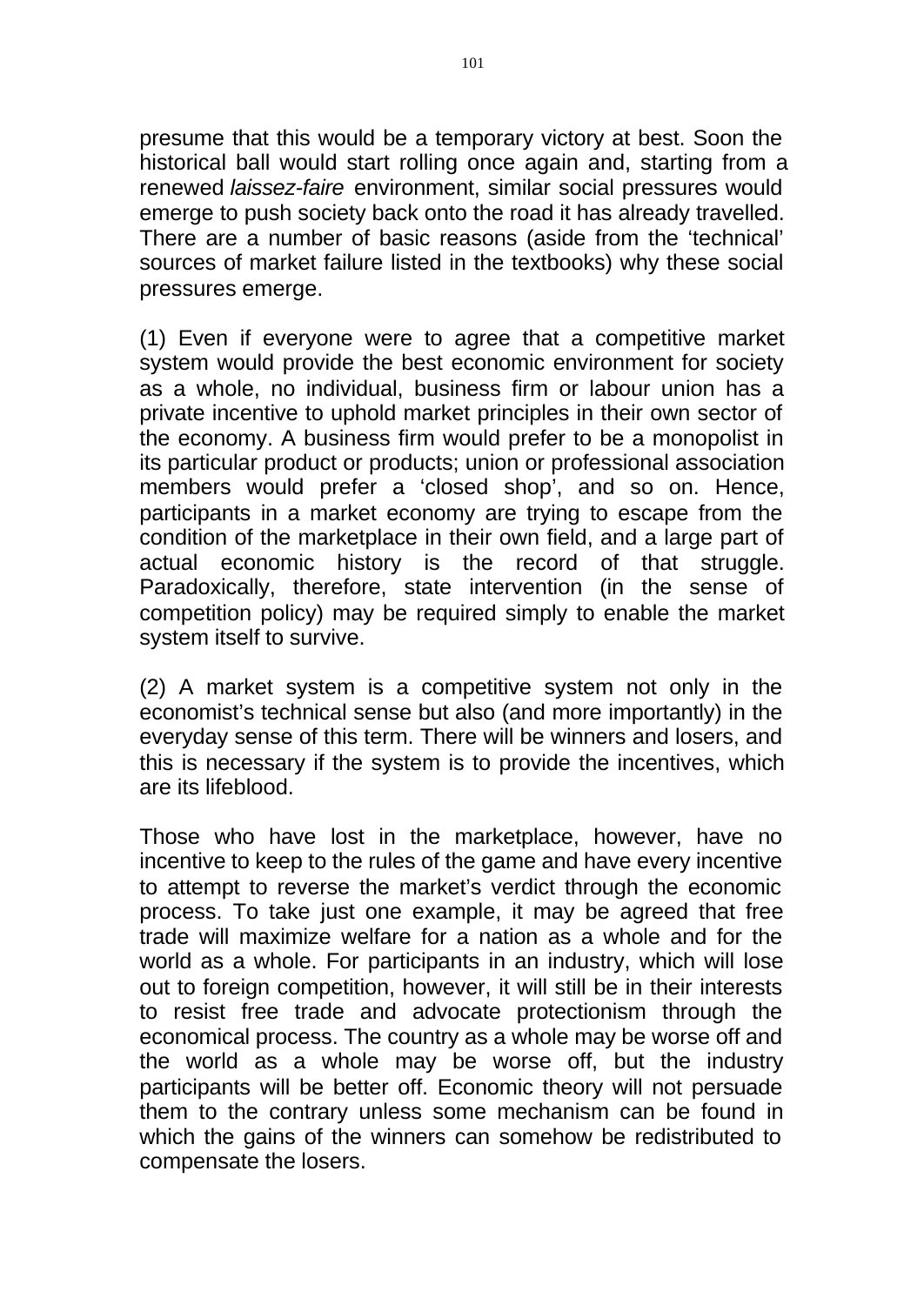This is a general principle. In other areas beside trade, there will always be some kind of social contract (and presumably therefore a role for the state) that income should be redistributed such that those who do not do well out of the market process are more or less content to accept its verdict. This is not even a question of altruism or social justice. If the minimally necessary adjustments are not made, those who have lost will simply have an incentive to overthrow the system by political means (if they are not a minority in society). Even if individuals do well out of a market mechanism in terms of income, its results may not be acceptable on other grounds — moral, aesthetic or religious. The current revival of interest in environmental issues is an obvious example of this. Even on the simplest level, it may be true that market forces dictate that the countryside around big cities be swallowed up by ugly urban and suburban sprawl, but no amount of economical theory can force anyone to like it. It is sometimes argued that individuals will not, in a free market, demand as much of certain commodities as 'society' or the 'community' deems that they should consume. Thus, a distinction between the individual's own demand for the product and his or her need is drawn.

The 'need' concept may be justified in terms of the good being a 'merit good', the consumption of which is intrinsically desirable. An alternative argument, and one that is increasingly used, is that need refers to a demand by some individuals for goods to be provided for the consumption of others. Thus, a person's 'need' for state medical care may be said to be determining by the demand, which the rest of the community exercises on his or her behalf. This demand by others arises on his or her behalf. This demand by others arises from altruism. It is clear that it could not be enough for various and emerging society needs. Hence, the most general interpretation is a state in which the government plays a positive role in the promotion of *social welfare* . All activities of government can thus be counted as part of the welfare state in that it is likely to be claimed that they promote social welfare. The term is more specifically used to refer to the provision of education, health care and housing at zero or subsidized prices; the personal social services provided for the old, the handicapped and the children in care, and the cash transfers to particular groups, such as the sick and the unemployed.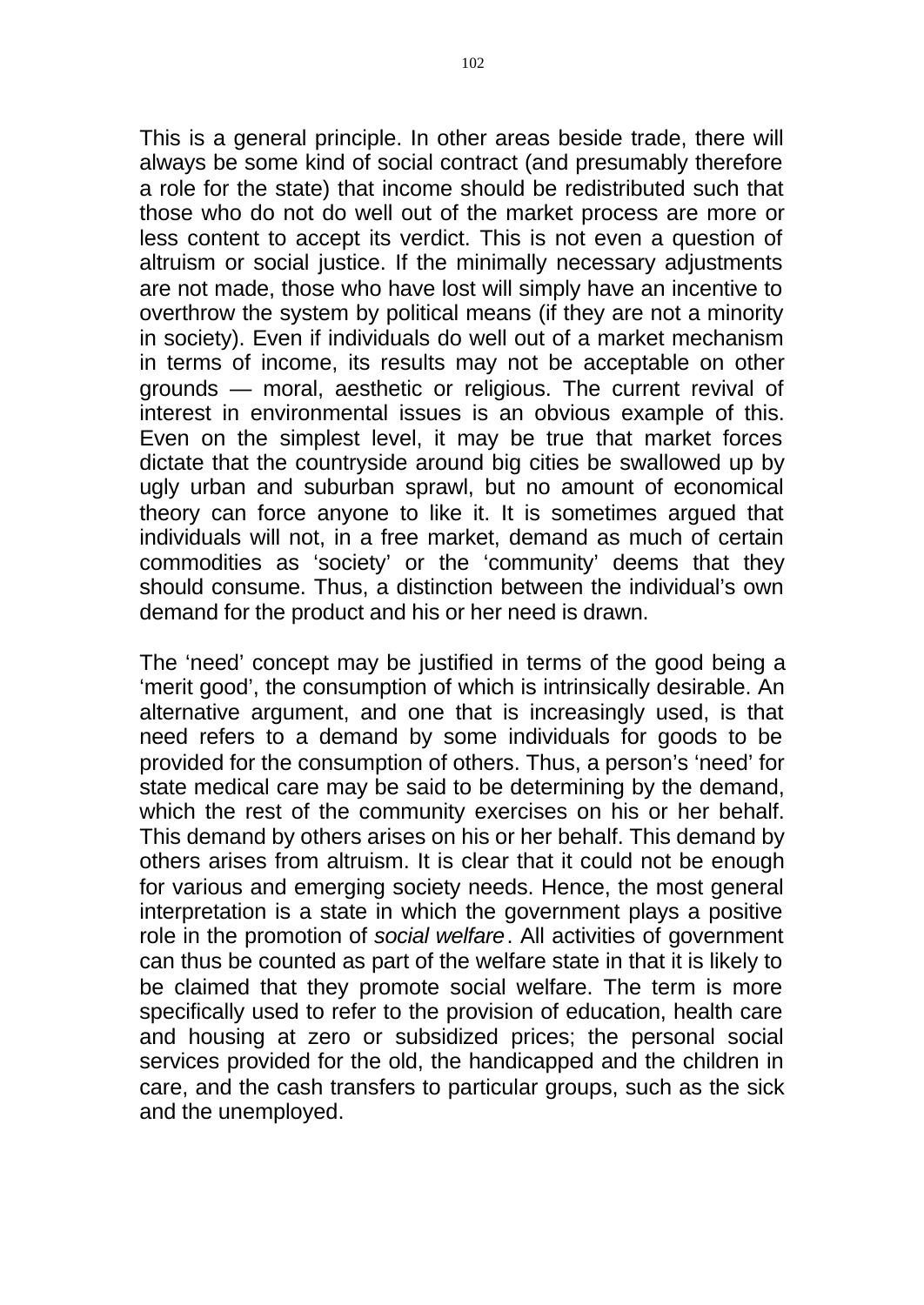For all these reasons, it is unlikely that the free market rhetoric will represent the last word in the continuing debate over the merits of the market mechanism, although they have certainly changed the parameters of that debate from where they stood during the initial years.

Now it is necessary that disabled persons be shown in the context of a historical challenge. First, by the end of the 1940s because of the low level of health and treatment, a normal illness or accident ended in death. Persons with disability seldom lived. Minimum care and services were provided in the traditional family and community context; disabled persons with simple jobs had their own semi-normal lives.

However, after the establishment of WHO in 1948 and the start of the improvement of global health in certain zones, disabled persons were able to live longer. Hence, the population of disabled people increased.

At the beginning of the 1980s a series of international reports stated that 10% of the world's population was disabled. Poverty and malnutrition, war and conflict, ignorance and superstition characterized huge areas of the globe; the numbers were continuing to rise. In view of the economical principle, it was expected that by developing the region the economical problems would be solved for all, as the opportunities of full participation and equality for all people increase. But it did not happen. Also, the opportunities for some people, particularly people with disabilities, decreased day by day. Why? Do economic principles have a real gap? Do economical principles lack elasticity? Are the regions, in terms of action, not doing well?

It is much better to revise the pure competition rules that have already been mentioned. There were large numbers of buyers and sellers engaged in the purchase and sale of homogeneous commodities and having perfect/pure knowledge of market prices and quantities. There was no discrimination in buying or selling, and perfect mobility. There were voluntary exchanges between producers, consumers, workers and owners of the factors of production.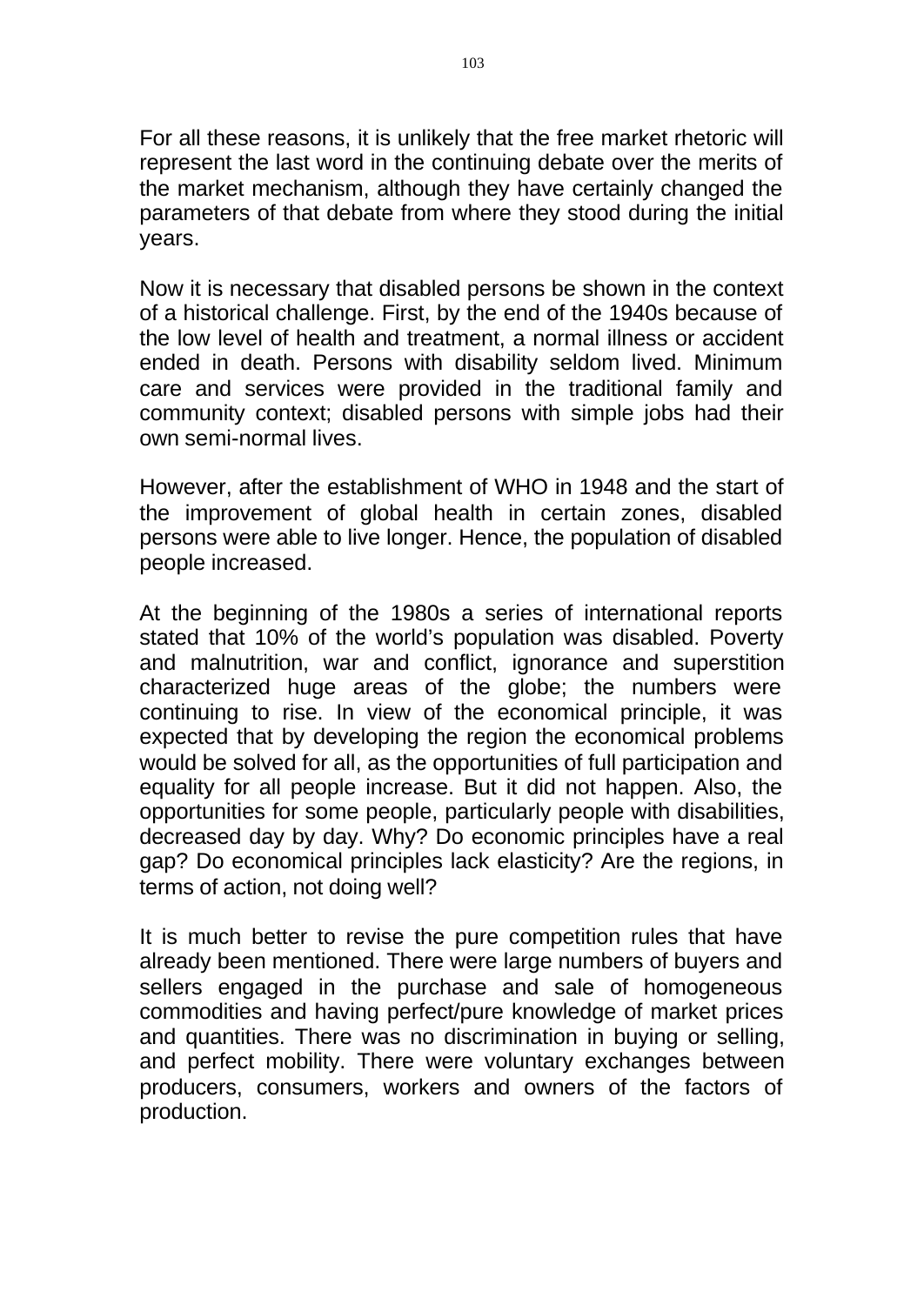Freedom of choice in consumption — it is so clear that none of these conditions has a real compatibility with a disabled person's situation. For example, the disabled are not great in number and, hence, they are not able to impress the market economy. Engaging in the purchase and sale of commodities or perfect mobility requires non-disabled persons. The consumption of disabled people depends on the type and level of their disability: hence, homogeneous commodities do not cover all their needs. Finally, having perfect/pure knowledge of market prices and quantities requires perfect mobility and well-organized communication, but these are not accessible in developing countries. Moreover, there is a scarcity of resources, and competition in daily life is a challenge. There is no longer an opportunity for the family to provide services for disabled members, particularly in rural areas. Also, it should be remembered that in developing countries the public sector could not play an essential role in a disabled person's life. Generally, it is limited to physiotherapy and rehabilitation. The family provides some primary services (food and clothes, primary medical welfare equipment, primary education, etc.).

Our field study shows that more than 90% of uneducated disabled persons have a scarcity of family revenue (transport, costly expenses, non-accessible pedestrian systems, etc.). Parents pay 96% of the costs for educated disabled persons while the disabled themselves pay 3%. The government supports only 1% of the cost.

Although, income equality is not good in the whole country, the disabled case is worse. For 80% of the population only 30% of the income is available. Although there is considerable inequality in general, for disabled persons the inequality is greater — 80% of disabled people have only 12% of the income (Table 1).

| % Total income     | 20 | 40 | 60 | 80 | 100 |
|--------------------|----|----|----|----|-----|
| Non-disabled share |    | 14 |    | 30 | 73  |
| Disabled share     | 15 |    |    |    | 30  |

Source: Pourazar FN et al*.* Field study "*Socio/economic condition of young persons with disability, Iran*". Tehran, in preparation, 2001.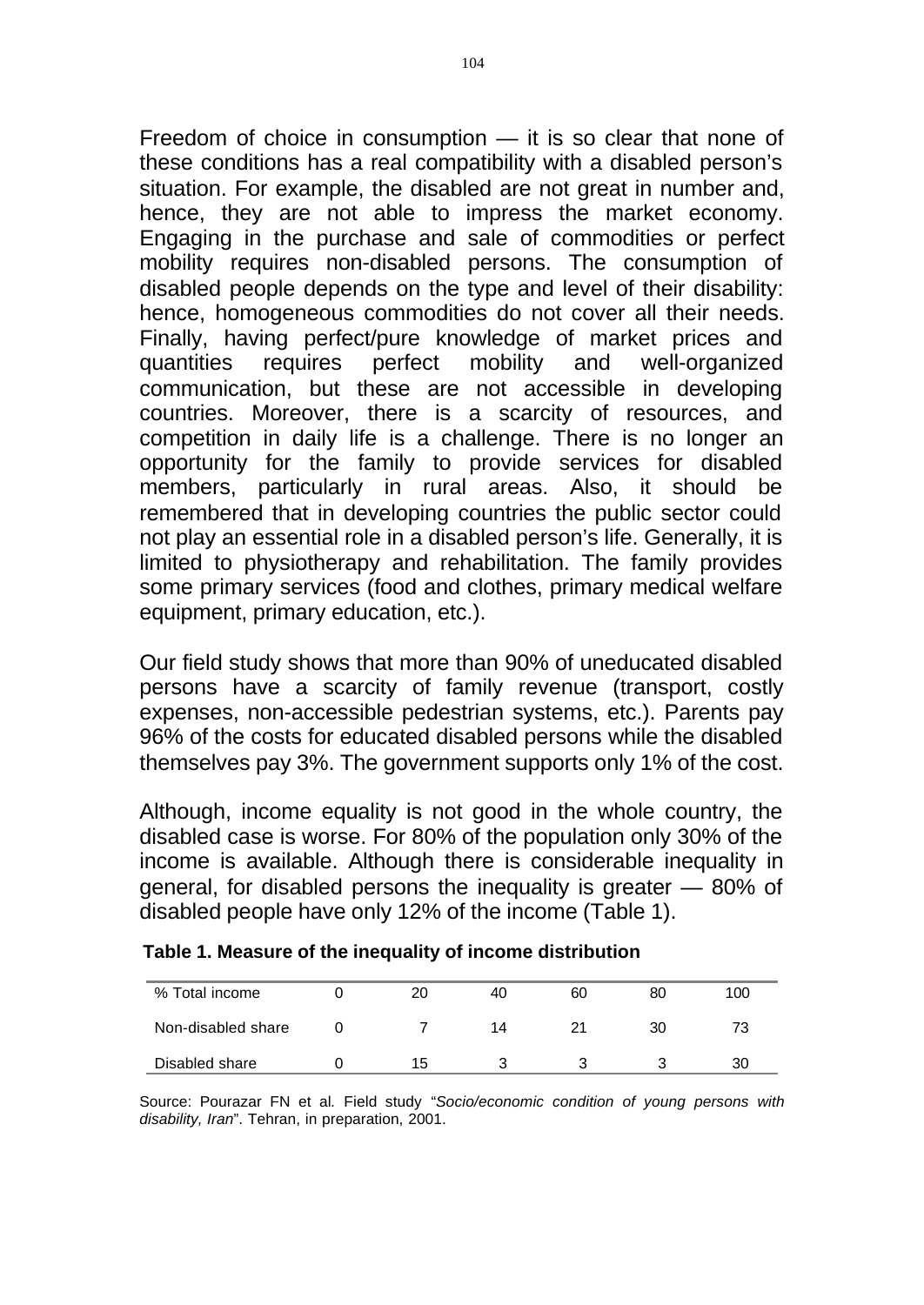A similar situation has been extended from developed countries to developing countries but with some differences. Hence, in Rehabilitation International's manifesto *Charter for the Third Millennium*, the emphasis is on the subject:

"In developed and developing countries, in the North and South of the world, segregation and marginalisation have placed disabled people on the lowest rung of the social and economic ladder".

According to our study this situation results from various reasons: First, at the same level of income, persons with disability spend about 30–40% more than non-disabled persons (on inevitable expenses of rehabilitation aid articles, transportation, housing, etc.). Second, in spite of the law to allocate 3% of government jobs to people with disabilities and other criteria, employers prefer to employ non-disabled individuals. The employed disabled are often given a job at a position one or two levels below his or her real ability, especially at graduate level. Hence, their incomes decrease.

Replacing the preferences of needs often solves the paradox of more expenses and less income. Table 2 shows the problem in the lives of disabled persons. Their expenditure is compared with that of non-disabled persons.

**Table 2. Comparison of the shares of the total average gross expenditure of disabled persons with average annual rural household gross expenditure, on non-food commodities and services (1999**–**2000)** 

| <b>Expenditure category</b>                                      | 10th decile:<br>Non-disabled | Total average:<br><b>Disabled</b> |
|------------------------------------------------------------------|------------------------------|-----------------------------------|
| Clothing and footwear                                            | 27                           | 26                                |
| Housing, water, fuel and power                                   | 15                           | 25                                |
| Furniture, furnishings, equipment and operation                  | 14                           | 14                                |
| Medical care and health services                                 | 12                           | 9                                 |
| Transport and communications                                     | 18                           | 23                                |
| Education, recreation, entertainment<br>and<br>cultural services | 4                            |                                   |
| Miscellaneous personal goods and services                        | 10                           | 2                                 |
| Total                                                            | 100                          | 100                               |

To close, I would like to give a definition on economy:

"Economics is a science concerned with those aspects of social behaviour, and those institutions, which are involved in the use of scarce resources to produce and distribute goods and services in the satisfaction of human wants".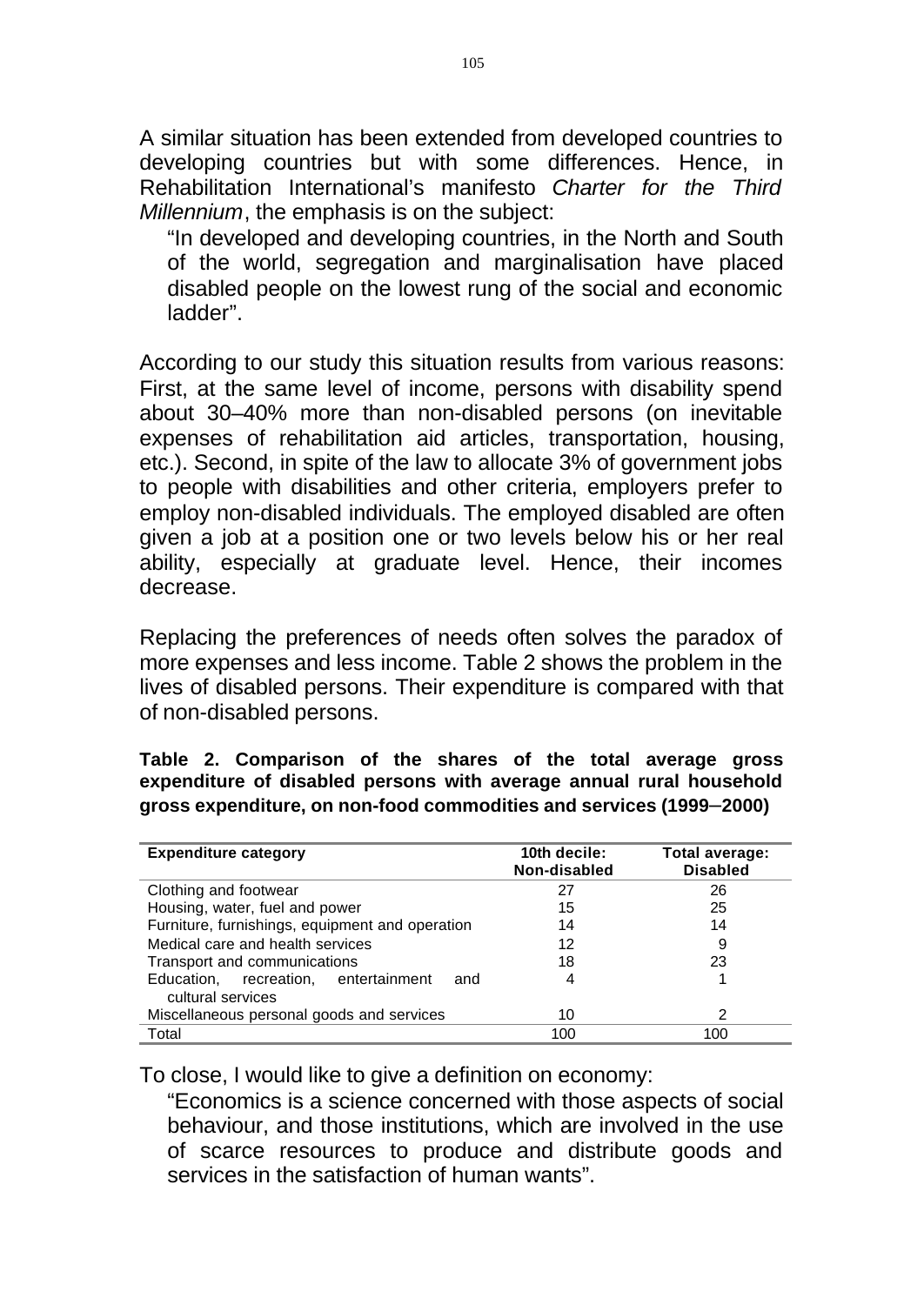However, it should be remembered that we are so far from what we want that we aim only for our needs. After about half a millennium the disability experience is not sweet. I believe our life involves an inevitable struggle with no chance for a cease-fire or peace. Our existence depends on our cooperative in NGOs. These bodies should have access to decision-makers at the highest level to achieve equalization of opportunities, full participation and sharing. Also, we should believe that economics is not organized for losers. The various groups of people with disabilities in Iran, Asia or anywhere are never considered as sinful, rejected, or deprived of divine gifts. They are the victims of conditions resulting from a significant departure from a long-held perception of people with disability.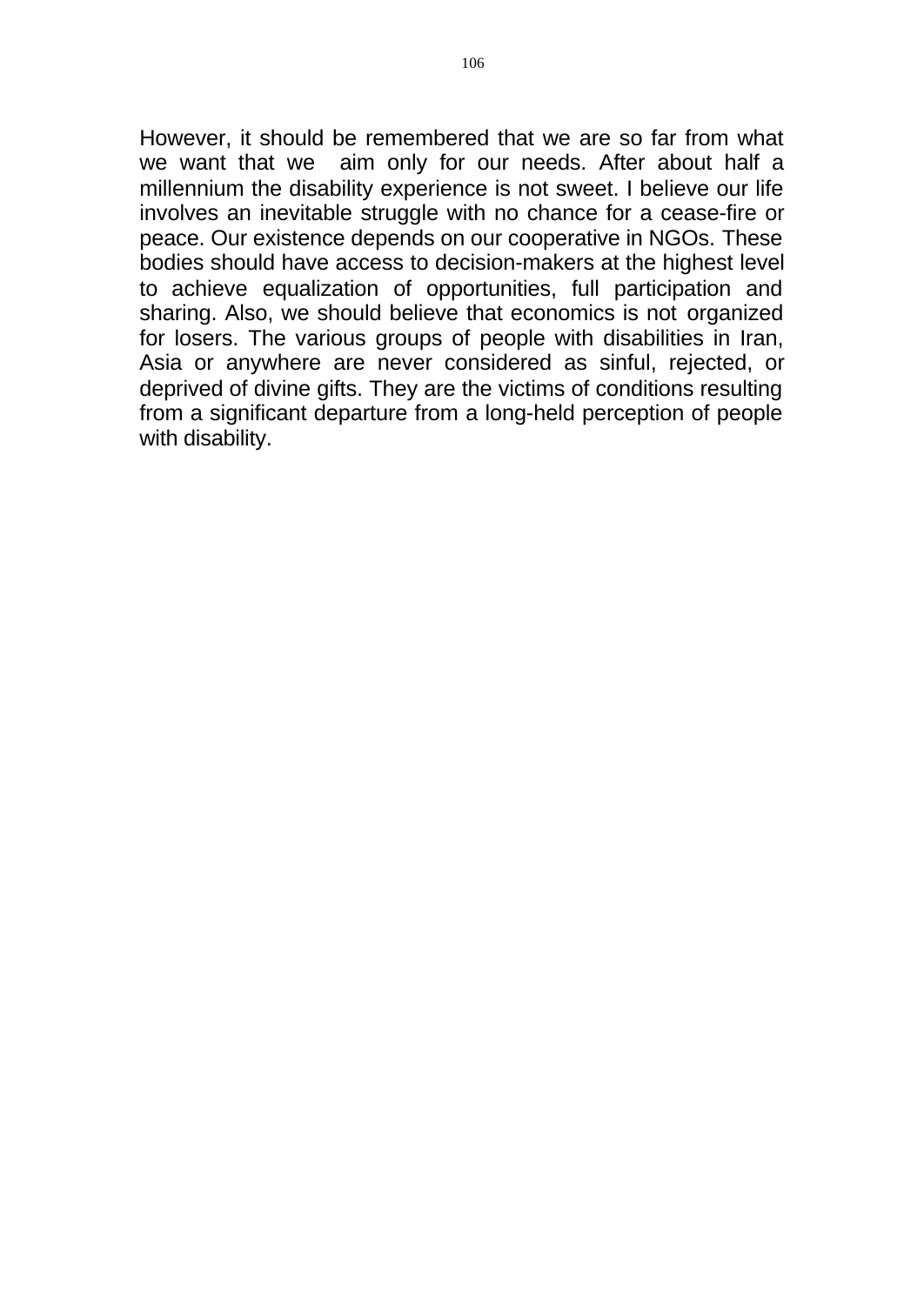# **Abdul Salim Usman: The needs and challenges of disabled people, Ghana**

Over the years, and specifically during the last two decades, the WHO has been working continuously to give the necessary support and rehabilitation to disabled people, but this does not seem to be enough to meet all the needs and challenges of people with physical impairments. There are still some needs and challenges that disabled people face which must be addressed holistically.

It is against this background that I deem it necessary to bring to the attention of this conference some of the needs and challenges faced by disabled people in my society, and how I foresee the future of these people in terms of health care, rehabilitation and support services. In this presentation, I would like to tackle these needs and challenges from social, political, academic and healthcare perspectives. I will limit myself to the confines of my community, which is the Office of Community in the Ashanti region of Ghana.

To begin, disabled people are socially rejected. Many times, and during social gatherings in particular, a disabled person is declared *persona non grata* because most people are of the opinion that an impairment is a result of numerous sins against the supernatural. Because of this, people think they are cursed and, hence, the ensuing social rejection. Disabled people are shunned because people fear they may become disabled themselves if they associate with them. The result is loneliness on the part of the disabled in society. How long should or must the people in society carry this misconception?

Politically, disabled people have no chance and even where there are opportunities they are very limited. There was one case where a disabled individual was a candidate for the position of an assemblyman in our area but he lost the election to a non-disabled opponent. The reason people gave for his defeat was that he was physically disabled, so could not lead them. This has discouraged other disabled people with political aspirations.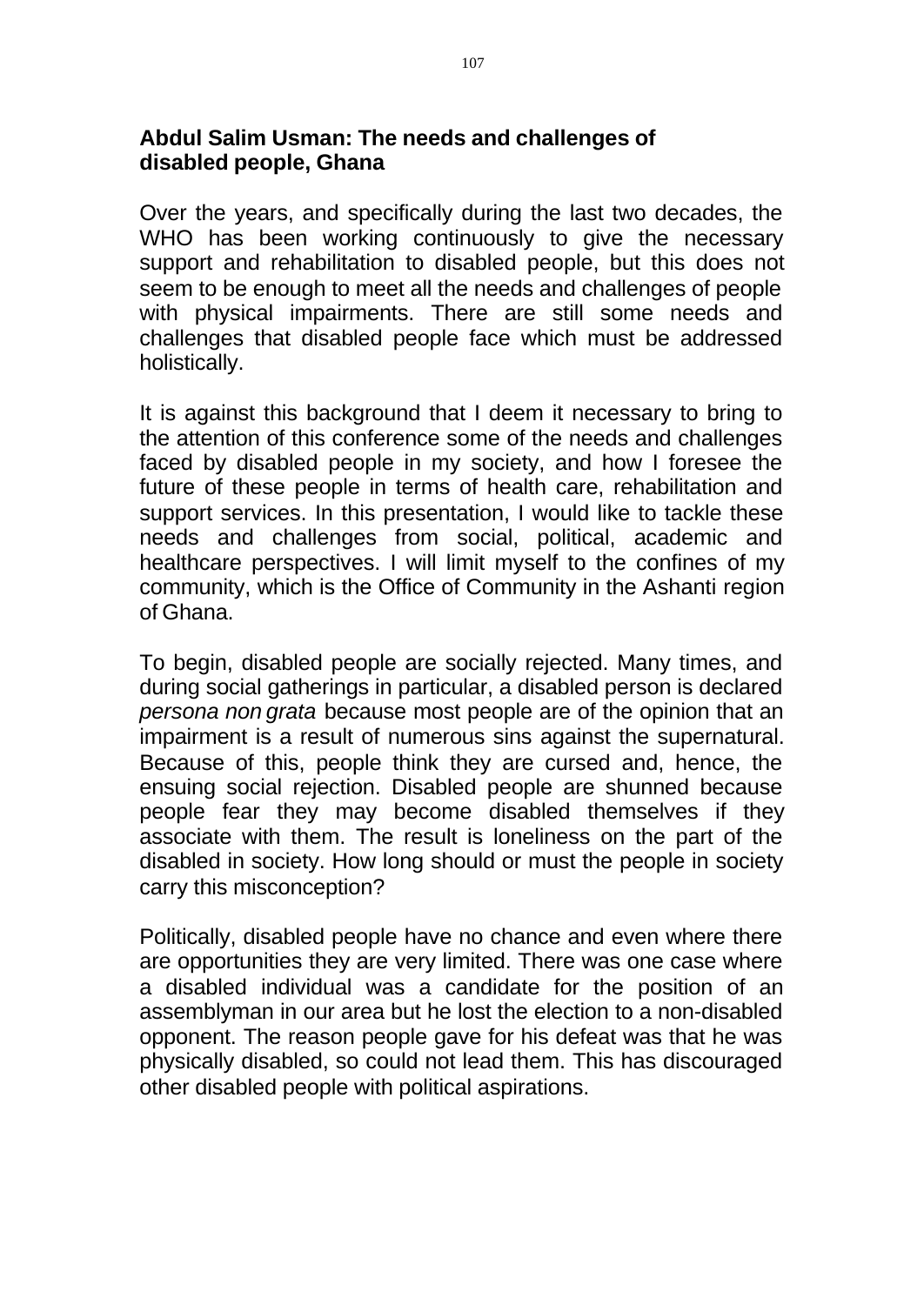In families, parents usually tend to favour children who are not disabled rather those who are disabled. This creates a major psychological problem for the disabled child.

Academically, it is only a few disabled individuals who are able to make it to the top owing to various obstacles in their way.

In terms of health, disabled people are not given the necessary assistance for rehabilitation, as the cost involved is considered too great for society to bear. There are NGOs that have set up rehabilitation and training centres for disabled people. One organization in my community is the Office of Rehabilitation and Training Centre for disabled people, run by Mr S.T. Barirnah Antwi. However, due to financial constraints the Centre is not running as well as it should.

Yet in spite of these challenges, the WHO has proposed the *Rethinking Care Initiative* to help promote and enhance the lives of the disabled people. Its aim is to achieve the full social inclusion of disabled people in their own communities, based on equal opportunities and human rights.

But is the future of this programme bright? For me, *rethinking care*  will yield positive results by virtue of its focus on health care, social services for rehabilitation, support services for disabled people with the view to creating possibilities for independence, participation and empowerment in different settings in the community and institutions. When this is achieved disabled persons could live very well and fulfil their goals in life without too much difficulty.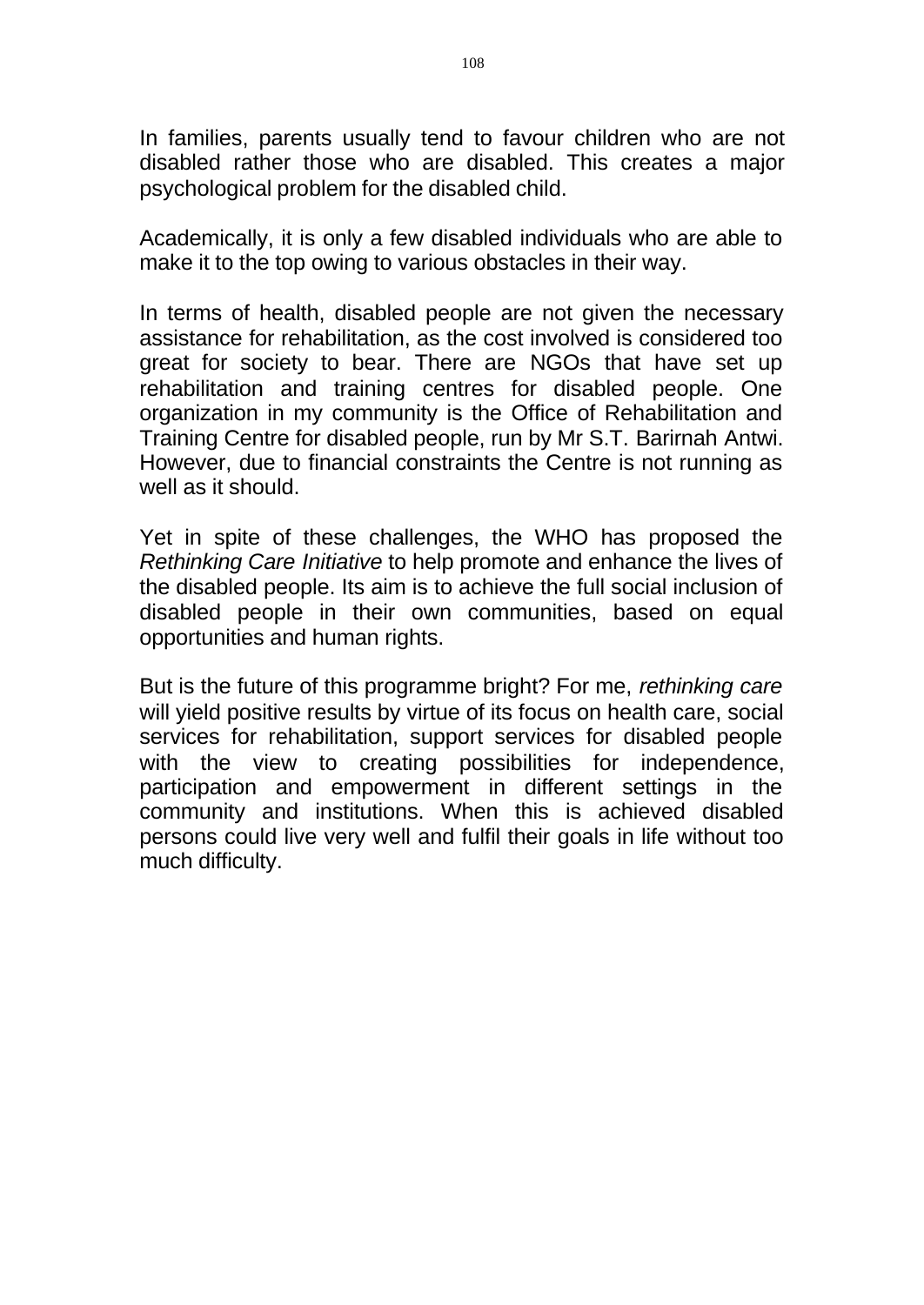## **Anika Rahman Lipy: Associate Coordinator, Centre for Disability and Development, Bangladesh**

I was born in 1966 with spina bifida. Unfortunately, the doctors in our country could not diagnose my problem at that time. When it was detected, I was 1 year and 3 months old. Surgeons from a medical college diagnosed my condition and advised my parents to remove the lump immediately. By that time I already had irreversible damage to my legs. The local hospital did not agree to do the surgery because of the risk. My father had to take me to Karachi for the said operation. I was operated on but they could not recover the damage that had already been caused. The surgeon declared that I would not be able to walk like other children. But my parents were hopeful. They sent me to Denmark with the help of the TDH in 1972 when I was 6 years old. I stayed there for nine months and returned home with below-knee callipers and two elbow crutches.

As days went by I grew and the callipers and crutches became too small for me. My parents looked for a replacement but could not find any organization or person who could make these. When I was 12 years old I developed severe back pain from the deformities, which were beginning to develop, and also a bladder and chest infection. We could find medicines for the infections but could not find any physiotherapist or occupational therapist who could help to prevent most of these secondary problems.

Through my working experience I found that in Bangladesh there is no qualified occupational therapist and only three qualified physiotherapists. The only orthopaedic hospital provides prosthetics, which in most cases are unusable because of the pain and discomfort, and most people stop using them.

After the final diagnosis most parents find themselves in a very difficult situation, as they do not know where to go for help, or who provides which service. In most cases the available services (which are very few anyway) are expensive. On the other hand, most parents want to 'cure' their disabled children rather than helping them to develop. For example, most parents will spend money on treatment but not for the education of the child or for an assistive device, which could make the child able to participate in the community.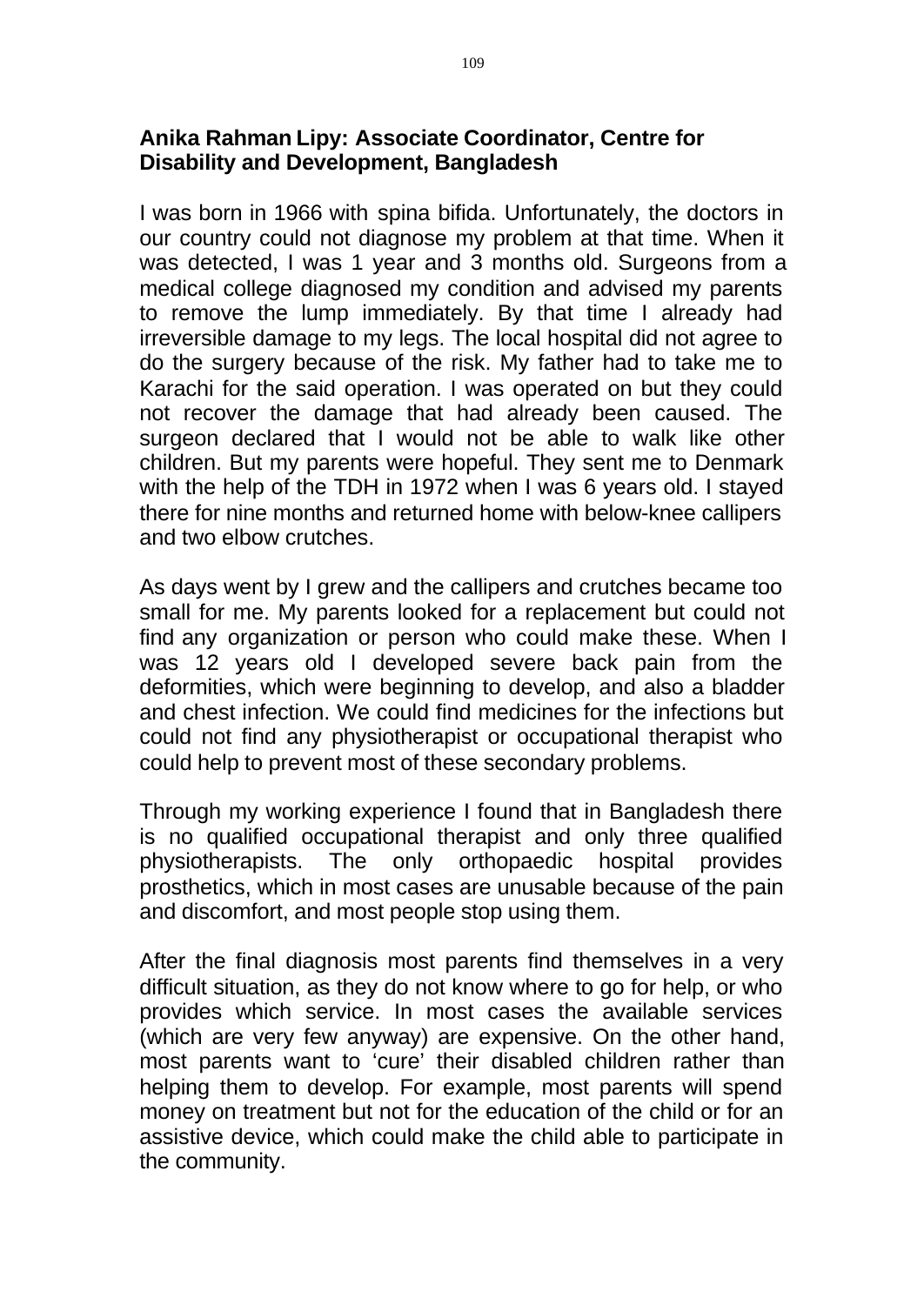In most cases of cerebral palsy and intellectual disability, children receive the wrong treatment from the medical practitioners. The medicines given can make the condition worse than expected. In Bangladesh mortality rates among disabled children are much higher because the '*care*' needed to survive is simply not present. Families do not know how to care for these children, there is no one to teach them these skills in the community, and no centre providing the care.

The People's Republic of Bangladesh was born on 25 March 1971. Its population is estimated at about 124 million. The percentage of disabled in the population is unknown (one estimate is 5–10%) Before 1980 very few NGOs were working with or for disabled persons and those who were working were mostly service delivery organizations.

GO has special schools for children with hearing, speech and visual disabilities in seven divisional headquarters. There are 64 integrated schools for blind children, 38 of which have residential facilities (10 seats). There is one vocational training centre and sheltered workshop for persons with physical disability, and one specialized hospital for orthopaedic problems.

In general, disabled people were outside the ongoing development activities of the NGOs and GO. It is estimated that the existing organizations can provide care to 10 000 disabled people a year.

There are 27 000 NGOs working for community development, the components of which are:

- education (adult literacy/NFPE)
- health/MCH (prevention/nutrition)
- family planning
- environment (arsenic/forestation)
- agriculture (fisheries/poultry/homestead gardening)
- women's empowerment/child and human rights

In 1991 a National Forum of Organizations Working with the Disabled (NFOWD) was formed with 22 members. By the year 2000 the membership had increased to 113.

The Government has formed the National Disability Foundation and National Coordination Committee. It also enacted the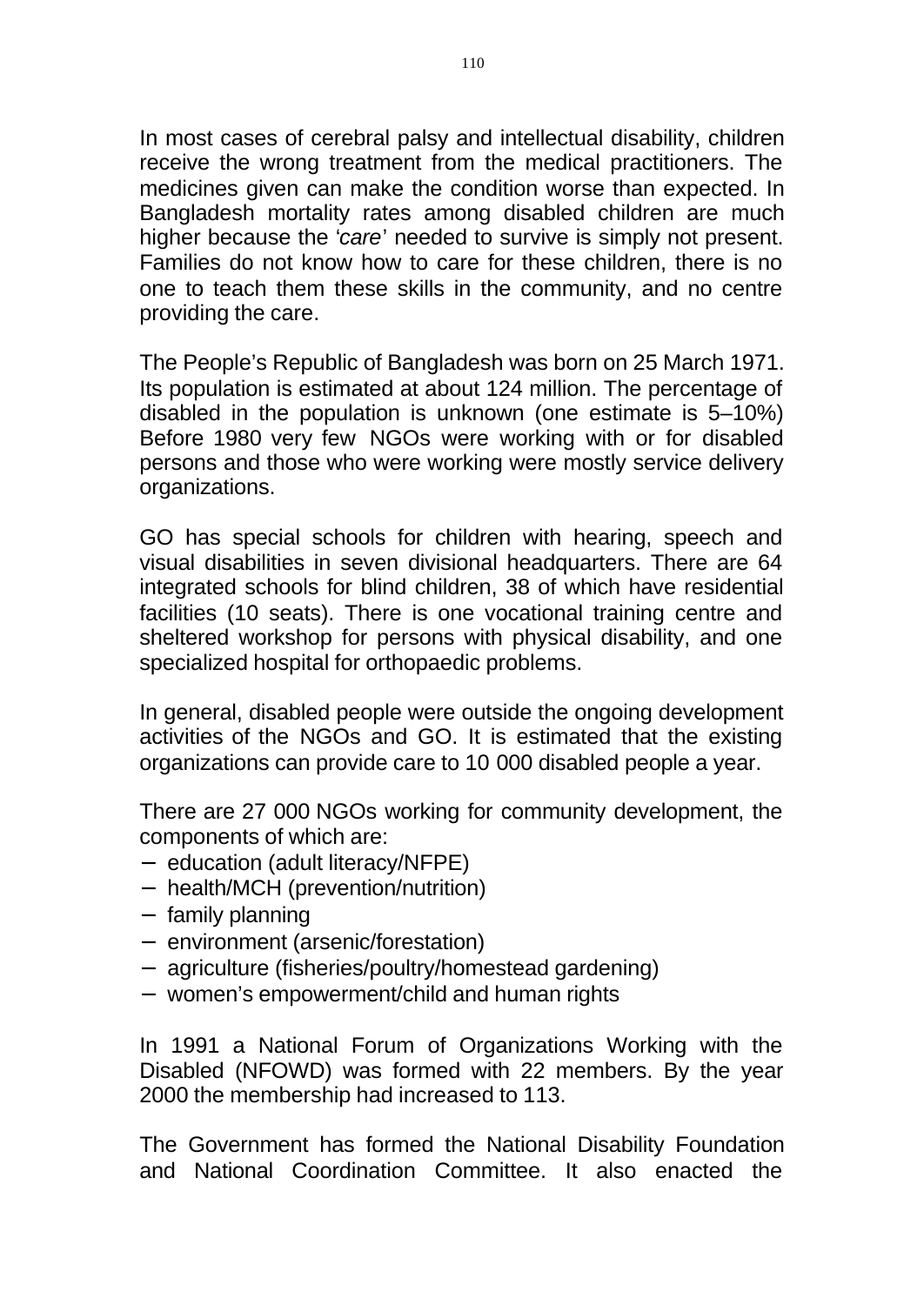Disability Welfare Act 2001 on 4 April 2001. A National Day for the Disabled Person has been declared as the first Wednesday in April.

The Centre for Disability and Development (CDD) emerged in 1996 with the mission of ensuring equal opportunity and full participation of disabled persons by providing human resource development services to development organizations with strategic guidelines for systematic inclusion of disabled persons in mainstream development activities. The CDD provides the following training courses:

- Disability Awareness for Managers (DAM)
- Community Development Workers for rehabilitation services (CDW)
- Social Communication (SC)

To date:

- 111 Community Development Organizations (CDOs) have received training from the CDD
- 152 have received DAM training
- 214 have received CDW training
- 147 have received SC training
- It is estimated that around 900 disabled children have been integrated into school
- It is estimated that around 6000 disabled persons have received primary rehabilitation therapy
- It is estimated that around 4500 disabled persons have been integrated into development activities

This information has been provided from only 54 responding CDOs.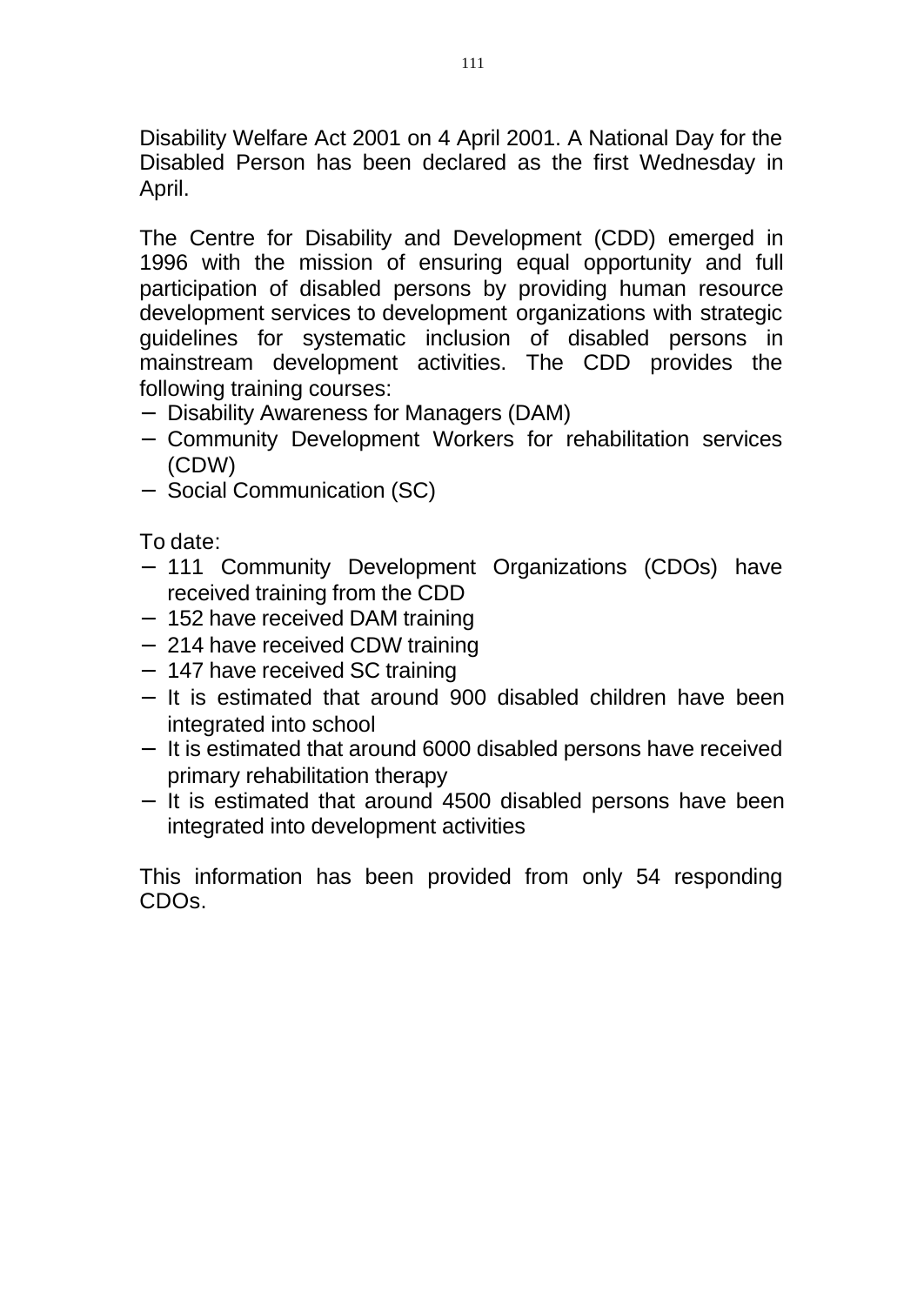# **Alice B. Nganwa: Ministry of Health, Needs and challenges of users and service providers, Uganda**

## **Introduction**

This paper is based on experience in Uganda, a landlocked country in East Africa that straddles the equator.

Uganda like most of sub-Saharan Africa has its share of peace, war, a vibrant mixture of cultures and a mixed economy with the very rich and the very poor. Eighty-nine per cent of the population is rural and 46% live below the poverty line.

## **History of care**

Since time immemorial, the care of older persons and persons with disabilities has been the responsibility of the family and community. Since older persons were rare, the precious care of older persons was approached from their needs. The approach to the care of persons with disabilities often depended on the disability. Some disabilities were respectable enough while others carried a high stigma and therefore less care was given.

With the advent of conventional medicine, a shift in thinking occurred. I will not dwell on the reasons, but the community shifted the responsibility of care to the state. The state and charity organizations institutionalized care and provided professionals and modern places in which to provide care.

The care provided by the state was a drop in the ocean of the total needs and this resulted in a greater burden to the family as the community directed the family to the state for care. In addition, the care provided by the state and other organizations could only reach very few people and it was culturally very foreign. The state also provided care on the terms of the service provider and not from the perspective of persons with disabilities (PWDs) or older persons.

# **Perspective of users**

Two studies and a workshop (*1*–*3*) were conducted with the purpose of enquiring into the various health needs of disabled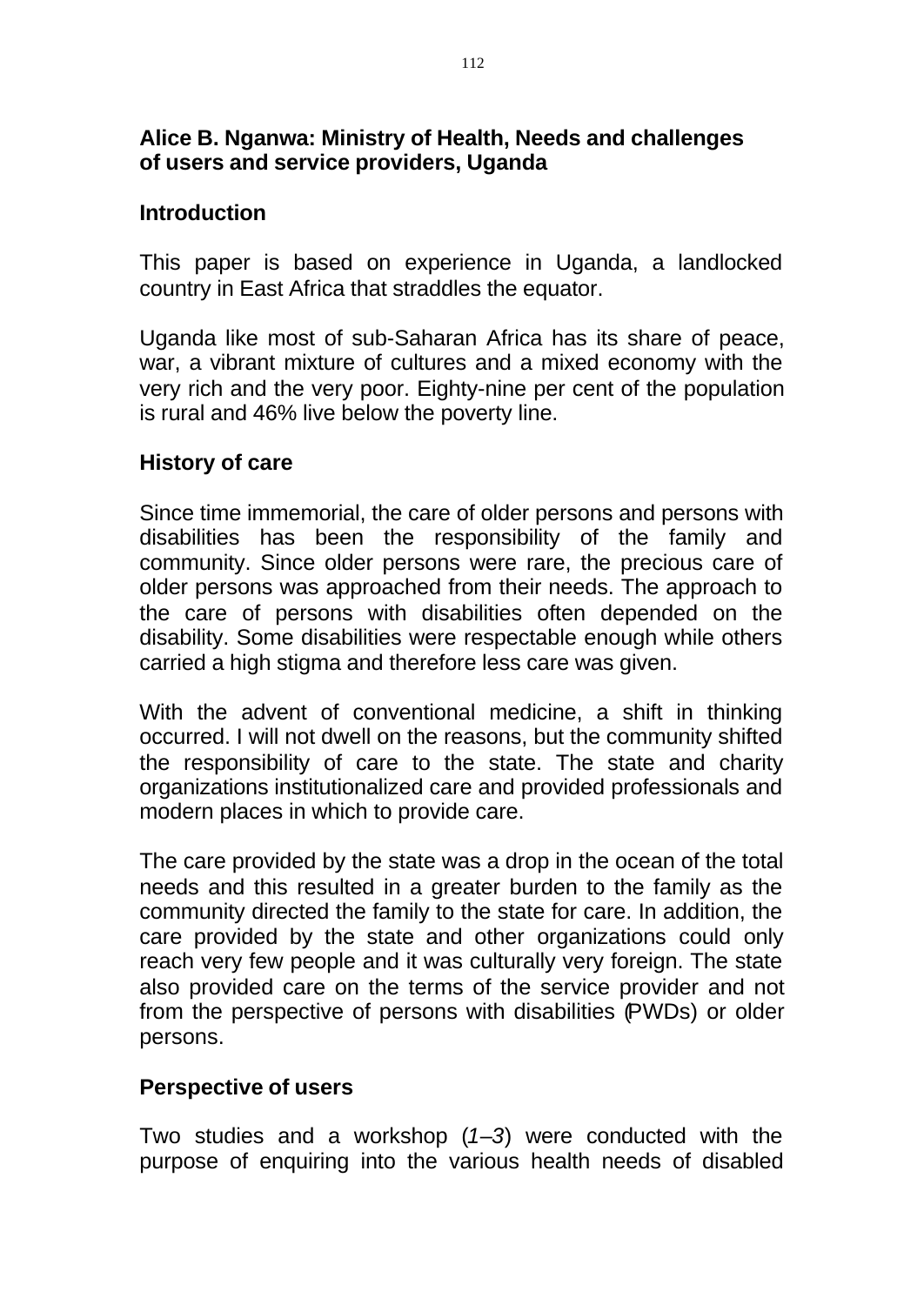people. PWDs and parents of PWDs were among the researchers and facilitators respectively. The key issues that arose are listed below.

## *Negative attitude*

The negative attitude of health workers is the biggest factor that affects access and quality of services.

The PWD is thought to be a beggar. The PWDs or the parents do not know ... it is the health worker who knows. The health workers talk over the head of the PDW as if he/she is part of the furniture. The health workers mock the women with disabilities (WWDs) for becoming pregnant.

In larger hospitals, a child or adult with disabilities is sometimes referred automatically to a special clinic for various chronic conditions even if he has come in with another simpler ailment such as cough or malaria.

The attitude of traditional health care providers was reported to be different. They accept, listen to and respect the PWD. As a result many WWDs opt to deliver in the home of a traditional birth attendant (TBA) even if the hospital is near.

# *Lack of information*

This was the second most common problem. Health workers do not provide information or advice. If advice is given it is inappropriate. The more educated PWDs and parents of PWDs often find out later that the health worker actually does not know what to do about their condition.

#### *Physical inaccessibility to facilities*

Health institutions are often far away, have steps, and dirty latrines, etc. A WWD said, "*at the TBA's you deliver your baby on a mattress on the floor but in the hospital you need to rely on somebody else to lift you up*".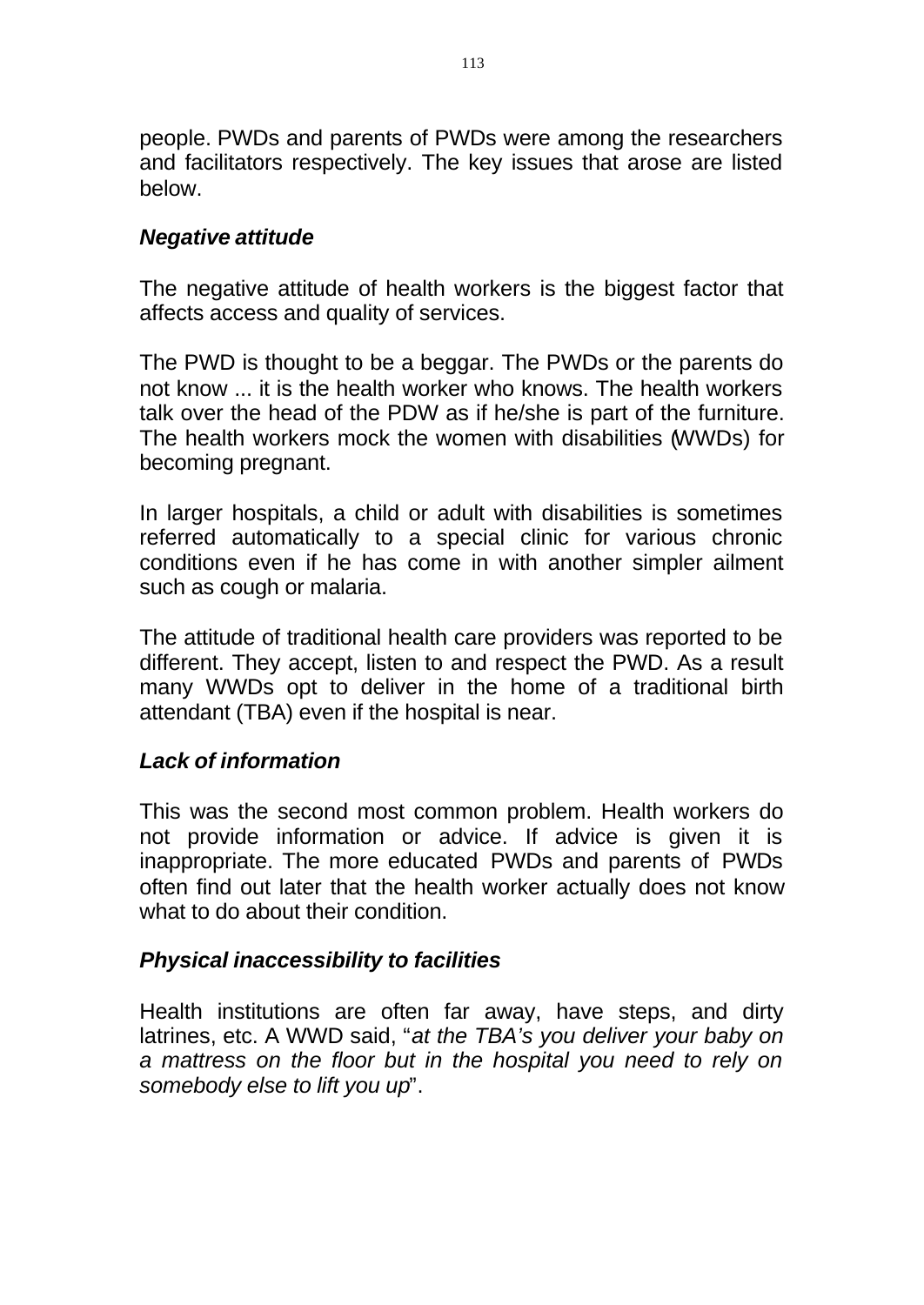# *Communication*

Difficulties in communication are not limited to the deaf. The intimidating atmosphere and impatience of health workers make communication difficult.

# *Lack of rehabilitation facilities and assistive devices*

Surprisingly, this issue did not feature as an important concern of users of the services. However, when it was mentioned, the main concern was that assistive devices are expensive. Some PWDs complained that they were not given a choice or adequate information as to which assistive device to use.

# **Perspective of service providers**

# *Inadequate training*

From the two studies, front-line health workers (nurses and clinical officers) confessed that they did not know how to care for PWDs. Some confessed to fearing them. This was traced back to basic training where there was no exposure to PWDs. Rotation through neurological and orthopaedic departments or special clinics for chronic diseases is brief and disease/treatment oriented. The needs of the organ/impairment are addressed but not the needs of a person.

# *Ignorance of needs of PWDs*

Health workers were very sympathetic on learning of the suffering they cause PWDs and parents. The health workers would like a feedback mechanism to inform them of the needs and feelings of their clients. However, they wished this could be done outside the hospital or through suggestion boxes. PWDs, on the other hand, found it difficult to provide feedback to health workers because they feared victimization and being misunderstood. Instead, the PWDs responded by with drawing.

# *Long lines of patients, not enough time*

Health workers are not able to provide proper care because of the heavy demand on their time. This is worse in public facilities. In a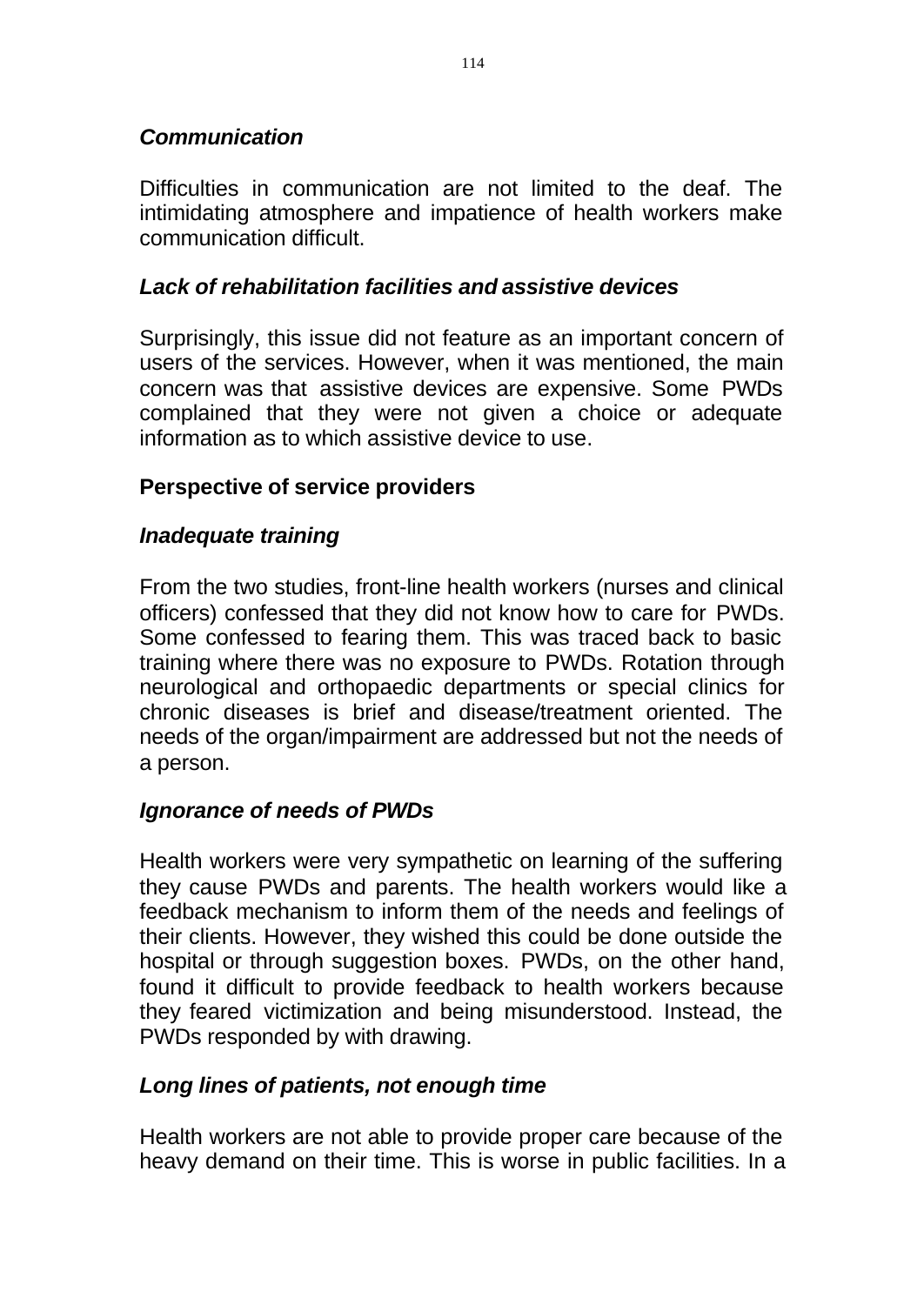private clinic, the pressure is less and the stakes high — therefore, the health worker's response is more accommodative to the needs of PWDs.

## *Few rehabilitation workers*

Training schools for rehabilitation workers are small and do not attract students. As a result there are very few rehabilitation health workers.

## *Narrow rehabilitation*

The rehabilitation profession is narrow, with little (or no) opportunity for professional advancement. Very few rehabilitation professionals have positions of authority in government institutions, yet the government is the main employer of rehabilitation staff. For example, a nurse may open a drug shop in the country and be successful, but a private physiotherapy unit in a small town or rural area will collapse.

# *Disability and chronic illness are not emergencies*

This results in low prioritization of these services, low funding and inadequate care. As long as governments only look at the quality of life and not quality resources, the services for disability will continue to be low.

#### **Recommendations**

Both users and providers recommended modifying the basic training of health workers to include a comprehensive approach to rehabilitation. The PWDs and parents strongly recommended that they should be among the teachers of health workers' institutions, "*Otherwise how do they know about us?"* 

Health workers also recommended more exposure to PWDs during basic and in-service training. They recommended both a clinical setting and a non-clinical setting, e.g. homes, schools, and seminars, for this exposure.

Both groups, users and providers, made amorphous recommendation for prioritizing disability issues.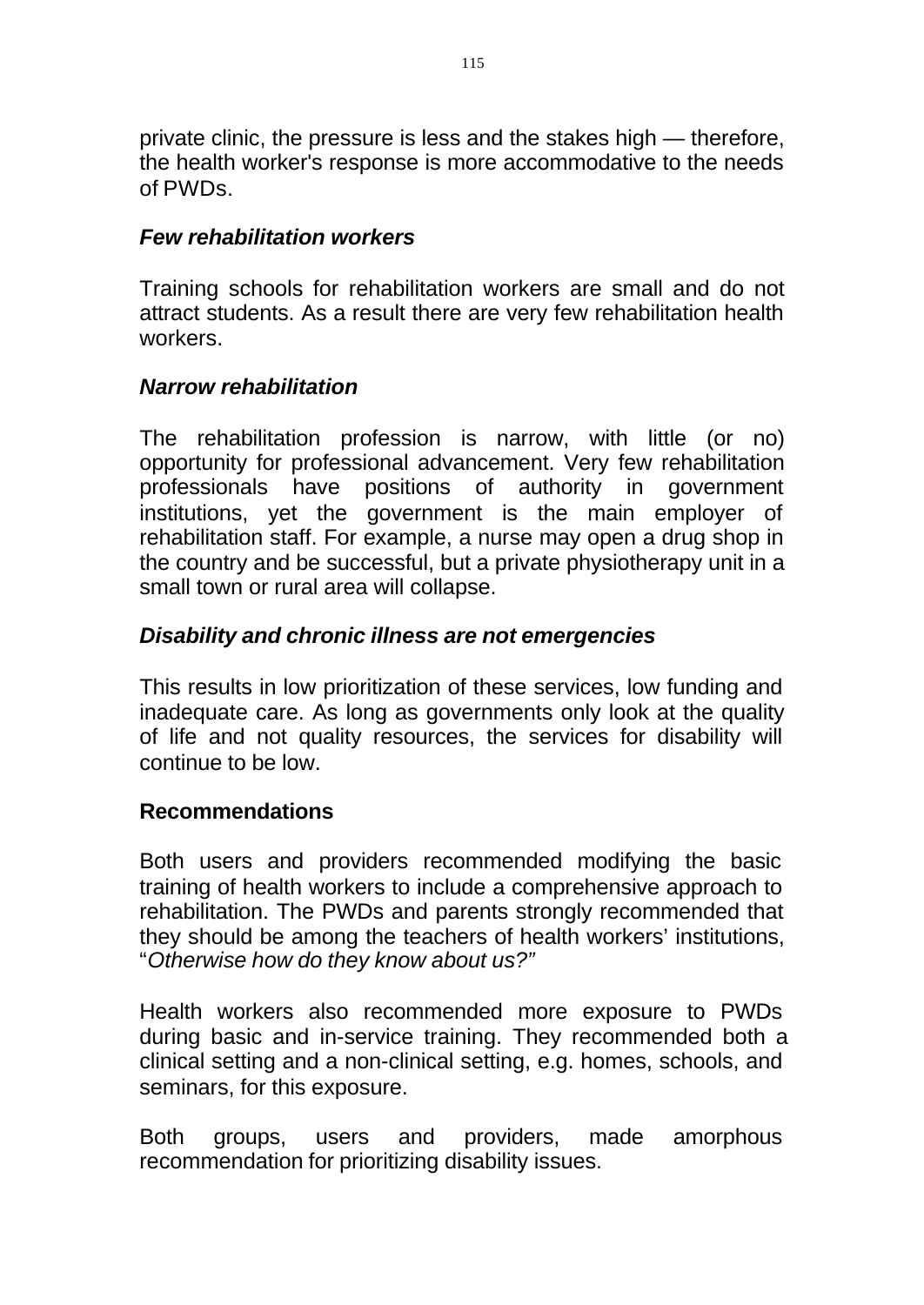Both groups recommended extensive awareness-raising, as often as possible to be done by PWDs.

PWDs recommended that they should be involved in managing health units and health services as a whole.

PWDs and parents requested rehabilitation services that are closer to the community.

Parents recommended special homes or units where severely disabled children can be looked after for three months or during the day to give the carer time to recover — but the PWDs were strongly against this.

## **Conclusions**

Care can be rethought. It can be re-oriented and approached from actual and not perceived needs. This requires the service provider to surrender control. It also means the user must take on more responsibility.

I believe the current situation can be improved with increased dialogue. For this to happen, the users of the services must leave their shell and establish a dialogue. It is surprising how the 'monster-providers' are willing to listen and learn.

#### **References**

- 1. Magumba G, Nganwa A, Kabango M. *Situation Analysis of Health Care of PWDs.* Ministry of Health, P.O. Box 7272, Kampala, Uganda, 1998.
- 2. Nganwa A et al. *Reproductive Needs of Women with Disabilities*, Ministry of Health, P.O. Box 7272, Kampala, Uganda, 2000.
- 3. Nganwa A, Bwana O, Senkubuge D. *Draft Report of a Workshop on Rethinking Care* , Ministry of Health, P.O. Box 7272, Kampala, Uganda, April 2001.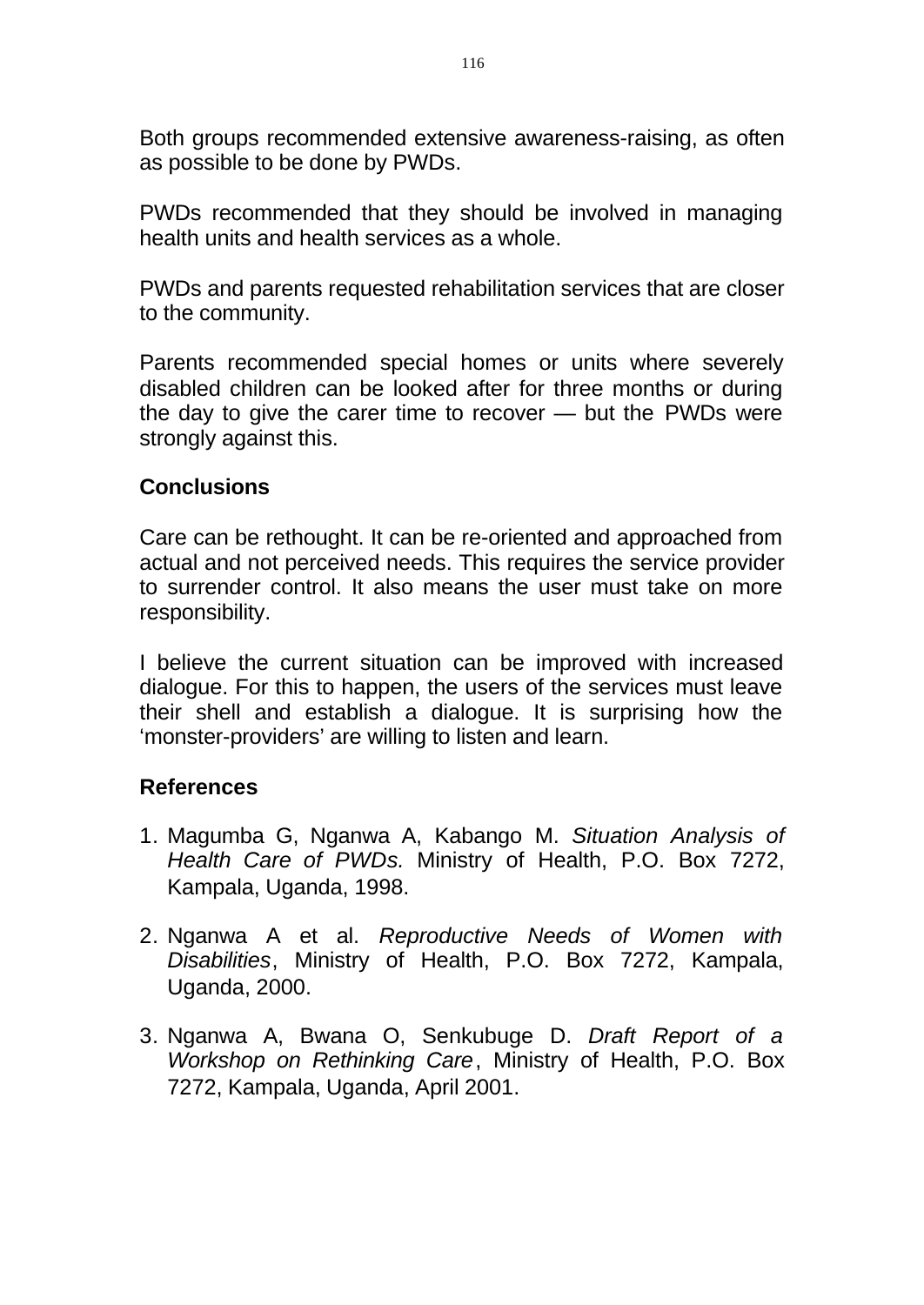## **Pen Mony: National Coordinating Body for Disability and Rehabilitation, Cambodia**

*The following text is derived from notes taken by one of the Conference Rapporteurs: Colin Barnes. The Chart is reproduced from an overhead projection used by Mr Mony during his presentation*.

Cambodia is one of the poorest nations in the world. Disabled people in Cambodia experience several problems.

#### **Economic problems**

The disabled need food to eat. They need vocational training, grants, loans, and credit.

# **Physical problems**

They need mobility, physical rehabilitation and assistive devices.

## **Emotional problems**

They need counselling in the community. They need encouragement and emotional support. They need mainstreaming, i.e., awareness-raising.

#### **Social problems**

Many disabled people are illiterate through no fault of their own. Many become beggars. They encounter discrimination and environmental barriers. Disabled people need advocacy.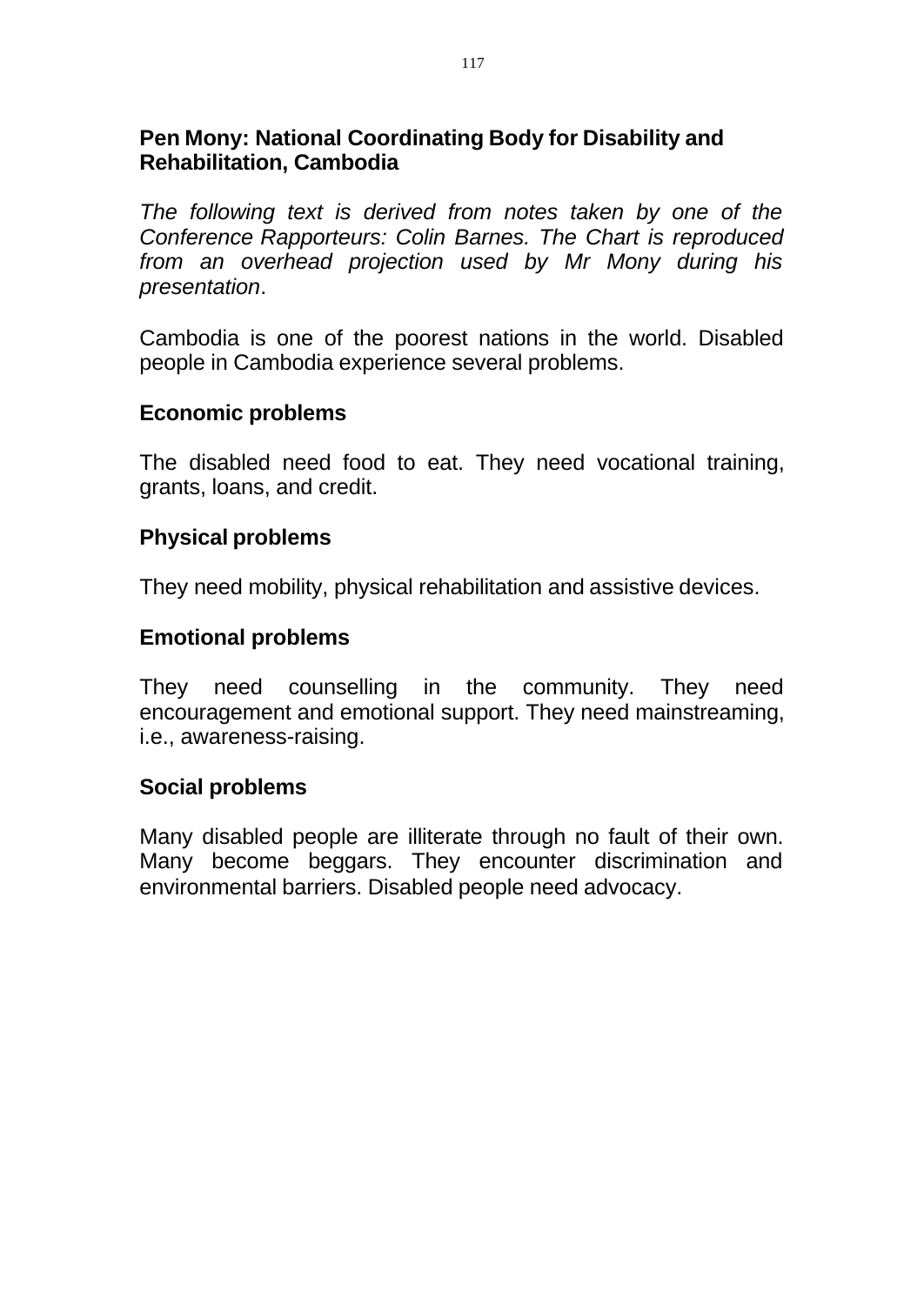# **Organization chart of the DAC as national coordinating body for disability and rehabilitation**

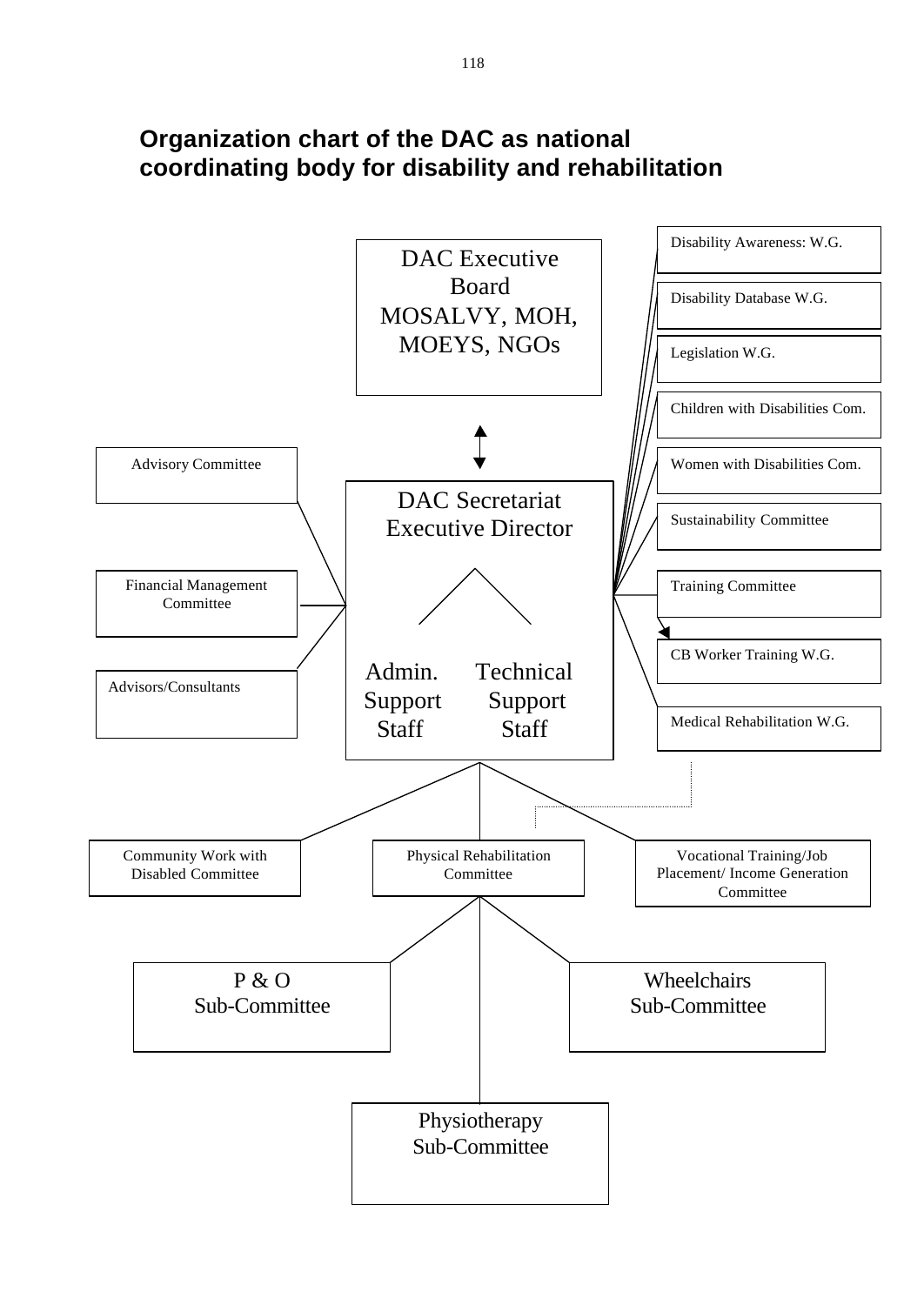## **Vic Finkelstein: Visiting Senior Research Fellow, Centre for Disability Studies, University of Leeds, United Kingdom, Rethinking care in a society providing equal opportunities for all**

Three years ago I was asked to prepare a paper for the WHO on *rethinking care*. The background to this was the acceptance that: "*whilst in principle provision of community care has become an internationally accepted goal, problems in implementation have persistently undermined realisation of this aim*"*.* 

In writing this paper I tried to encourage deeper thought about problems in providing 'care'. The paper was prepared for delegates to consider before attending a conference where they could share *new* ideas and make *new* suggestions for future developments. Three years on, and days before this conference became a reality, I still did not know whether my paper was actually seen by those attending the meeting. For me, this is yet another example of the chronic failure to seriously rethink care. How can anyone face up to the continuing problem in providing 'care' in the community when so little time is spent on questioning *all* the basic assumptions that people make about what is, after all, a *failed* approach to services?

This conference is about *rethinking* 'care'. To me 'rethinking' means the conference is not about the same long-standing issues: begging for more state intervention with more money for more carers with abilities, more occupational therapists with abilities, more social workers with abilities, more nurses with abilities, more administrators with abilities, or more training for people with abilities. In other words, it is not even about more money for people with abilities to 'care' for us while precious little of this '*more money and training'* actually comes into disabled people's hands. Surely, we have heard enough about the need for more rehabilitation services, or more community-based rehabilitation when the original idea failed to solve *all* our problems so many years ago? As I see it *rethinking care* means starting again, but this time seeing problems faced by disabled people in the community through the eyes of disabled people themselves. There should be no assumptions handed down by people with abilities about what disabled people *need* to do. If we are going to *rethink care* then we must remember that *all* the established professions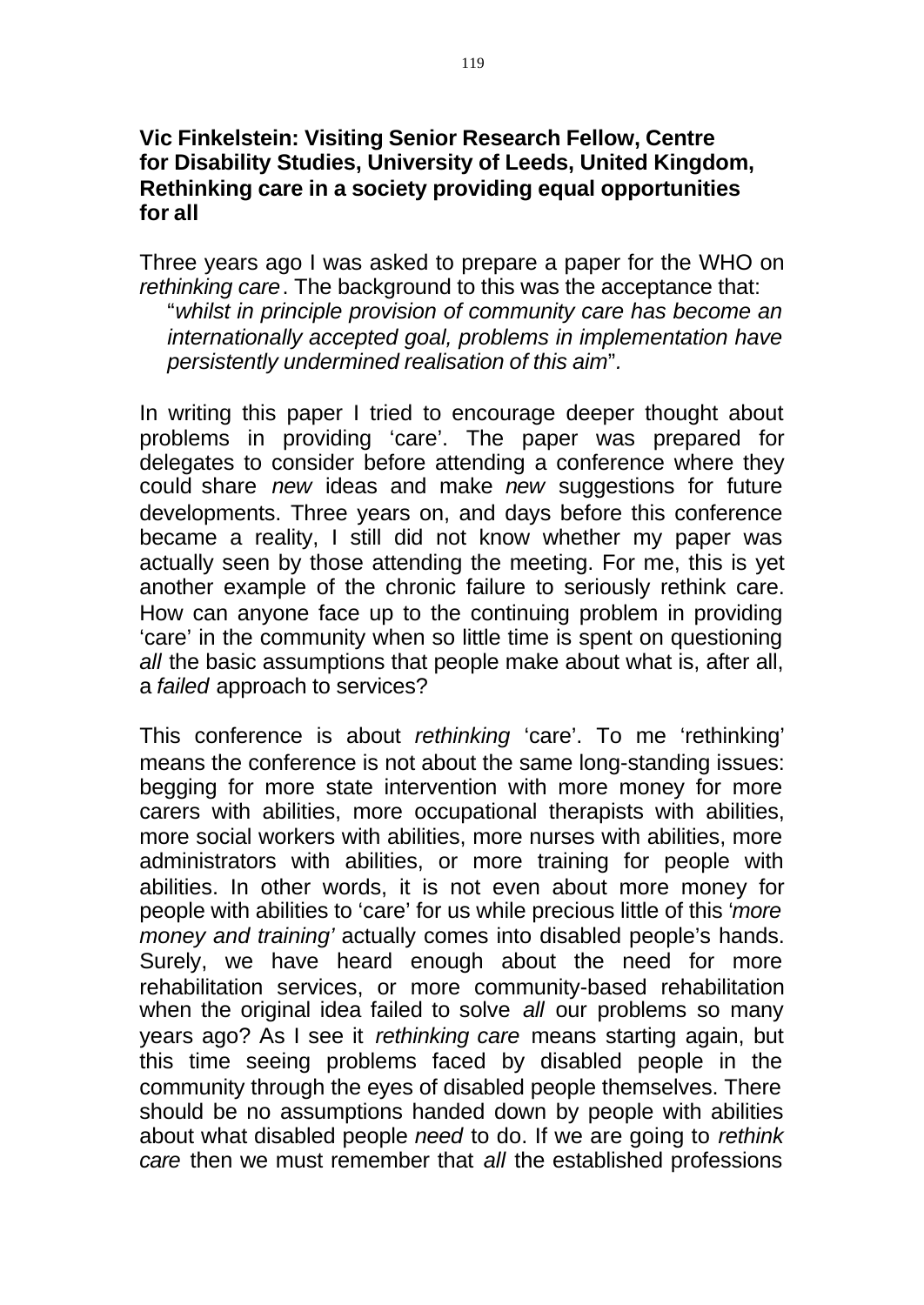and services that are active today were invented *by* people with abilities *for* disabled people.

I *am not* suggesting that because the existing services were set up by people with abilities they must have got it all wrong! I *am* saying that people with abilities confuse two quite separate issues concerning disabled people's needs — the social provision of 'care' services and the social provision of 'support' systems. We must stop confusing these two different approaches to the services. After all, *everyone*, not just disabled people need access to 'care' services *and* 'support' systems from time to time. When it concerns themselves, people with abilities are quite clear about the difference between these two ways of obtaining assistance in society.

Children and people who are ill need a range of 'care' interventions provided by workers in the medical, para-medical and social services. Before disabled people reach adulthood or when the disabled or older people are ill they also need good quality 'care' services. Nobody has ever suggested a social approach to disability issues (providing services according to the social model of disability) means that the disabled do not also want good quality medical services — just like everyone else.

As I understand it, the aim of good medical and para-medical 'care' is to restore the patient or client into their communities fit and as well as possible. In this sense *all* medical and associated practices should be rehabilitative. In my opinion the invention of 'rehabilitation' by service providers with abilities in response to the 'care' needs of disabled people is a serious mistake. I see it as a symptom of a global fault in the practice and provision of medicine, and the way in which people with abilities have created 'health' services. I believe 'rehabilitation' should be discussed and understood within the universal 'care' structures of society. Keeping the concept of 'rehabilitation' within medical services, where it belongs, means that the experiences learnt from working with disabled people could teach people with abilities how good medical practice should be run. It is no accident that 'communitybased rehabilitation' (CBR — not to be confused with 'industrial rehabilitation centres') is not found in the major industrial economies, but has been exported from them to the majority world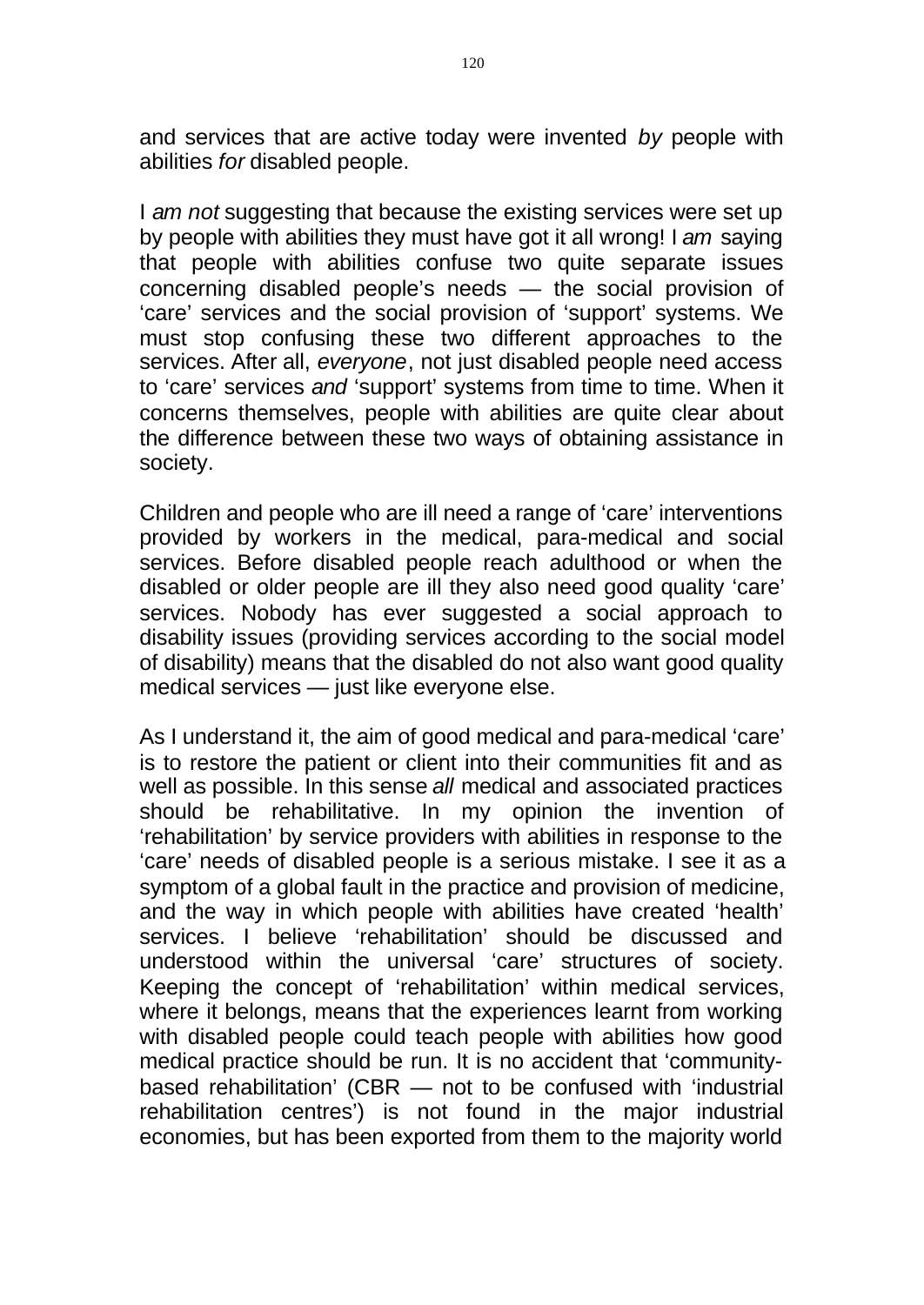by people with abilities. Is this because CBR is not good enough for the developed world but acceptable for the developing world?

In my view, discussion about 'medical care' and 'rehabilitation support services' should *only* be raised in conferences about the general, or universal, medical (or health) services used by all people. They are not specifically disability issues. As I see it, discussing these two subjects in isolation of the general problems faced by the national medical and para-medical services means that disabled people will not have the opportunity to help people with abilities overcome the problems of the present national health and medical services. As long as the national medical services remain confused no one, not just disabled people, will receive the 'care' they may need from time to time. As long as the national medical services remain confused, disabled people will find it difficult to concentrate discussions on community support systems that we do need and that are absent. Healthy living requires appropriate good quality support services in the community. People with abilities understand this very well for themselves.

People with abilities have created far greater community support systems and spent proportionately more money on these systems than they have spent on disabled people. They do not view these provisions as part of social 'care'. Let us take mobility aids (or 'assistive devices' as they are sometimes called) as an example. Buses and trains are 'assistive devices', and roads and railways are special pathways for these mobility aids. They are not provided as part of a community 'care' service but are part of the support system that people with abilities have created for themselves. They are equivalents of wheelchairs and ramps. It may be that people need wheelchairs from time to time when they are ill or after an accident, but such an 'assistive device' is very different to the wheelchair which is used by a disabled person. In fact, such a mobility aid should not be called a wheelchair at all because it is not a 'chair on wheels' but much more like a shoe used by an ambulant person. Shoes, it should be remembered, are nothing more than pieces of the floor or carpet, which are attached to the feet. Let us face it, the human foot is a rather pathetic mobility device! But shoes used by people with abilities are not provided by the rehabilitation services. It is the confused 'care' *culture*  promoted by people with abilities that prevents the understanding of the two very different types of wheelchair. Perhaps we need a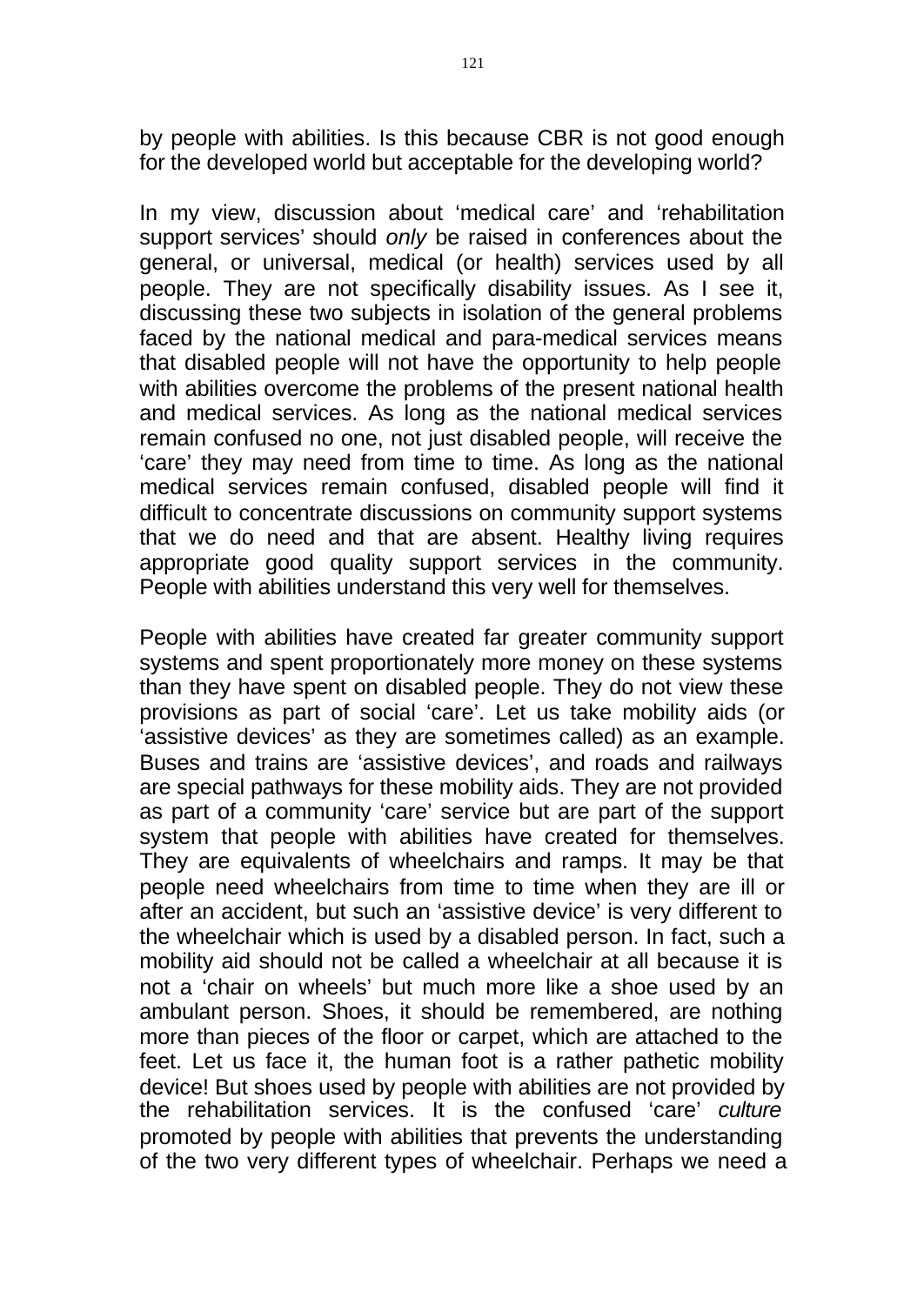new word for a disabled person's wheelchair. This is bound to develop as disability culture really advances.

The emergence of a disability culture is not only changing the way disabled people are thinking about themselves (and personal artefacts like wheelchairs) but also creating *enormous* significance for *rethinking care*. Despite the importance of disability culture in *rethinking care* it is not even on the agenda in this conference! We are still thinking about the changing lifestyles of disabled people as though this was covered by the narrower concept of 'awarenessraising'. This is because the culture of 'care' prevents people from rethinking the whole social approach to disability — we seem to be embedded in the problems handed down to us by the concepts of 'disability' and disability-related services created by people with abilities. Yesterday, we were obliged to discuss the "*current status, identifying constraints in the following areas: medical care, rehabilitation support services and awareness-raising*" without any formal opportunity to discuss the real constraint on *rethinking care*  — that is, the culture of 'care'.

I hope that in the time still available to us here we are able to discuss the kind of 'support services' that are appropriate for disabled people. I see such a service approach developing within, what I will call, an 'aspirational culture'; i.e. services that are essentially concerned with supporting disabled people to realize their personal aspirations. This is a 'recipient requested' service, i.e. the service user requests assistance to meet his or her *own*  aspirations and goals. It contrasts with the 'care' services which are 'deliverer determined', i.e. the service provider assesses the needs of the disabled person and then decides which services can be provided.

In my view, the real challenge in *rethinking care* is for service users, providers and policy-makers to identify appropriate skills found in the training and qualifications of the existing caring professions. These skills can then be joined together with the unknown and neglected skills needed for a new community-based 'recipient requested' support profession and service. Successful integration into the community as a respected citizen demands access to support systems, which can assist in achieving *unpredictable* aspirations. 'Unpredictability' in deciding the important factors for one's own lifestyle can be regarded as an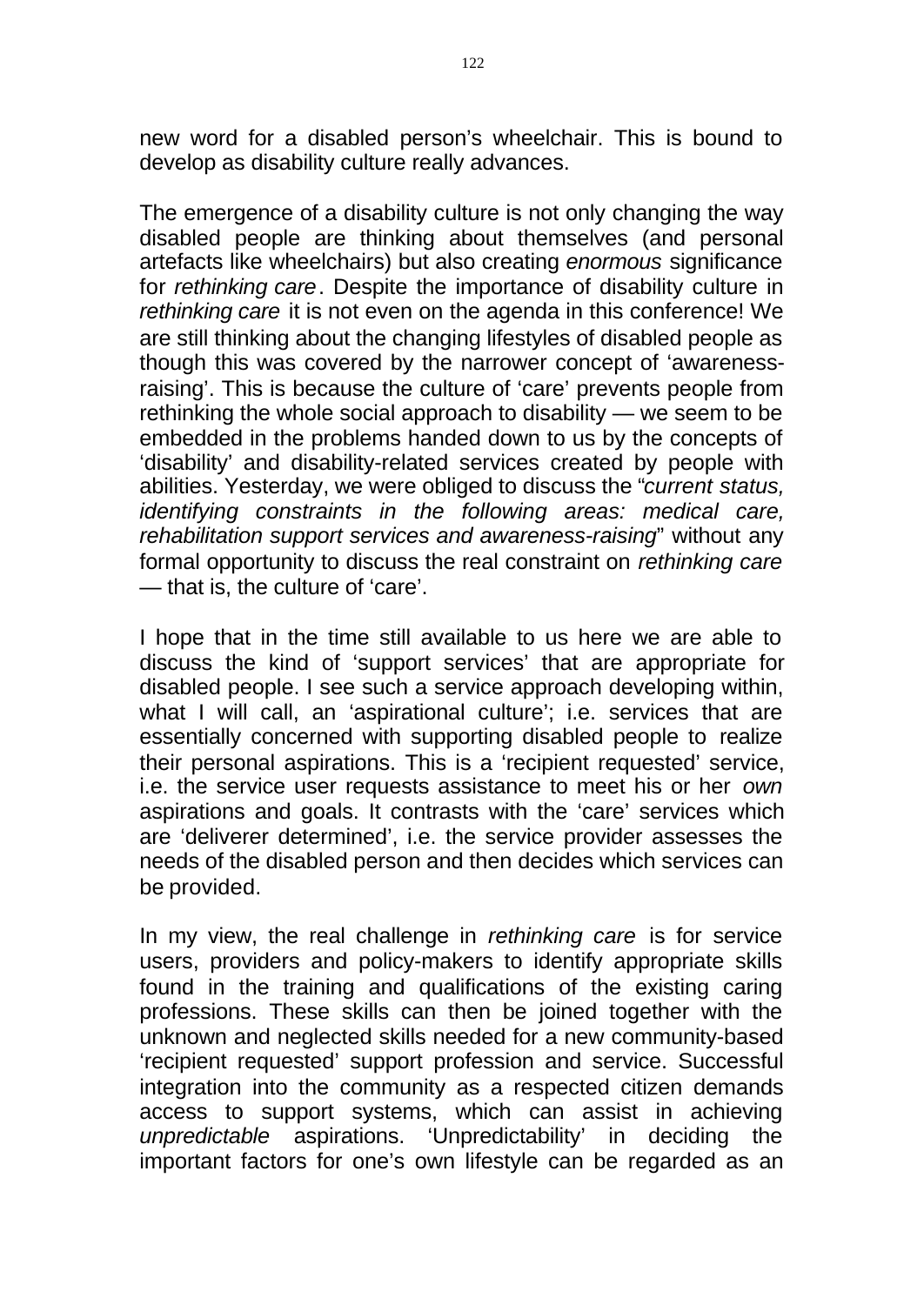essential component of being human. This is a right and necessitates a different approach to identifying an individual's objectives from that of the needs assessment procedures prescribed in the culture of care. Being a citizen is an active exercise in identifying and realizing one's own comprehensive ambitions.

From my viewpoint a new community-based professional should:

- have a good working knowledge of environmental and architectural design as well as some engineering concerns;
- be familiar with ergonomics;
- be able to work with and teach people how to identify their aspirations;
- be able to communicate home management skills including personal goal setting and how to achieve service rights;
- be able to argue and campaign for general citizenship rights;
- be able to participate forcefully in committees concerned with social support systems such as transportation;
- be able to fund and run facilities providing disability-related services such as wheelchair provision and servicing, etc.

In other words, we should discuss the elements that might be needed to create a new profession, which is designed by disabled people and replaces the existing 'care' professions.

More than 20 years ago in the United Kingdom we tried to find ways of working with the existing 'care' professions so that they would be more aware of, and responsive to, the kind of services we wanted. We were not successful. All that seemed to be wanted from us was collaboration so that the 'care' culture could be more credible in the community. I think we have long passed this stage and I can see little point in disabled people assisting these ailing 'care' professions. Disabled people have set up Centres for Integrated, or Independent, Living (CILs). People who I believe will become the basis for a new community-based support profession are staffing these centres. I believe *rethinking care* should mean paying greater attention to what is needed for an effective support system. This has been the focus in my paper for the conference.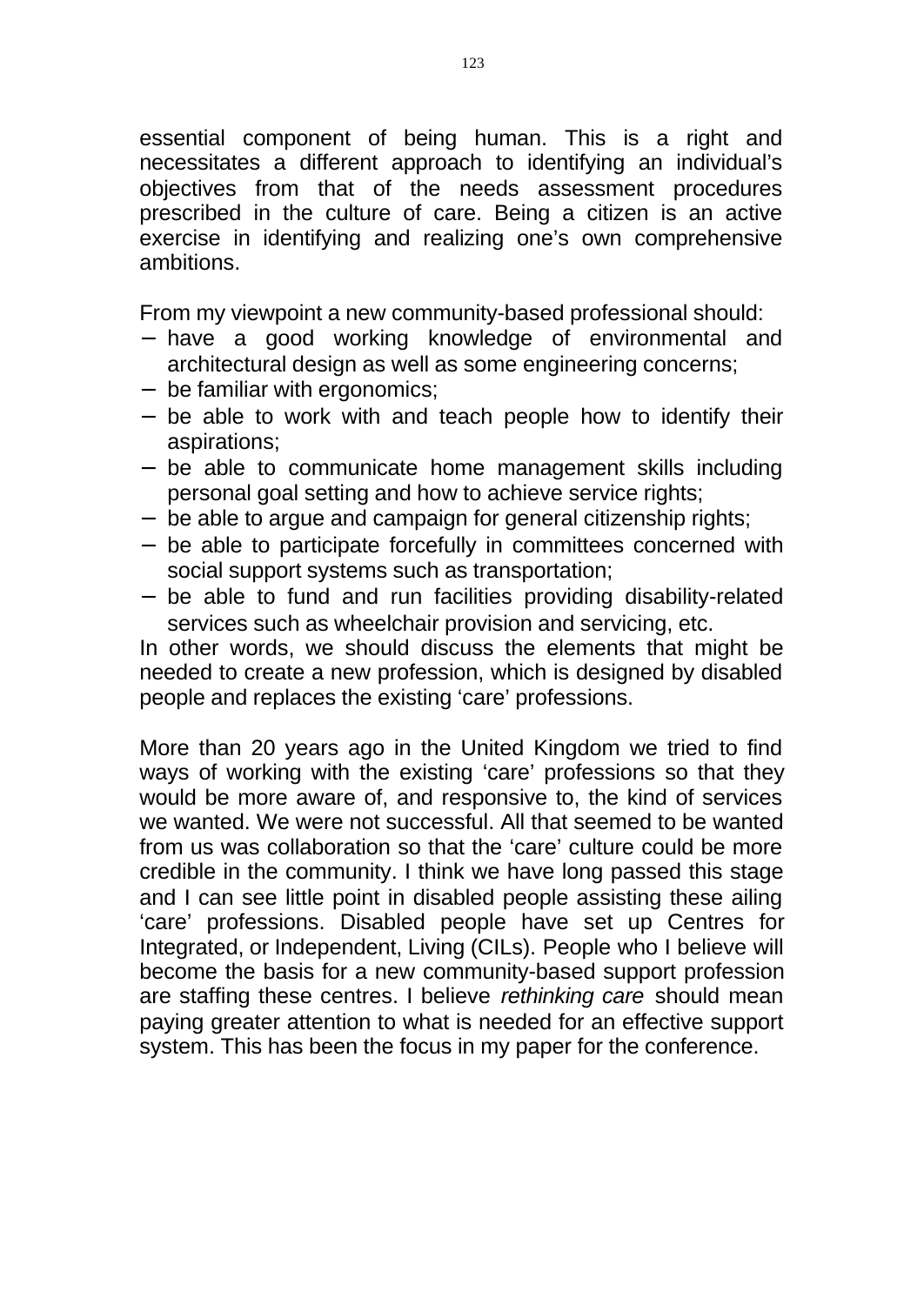## **Dr Dena Hassouneh-Phillips: Assistant Professor, Oregan Health Sciences University, United States of America**

I am honoured to be here and to have the opportunity to introduce a nursing perspective into this discussion of *rethinking care*. I would like to begin by returning to the issue of attitudes, which was so powerfully described to us at the beginning of the conference.

Part of my faculty role at Oregon Health Sciences University is the instruction of Nurse Practitioner (NP) students. Last week in a clinical seminar for NP students that was focused on the subject of end of life decision-making, a faculty colleague presented the story of one of her former patients as a teaching case. This was the story of a man with progressively worsening multiple sclerosis (MS) who was clear that, should he experience a life-threatening event, he wanted all possible measures taken to preserve his life. Unfortunately, his health care providers viewed this man's wishes as misguided and unwise. Eventually he was coerced into changing his stance by his physician who threatened to abandon him — in effect to fire him as a patient, if he would not agree to the placement of a 'do not resuscitate' order in his medical record. This story is alarming, but the absence of any critical response on the part of my students was perhaps even more alarming to me. My students were however graduate students, all of whom were registered nurses with many years of clinical practice behind them. There seemed to be an accepted assumption among the student group that this man with progressively worsening MS must have such a poor quality of life that, should a life-threatening event occur, efforts to sustain his life would not be worthwhile, and instead would be counterproductive.

Such attitudes stem from views that persons with disabilities are tragic and dependent individuals whose lives are somehow less valuable than the lives of non-disabled persons. Unfortunately, these attitudes are commonplace among health care providers and are accepted as truth rather than as perception. All too often it is these attitudes that shape our practice.

We can see the influence of negative attitudes in all areas of health care delivery. I would like to focus today on two areas, which exemplify this problem.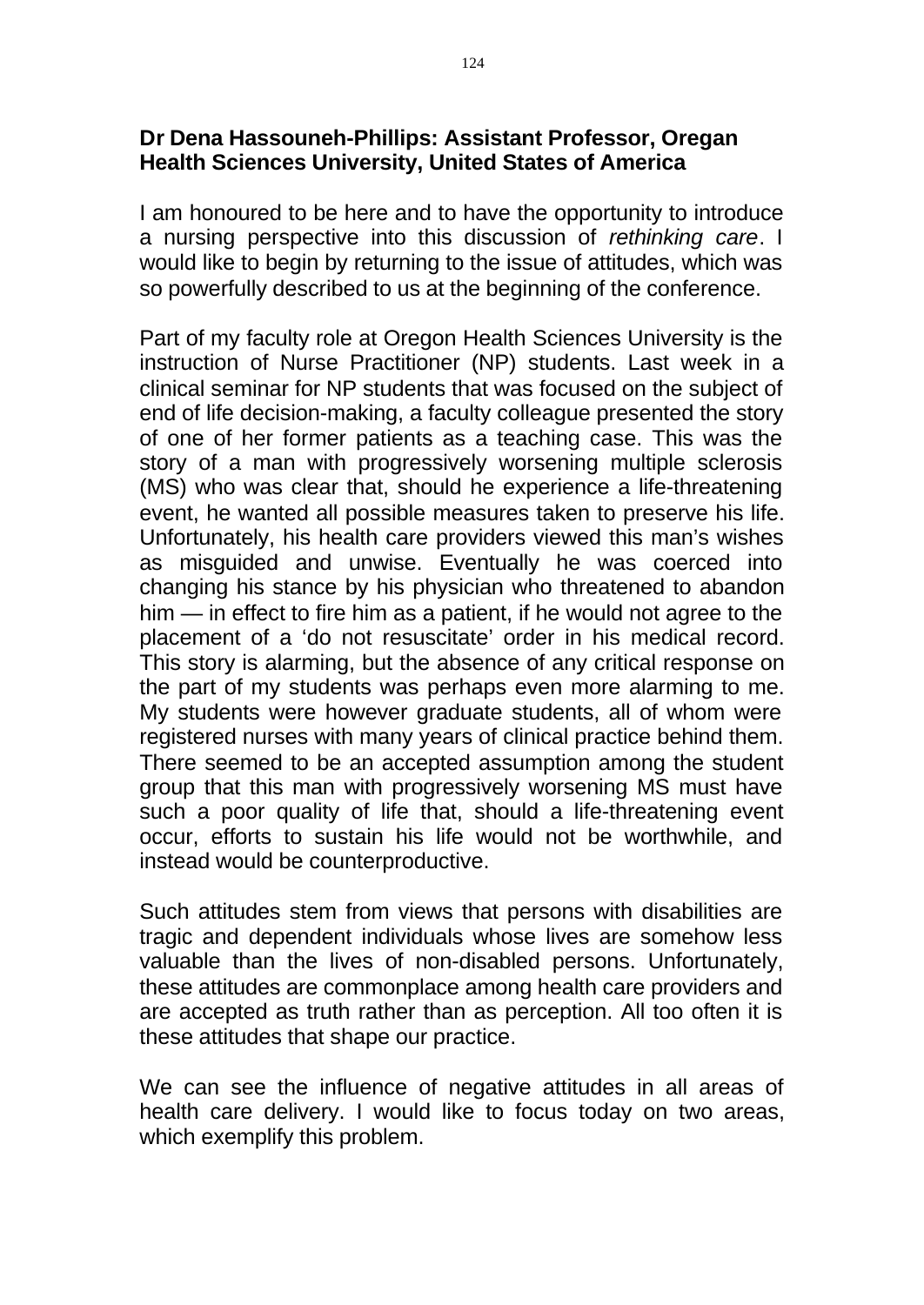The first area is preventative health care. We have heard here today some concern that there is too much emphasis placed on preventative health care at the expense of other important areas such as long-term care. I believe that the bulk of efforts in preventative health care have been targeted at non-disabled persons, and that persons with disabilities, as a whole, have not received the preventative health care they need. In the words of well-known disability research, "to talk about wellness in the context of disability is to break the stranglehold the medical model has had on disability interventions for far too long." Too often, the attention of health care providers is focused entirely on a person's disability and, as a result, consideration and discussion of preventative health care and health maintenance activities never occur. By changing our attitudes, nurses can begin to view persons with disabilities as whole people who are survivors of disabling conditions rather than as victims. We can work toward ensuring that persons with disabilities have access to the same standard of preventative health care that exists for all persons in our local areas. This standard of care varies across countries and regions, and may range from annual health maintenance exams that include screening for cervical, breast, prostate and colon cancer, and the prevention of heart disease, to a focus on sanitation, adequate nutrition and immunizations. Irrespective of the standard of care, nursing must advocate a change in attitudes, a change that will facilitate equal access to preventative health care for persons with disabilities wherever they may live.

The second area is reproductive health care where the harsh effects of stereotyping and discrimination can also be seen. There is an unfortunate stereotype that women with disabilities are asexual, or conversely, overly sexual. We have also heard here at this conference about common views among health care providers that women with disabilities should not become mothers. These stereotyped attitudes have been carried over into the medical and nursing school curricula, leaving health care providers ill-equipped to counsel women with disabilities when they make decisions about contraception, pregnancy, prevention of osteoporosis, and hormone replacement therapy. Education of health care providers in the area of reproductive health care must include appropriate and accurate information about women with disabilities. We must recognize that women with disabilities have the same need for reproductive health care as all other women. This recognition must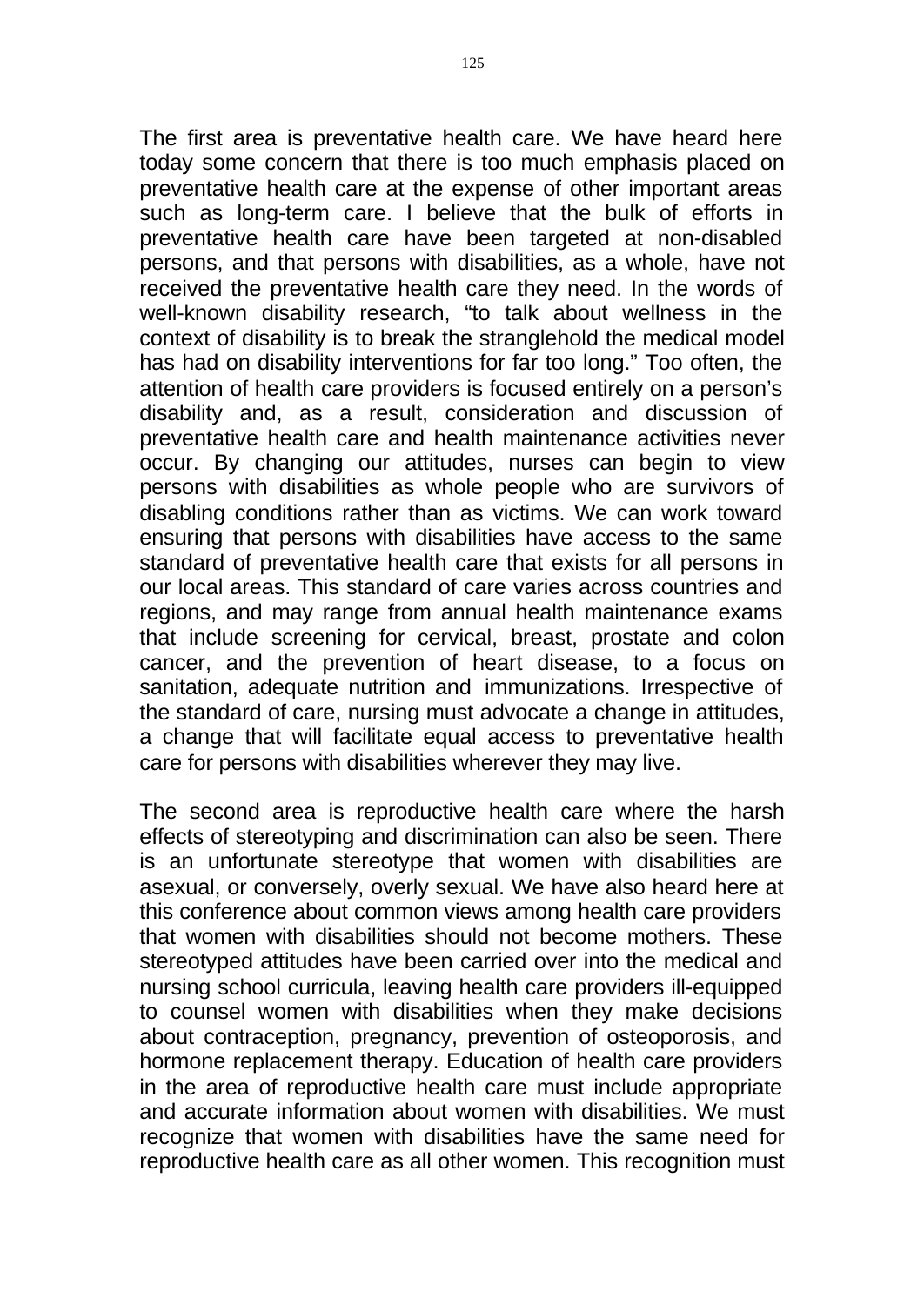first emerge, and then additional considerations of potential influences of disability on reproductive choices can follow. Thus, standard women's health care measures such as universal screening for violence and abuse, pelvic and breast examinations, discussion of birth control options, and sexually transmitted disease could be consistently provided to women with disabilities wherever these services are available.

Preventative and reproductive health care represents only the tip of the iceberg when considering the profound influence that systematic marginalization of persons with disabilities in society has had on health care delivery and the quality of health care services received by persons with disabilities. We all know that the detrimental effects of discrimination go much further. Certainly, the man in the story that I shared with you earlier knows this to be true. Thus, given the pervasive nature of stereotyping of and discrimination against persons with disabilities, the question arises: What can be done to facilitate change?

I believe that education of health care providers will be a key factor in addressing the problem. This education should include awareness-raising among nurses that focuses on assumptions and stereotypes about persons with disabilities. It should also include developing and implementing basic and continuing education curricula in partnership with persons with disabilities. Finally, it should include recruitment of persons with disabilities into the ranks of nursing and other health care professions. Persons with disabilities are the true experts with regard to the care that they need and we in nursing can only benefit from this expert knowledge. These measures should result in highly relevant content, the experience of working with persons with disabilities as colleagues, and a view that genuinely supports self-directed care.

It is my hope that this conference will serve as a wake-up call for my colleagues in nursing, a call that will engender critical reflection, soul searching, and the will to change. It is time for nursing to renew its commitment to social justice and to work in partnership with all marginalized populations to ensure that health care services are accessible and equitable. These services should be delivered in ways that preserve the human dignity of all users in all health care settings. Thank you very much for your attention.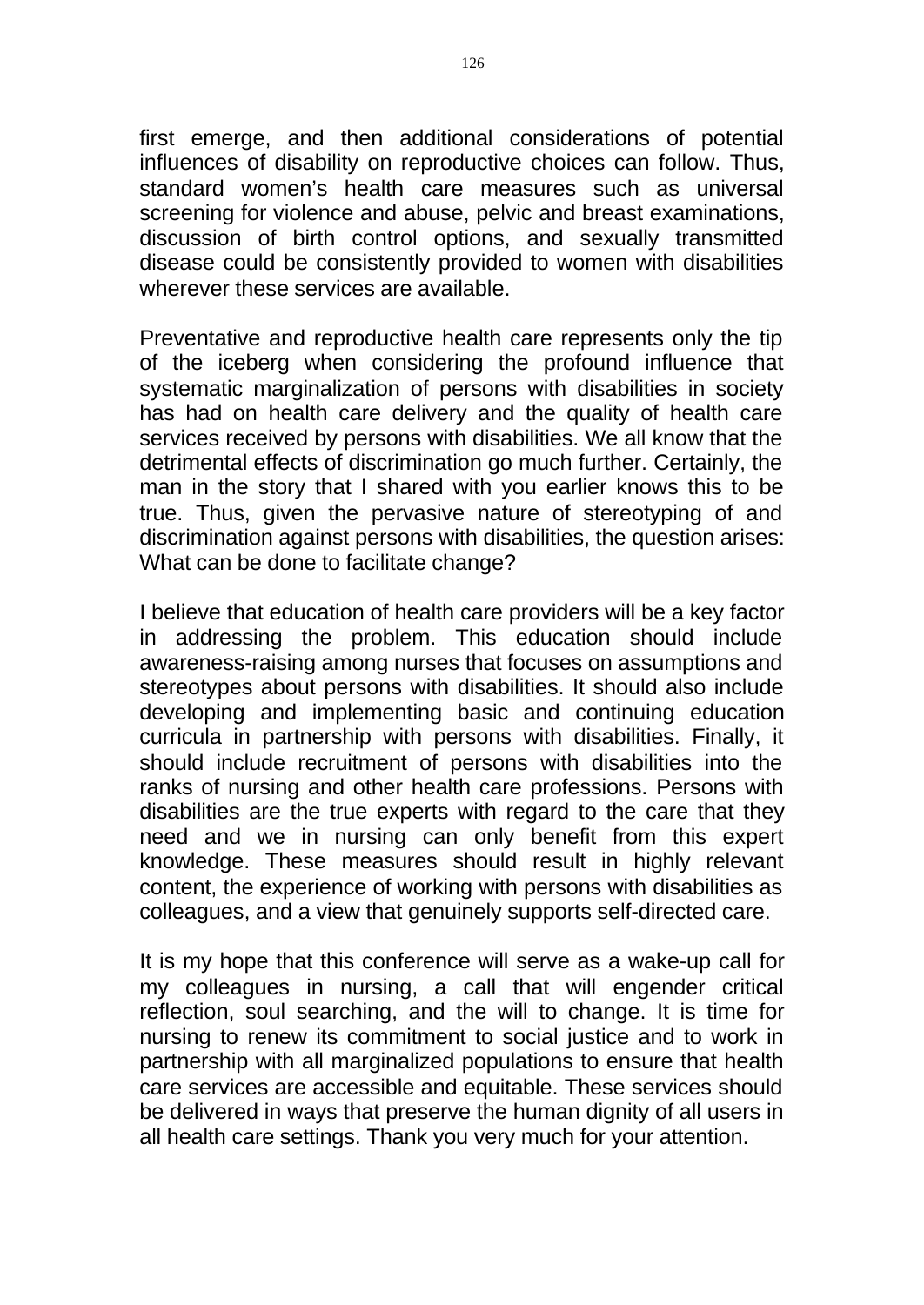## **Mary O'Hagan: World Network of Users and Survivors of Psychiatry, New Zealand**

I was asked to speak today on the experience of 'care' from the perspective of people with psychiatric disabilities. I have decided not to do this because it is covered in my paper, which you will find on page 28 of *Rethinking Care from Different Perspectives*.<sup>a</sup>

I am here today to represent the World Network of Users and Survivors of Psychiatry. I have experience of using psychiatric services and for the last 15 years I have worked in various advocacy and advisory roles in my own country, New Zealand, and at the international level.

The experience of people with psychiatric disabilities in 'care' mirrors the experience of other disabled people. We share most issues in common. However, people with psychiatric disabilities experience:

- more stigma, discrimination and social exclusion than most other disability groups;
- more state-imposed forced treatment and detention than other disability groups.

Before I begin I would like to share the sense of discomfort that I feel at this conference and at all global conferences where people from low-income and high-income countries share experiences and ideas. I suspect that historians of the future will say that the most terrible inequality of our current historical era was the enormous gap in wealth between low-income and high-income countries, though I fully acknowledge the terrible inequalities that occur within countries.

I have a limited grasp of global economics but it seems to me that people in high-income countries, including many disabled people, obtain their relative wealth through maintenance of the poverty of people in low-income countries, including disabled people in these countries. We cannot really resolve this issue today and we should not let the enormity of it immobilize us, but I think it is crucial that those of us from high-income countries openly and honestly acknowledge it.

<sup>&</sup>lt;sup>a</sup> See: WHO. *Rethinking Care from Different Perspectives*, Geneva, World Health Organization, 2001. Also available on http://www.leeds.ac.uk/disability-studies/archiveuk/index.html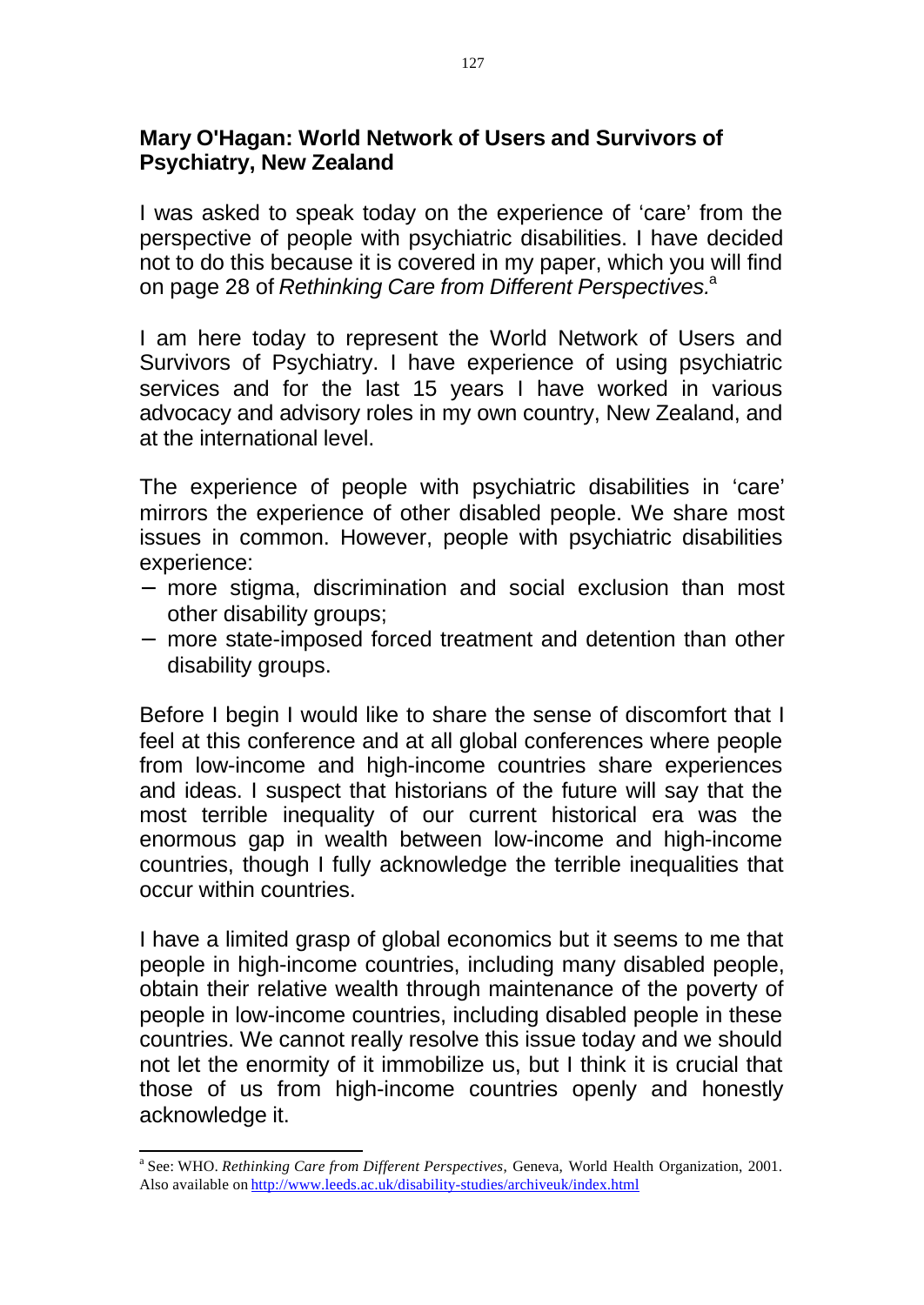Today, we have been asked to think about solutions — about 'care' in the New World. A man called Ibsen from Norway once said, "The person who is right, is the person who is in league with the future".

When it concerns the future of 'care' I have no doubts that disabled people are far more in league with the future than service providers, bureaucrats, politicians and the general public. Now I want to share with you a simple illustration of the future of care according to disabled people.

We, disabled people, say that the purpose of 'care' is to enable us to live as well as we ourselves define it, and not as others define it.

If we think of the *rethinking care* logo as the seat of a stool where disabled people can sit and live well, the seat cannot hang in space — it has to be supported by legs and firm, stable ground.

However, please note the well-disguised comfortable cushion with the rethinking care logo.

The first leg of the stool represents powerful disabled persons, whether they are powerful as individuals or as a part of the disability movement.

The second leg of the stool represents communities that include us.

The third leg of the stool is where 'care', according to the first four Standard Rules, happens — in services led by disabled people.

If you shorten or weaken any of these three legs you will take away the ability of disabled people to live well on their own terms. That is why services must focus not just on their own leg, but the other two legs as well. This illustration clearly shows how we need to 'rethink' and 'redo' care: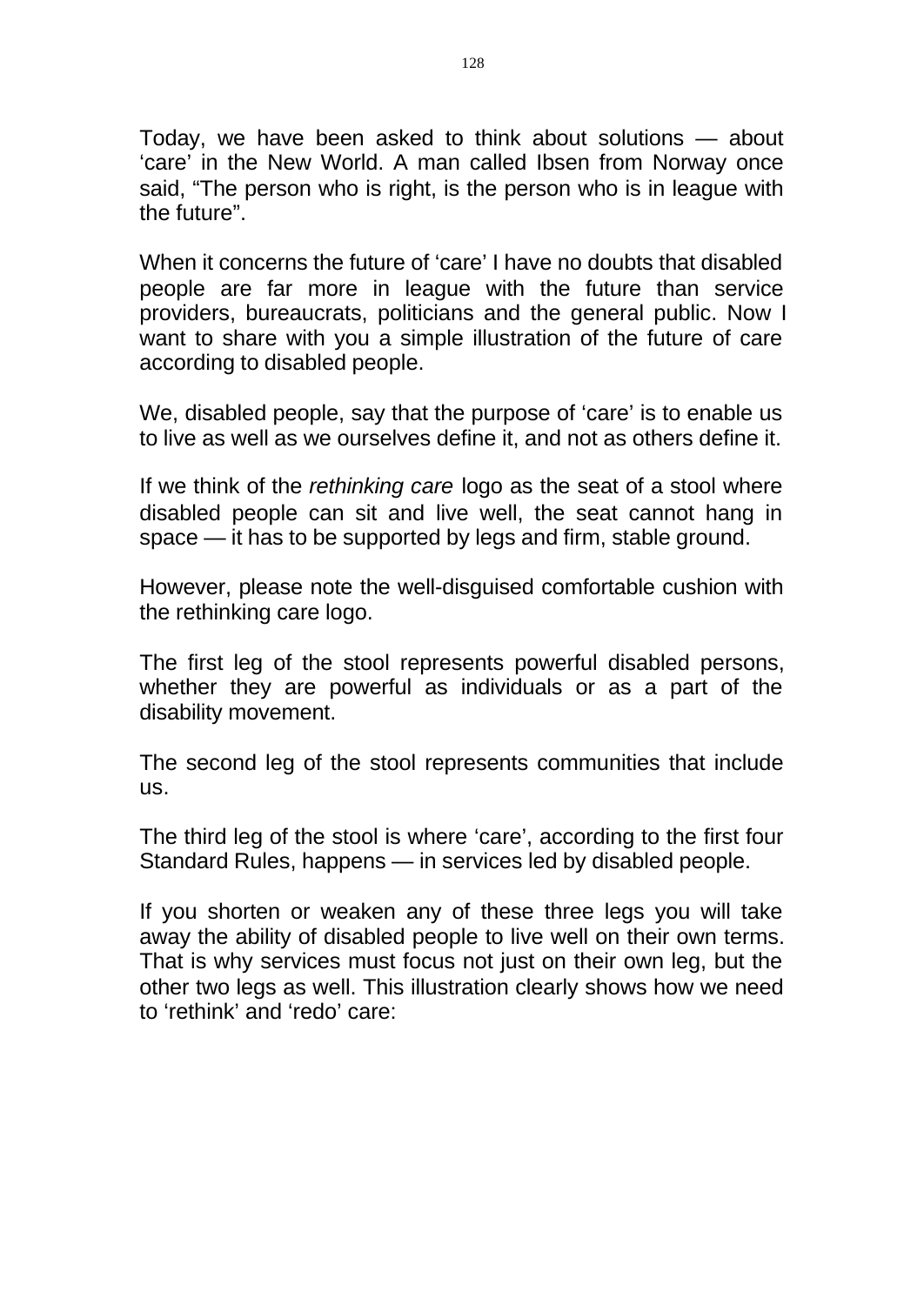

# Human Rights

129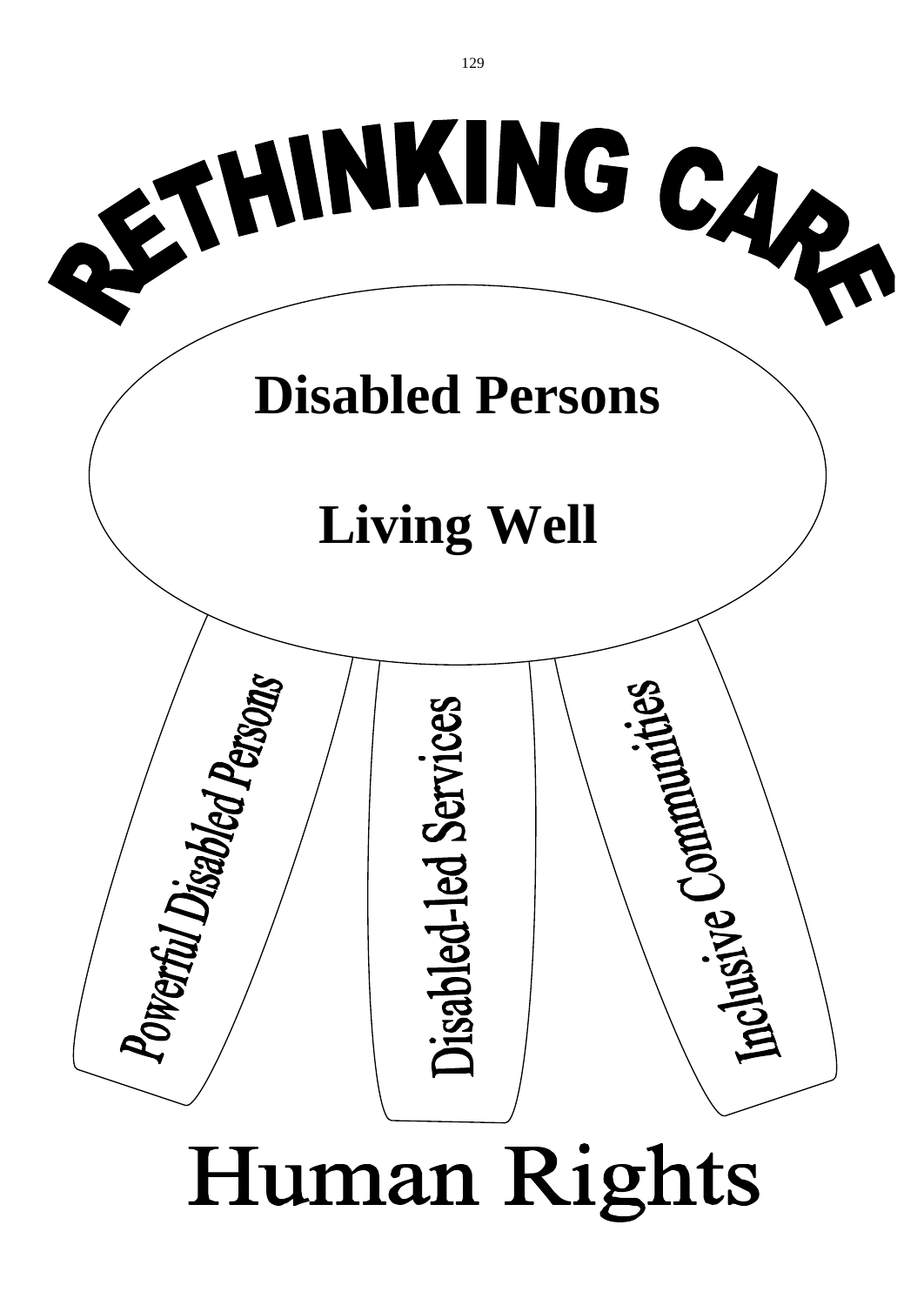- 1) Disabled people must lead services. They need not always deliver the services but they must be planned, evaluated and improved by the disabled as individuals and as a collective. All disabled people who use services must be able to say "this service enabled me to live better".
- 2) Services, as part of the new paradigm of care, must actively enable disabled people to find and use their power, both as individuals and as a movement. Otherwise, the services will not enable the disabled to live better.
- 3) Services, as part of the new paradigm of care, must open doors and not shut out the disabled from their communities, as in the past and present.
- 4) The new paradigm of care must stand firmly on the fertile ground of human rights, not as they have in the past on the stony ground of charity, coercion and containment.

When those who provide 'care' meet these four conditions, disabled people will be able to sit safely and securely on the stool of 'living well'.

There are many people at this conference who are 'in league' with the future of 'care'. We have a rare opportunity to give our vision for the future of 'care' to the WHO. I am concerned that, so far, we are not seizing this opportunity as well as we could.

Let us, in the time left, give the WHO a vision of the future of care that is simple, clear, bold and based firmly on our experiences as disabled people.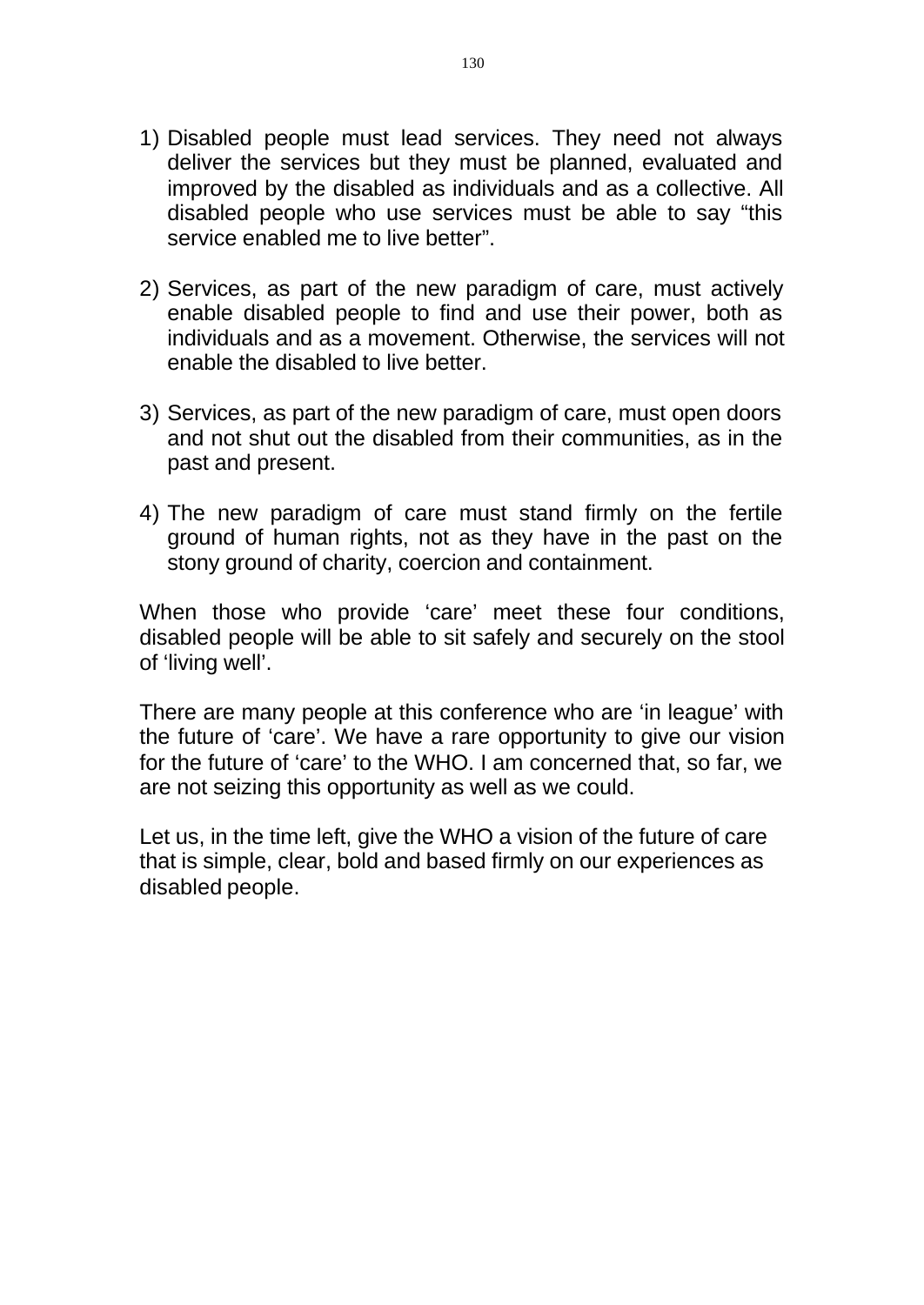## **The following papers were submitted for presentation on Tuesday 24 April but were not presented due to the extra time allocated to the** *Rethinking Care* **workshops**

**Professor Alan J. Sinclair: Diabetes Research Unit Centre for Health Services Studies, University of Warwick, United Kingdom; International Diabetes Federation, A summary statement** 

#### **Introduction and background**

At the International Diabetes Federation (IDF) we recognize that diabetes mellitus may impose a significant burden on individuals with respect to disability and handicap, and that this burden often extends to family members and carers. The extent of diabetesrelated disabilities in most societies has not been quantified although we know that for older subjects above 70 years of age, about one-third of people with diabetes have a significant mobility disorder or restriction of daily activities. We appreciate that in many societies, the provision of suitable care for people with disabilities may be minimal and inaccessible, irrespective of the cause, and the IDF welcomes this opportunity to participate in a conference designed specifically to take account of the disabled person's perspective.

I have summarized the scale of the problem into a series of bulletpoint items, which includes special features of disability in diabetes, recent initiatives in this area, and concludes with a description of how the IDF can promote an improvement in care.

# **Scale of the problem**

- High prevalence of Type 2 diabetes mellitus associated with a marked age-related increase in prevalence
- Rising prevalence of Type 1 diabetes mellitus
- Significant burden of unrecognized disability and handicap
- No rehabilitation available for those with diabetes in nursing (care) homes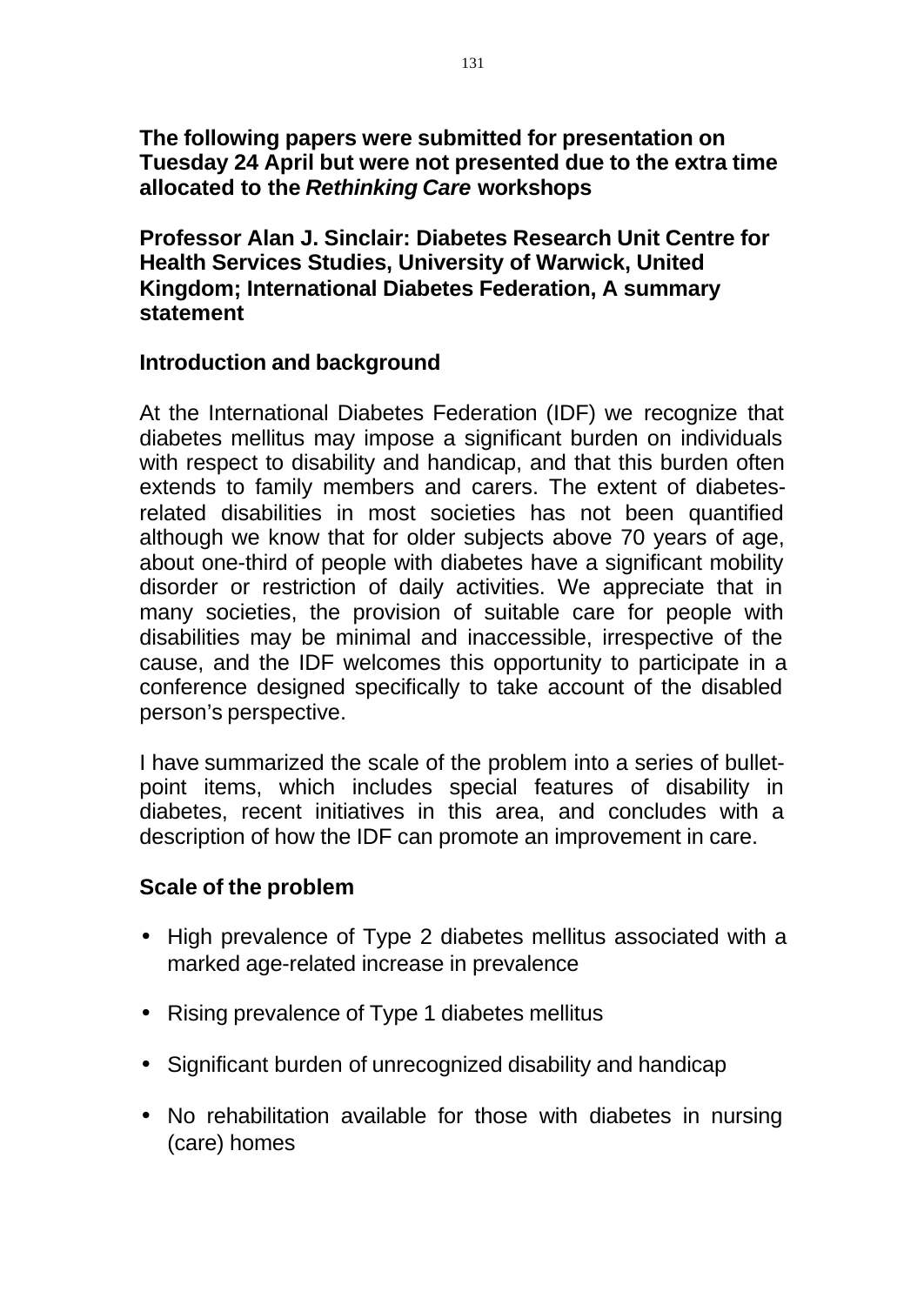- High socio-economic impact of this chronic disease on the individual, family, and society
- Special features of disability in patients with diabetes mellitus
- Preponderance of major vascular complications leading to pain, immobility, foot ulceration and amputation
- The impact of micro-vascular complications visual loss and blindness, renal failure and neuropathy
- Special disabling states such as cognitive impairment and dementia
- Major behavioural and socio-economic impact of the diagnosis of diabetes — social function, employment, lifestyle modification, insurance, etc.
- Major requirement for carer involvement in the management of diabetes-related disabilities
- No current framework for the management of diabetes-related disabilities in European and other national health services; lack of recognition of the importance of disability in diabetes mellitus; overemphasis on the management of micro- and macrovascular complications

Current initiatives in the approach to disability and handicap in diabetes mellitus:

- Evidence of progress in the area of managing disability management of diabetic foot disease with significantly improved outcomes
- Greater cooperation between ophthalmologists and diabetologists in the management of visual loss secondary to diabetic eye disease
- The development of the Frailty in Diabetes model (Sinclair AJ, 2000) which encompasses disability and places a greater emphasis on functional status and maintenance of well-being, and recognition that interventions based on both the vascular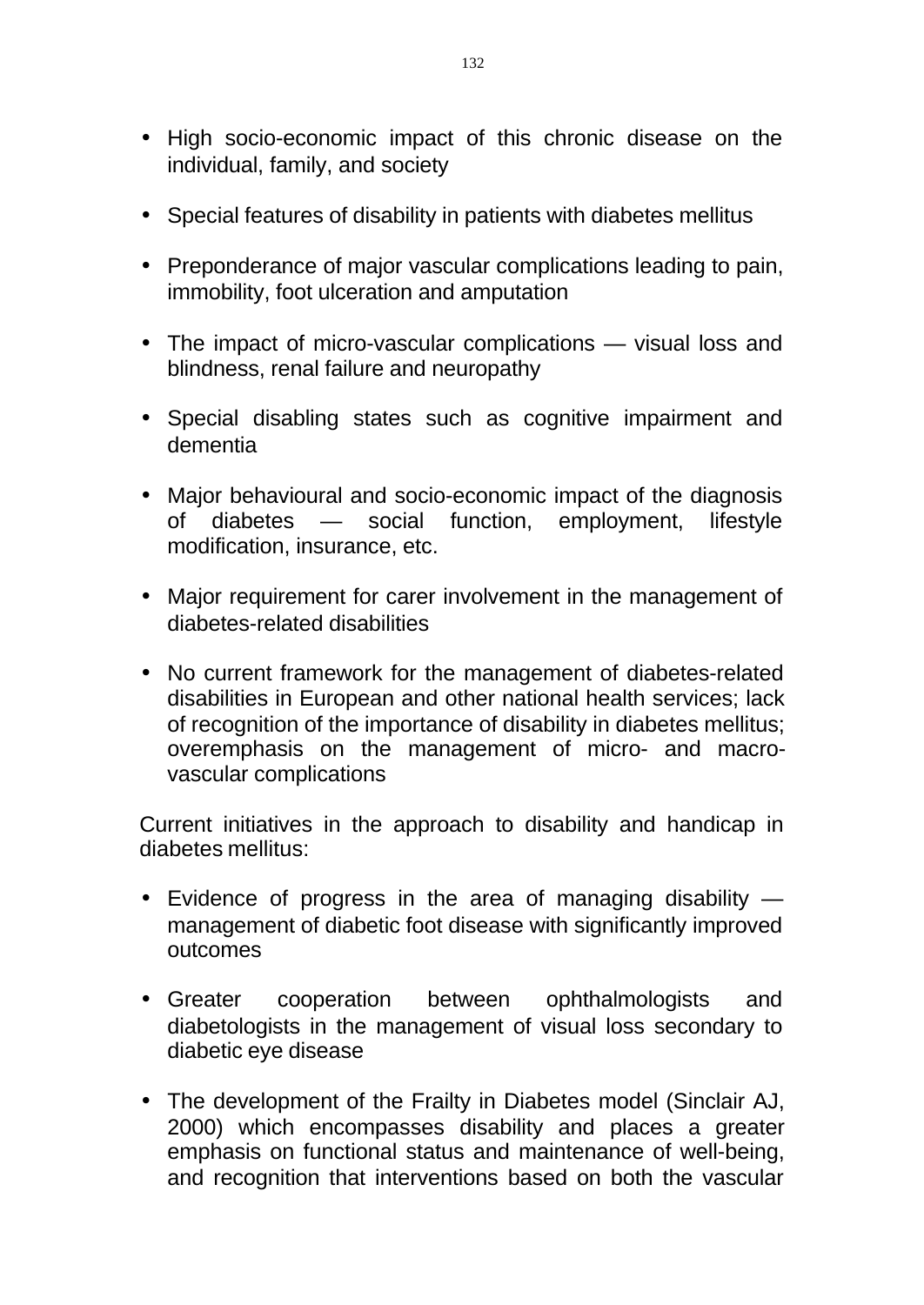and rehabilitation models complement the metabolic approach to restructuring diabetes care

• Encouragement of empowerment approaches and selfmanagement for people with diabetes, especially in younger patients

Needs and challenges of the IDF in relation to rethinking care:

- Recognition of the impact of diabetes in creating disabling states
- Development of rehabilitation programmes for patients with diabetes mellitus that are user-focused and allow people to receive services and care that they desire and need
- Promotion of educational and training programmes to assist both patients and carers in minimizing disability
- Greater need for interdisciplinary collaboration to promote rehabilitation in diabetes mellitus to enhance the quality of care provided
- Greater emphasis on diabetes in ageing individuals in relation to multiple pathology, frailty, and the presence of high levels of disability and associated handicap
- Greater emphasis on community-based programmes and approaches to care for those with disabilities with improved access to services and greater accountability for those who deliver this care

We accept that rehabilitative approaches to managing diabetesrelated disabilities are not well developed at present although diabetes care is fundamentally a multidisciplinary model of care.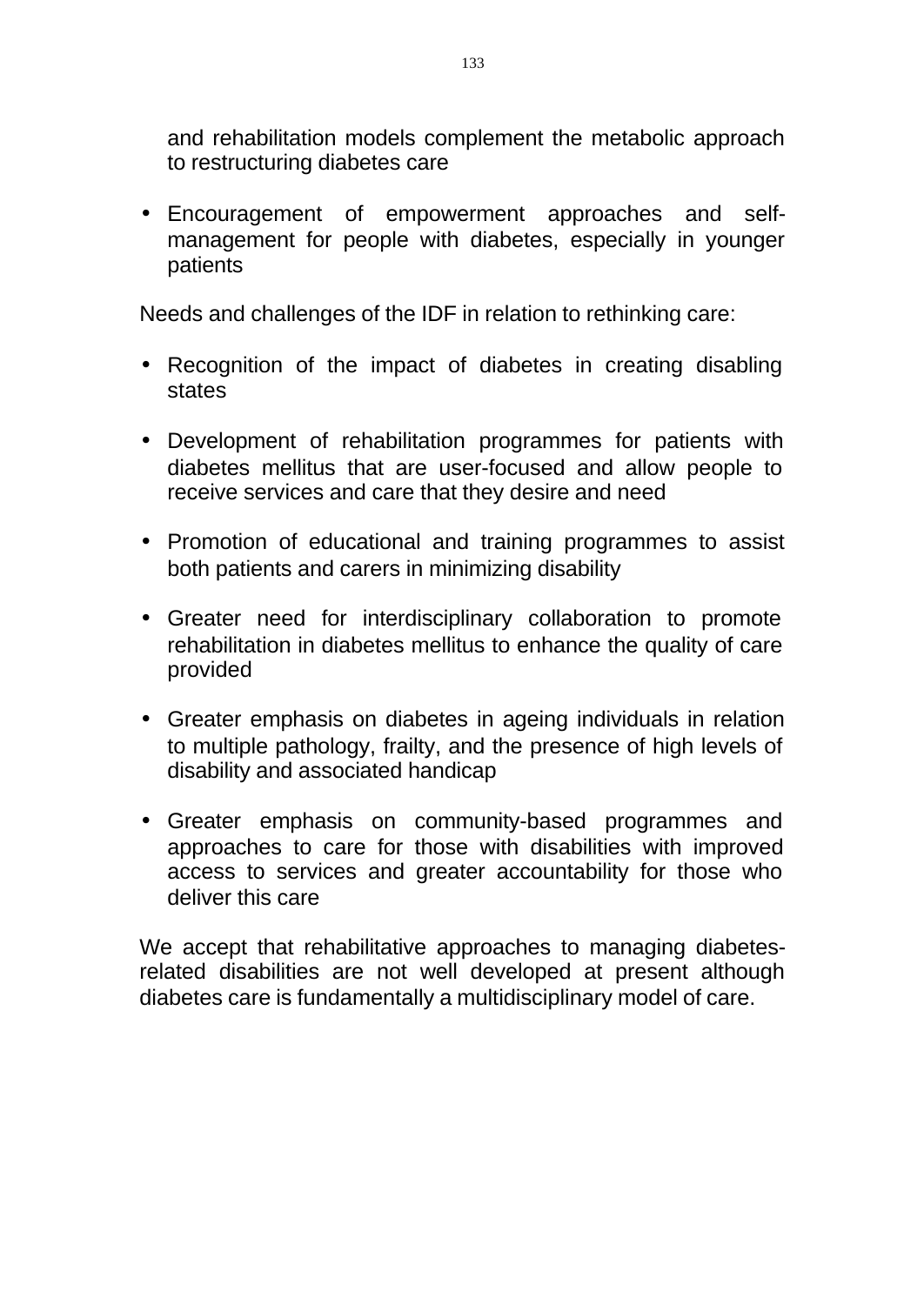*The Culture of Care clearly needs to adapt and change appropriately. The IDF wishes to work closely with the WHO in this extremely important area and hopes to be able to raise many of the issues discussed at the Global Conference at its meetings and by dissemination of information to its members. This is a responsibility we accept in line with the UN Standard Rules that were discussed at the conference.*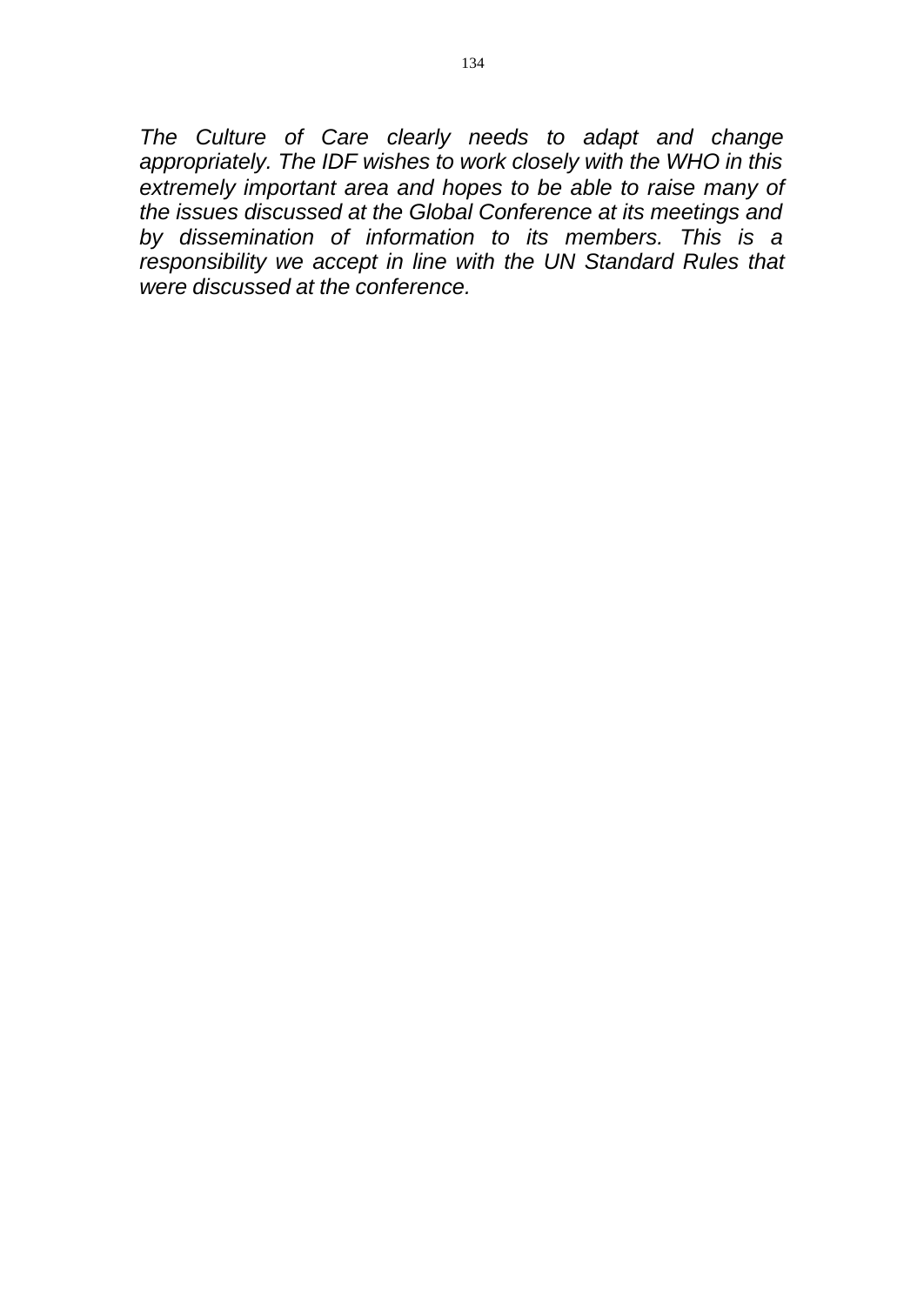## **Franca Smarrelli: Chairperson, World Stroke Association, Australia, Global needs and challenges for stroke**

Stroke is ranked sixth as a cause of healthy years of life lost in *The Global Burden of Disease* study (*1*). The study also estimates that stroke will be ranked fourth by the year 2020. Globally, stroke caused 5.5 million deaths in 1999. Moreover, there were one million severely disabled stroke survivors, and about 50 million disability-adjusted life years lost due to stroke (*2*).

Despite the magnitude of this international burden, stroke remains an area of slow development and low investment. It urgently needs a greater focus at the international level, as well as having separate approaches to the problem in developing countries and developed countries.

# **Stroke in developed countries**

Stroke organizations in many developed countries share the same issues with regard to research and evaluation, health policy, acute care services, rehabilitation and community care provision. Research shows that there are now interventions that can reduce, in some cases quite dramatically, mortality and morbidity from stroke.

Continued development of these initiatives, and their application, are needed in many countries.

Addressing each phase along the continuum of care and ensuring seamless linkages between these phases is vital in the provision of stroke care. These phases are:

- 1) Prevention: stroke is a preventable disease. It is caused by several modifiable risk factors including hypertension, smoking, and physical inactivity. Preventing these risk factors through population and targeted approaches will greatly reduce the burden of stroke.
- 2) Acute care: involves education of the public and health care professionals on the warning signs and symptoms of stroke and the need for immediate action if these occur. The organization of stroke care in this phase is also a very important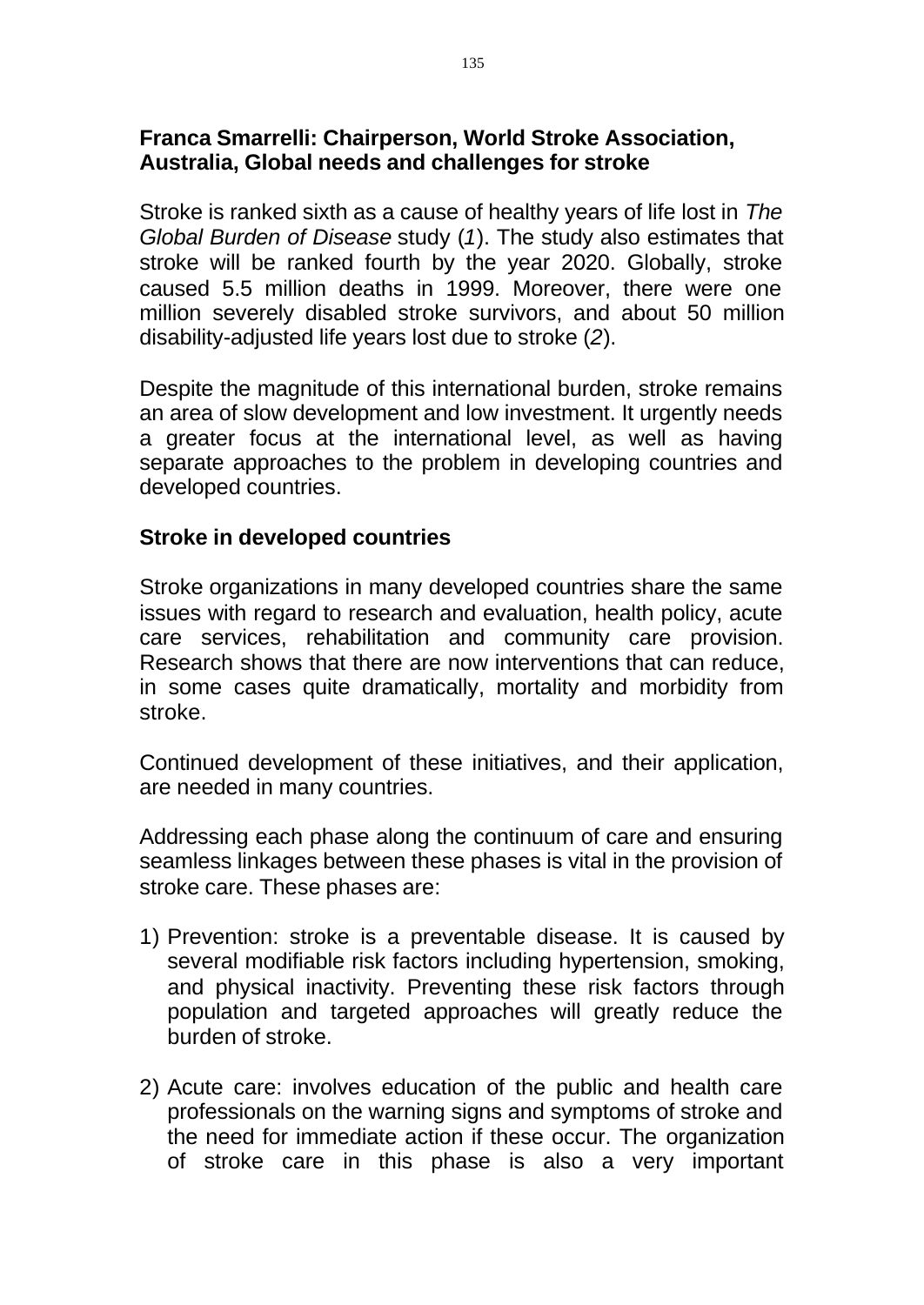consideration. The use of stroke units and stroke teams has been shown to reduce delays for evaluation, provide specialist care, improve continuity of care, and improved patient outcomes. The use of best practice guidelines is also a very important component in this stage.

- 3) Rehabilitation: evidence suggests that an early start to rehabilitation has definite advantages. Having a multidisciplinary rehabilitation team is also very important.
- 4) Community care: well-developed and coordinated community services are crucial for the person with disability following stroke.

## **Stroke in developing countries**

*The Global Burden of Disease* study (*1*) reveals that developing countries account for two-thirds of stroke deaths, and projections to the year 2020 suggest an accelerating epidemic. There is, however, very little evidence available on the prevention, incidence, management and outcomes of stroke in developing countries. Anecdotal evidence suggests that stroke awareness in these developing countries is poor. A physician from Africa reported recently:

"Stroke is unfortunately a very common problem in our country as a complication of hypertension. The reason is mainly the cost of treatment which is a little bit expensive for the great majority of patients; but also because in African culture in general, chronic disease is not easily accepted. Traditional healers we call 'Guerisseurs' used to say that if the disease is not controlled within two or three weeks, probably it's because a taboo has not been respected, and the patient will have to do some sacrifices. Unfortunately, it is in that situation that stroke occurs, because a correct treatment of hypertension is not implemented."

The needs for stroke in developing countries are enormous. Along with the lack of data on stroke, we know that the life expectancy of developing populations is increasing, resulting in a dramatic increase in the incidence of stroke, and the prevalence of other noncommunicable diseases such as cardiovascular disease and diabetes. These increases are compounded by the fact that these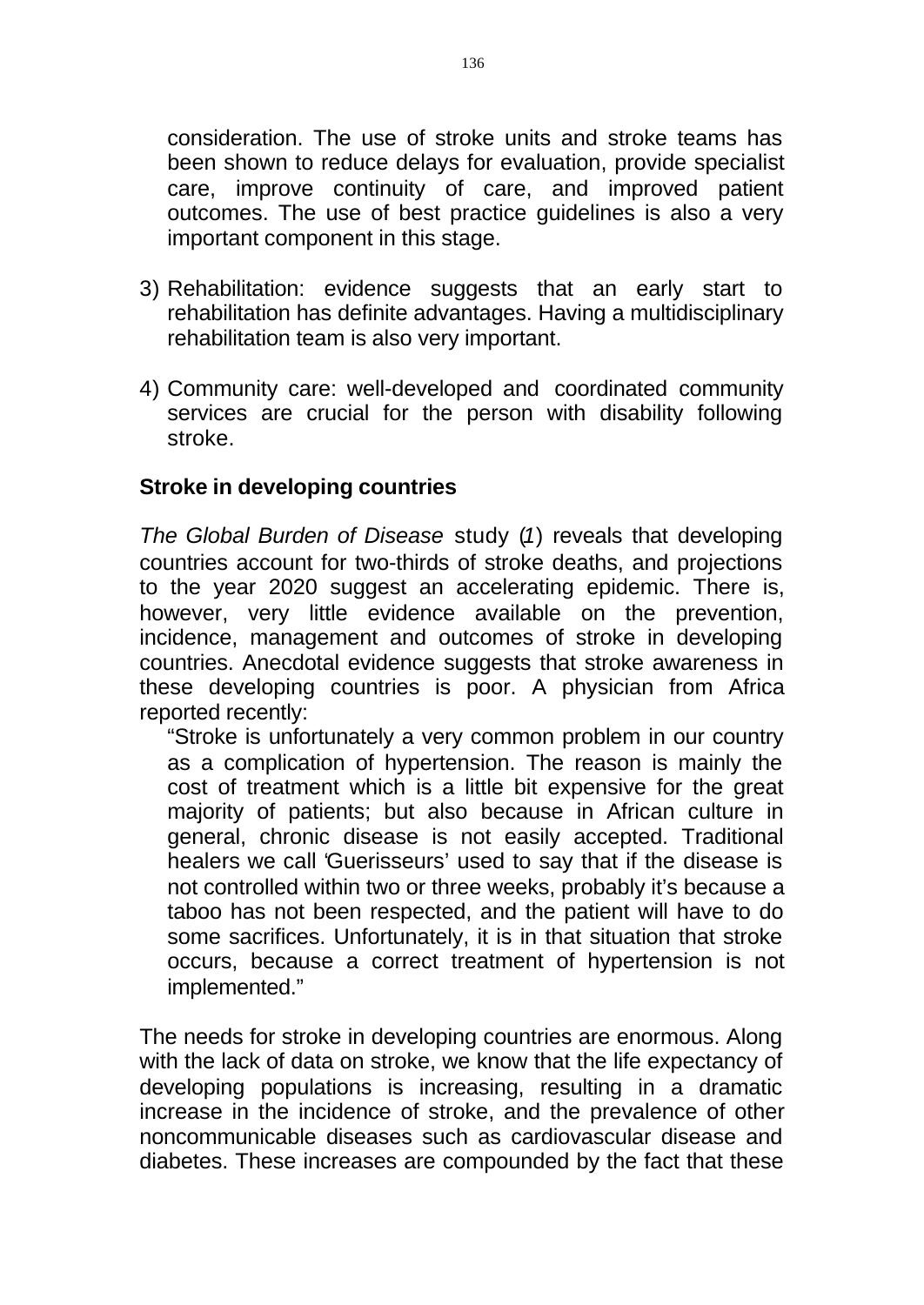populations are also faced with lifestyle changes propelled by urbanization, industrialization, and globalization. Poor nutrition is reflected in increasing blood pressures, body mass index, and cholesterol and diabetes levels.

Tobacco consumption is increasing, as transnational trade becomes a focus for tobacco companies. Risk factors of stroke are increasing more than ever before.

The WHO, together with the National Stroke Foundation of Australia, sponsored the *Asia Pacific Consensus Forum of Stroke Management* in October 1997. The conference saw the development of the *Melbourne Declaration* (*3*), which included a consensus statement on stroke in developing countries. The goals were:

- 1) To increase awareness of stroke among health planners and government in developing countries.
- 2) To establish priorities in terms of resource allocation for stroke services. These should include stroke prevention as the most important priority, in particular detection and management of hypertension, prevention of smoking, and other lifestyle issues such as diet.
- 3) To develop effective training programmes for professional caregivers.
- 4) To develop effective public awareness and education programmes for stroke prevention, rehabilitation and treatment.
- 5) To collect accurate data on stroke.
- 6) To develop ways of transferring rehabilitation knowledge and skills to family members and other community workers as endorsed by the WHO 'Community Disability Services' initiative.

#### **The way forward**

Owing to the enormity of the problem of stroke worldwide, there is a need to establish high quality programmes in acute care, rehabilitation, community care, and prevention.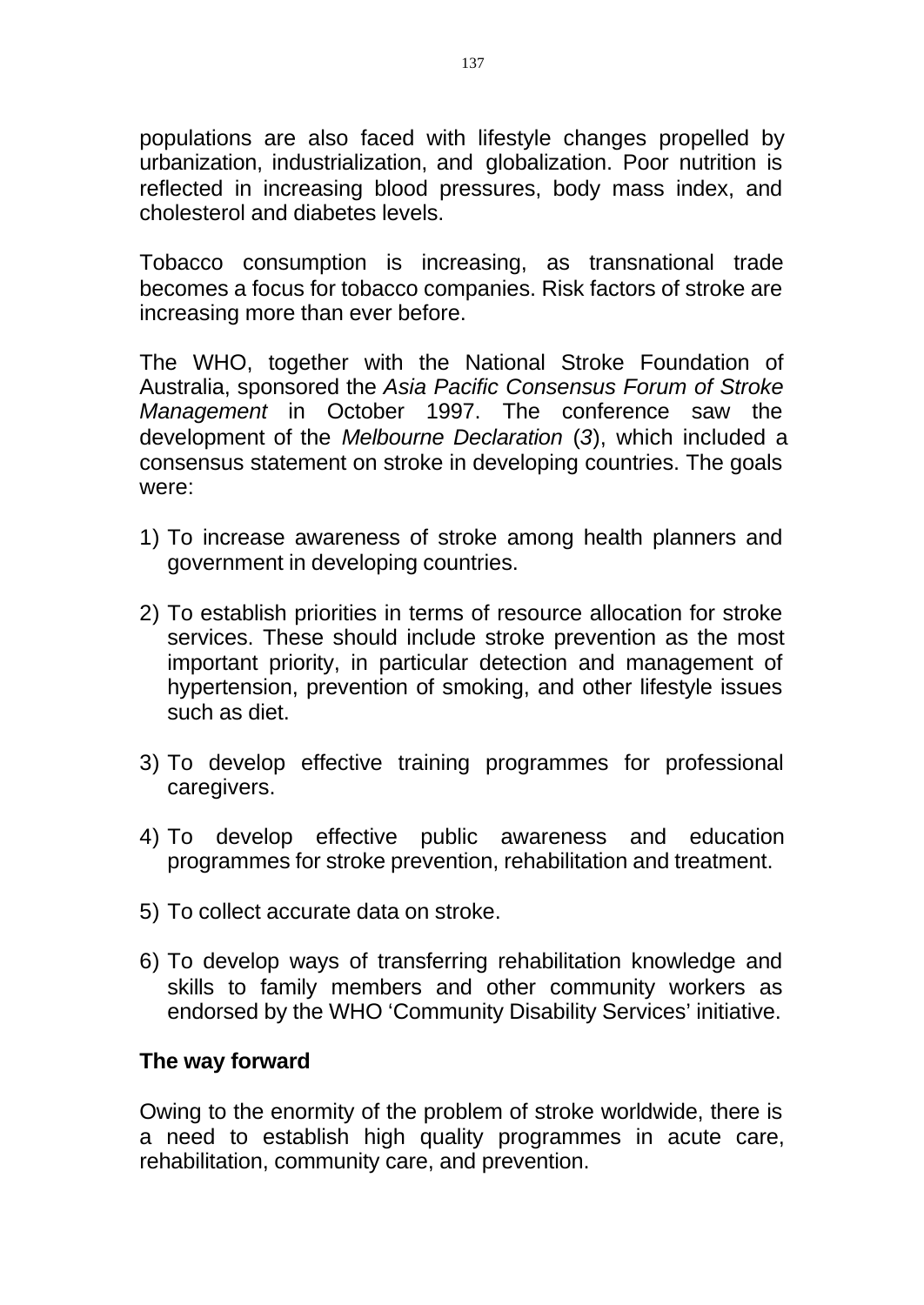The World Stroke Association, which holds its inaugural meeting in Portugal in May, looks forward to working with the WHO and other stakeholders in progressing frameworks for stroke in developed and developing countries, and in turn reducing the global burden of stroke.

# **References**

- 1. Murray CJL, Lopez AD*. The Global Burden of Disease, Summary*. Harvard, Harvard University Press, 1996, p. 18.
- 2. Ebrahim S. *Stroke A Global Public Health Approach*. Melbourne, International Stroke Forum, 2000.
- 3. Organizing Committees. Asia Pacific Consensus Forum on Stroke Management. *Stroke,* 1998, **29**: 1730–1736.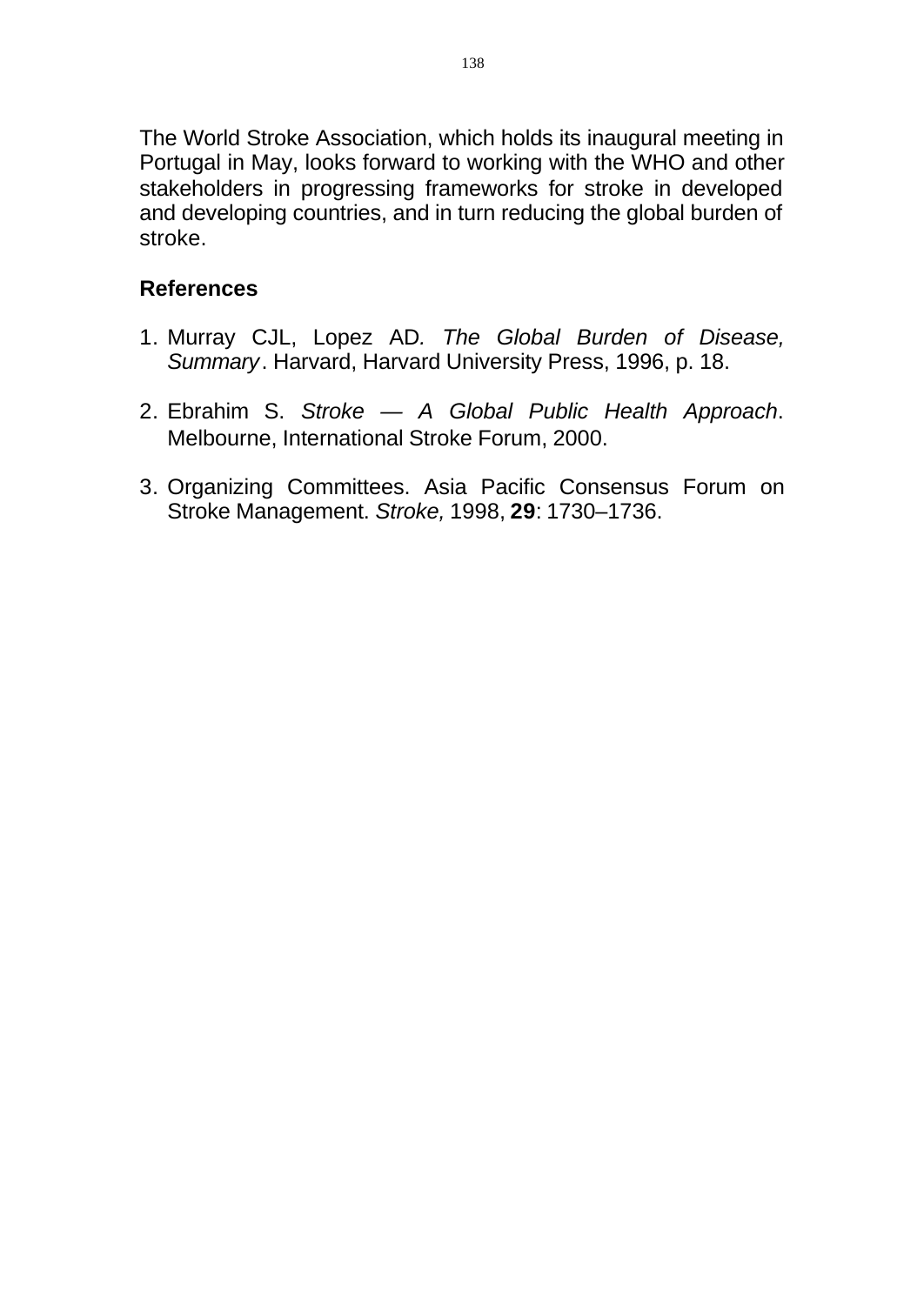# **Elaine Johansson, Parent from Inclusion International, Sweden**

Of utmost importance to me is that all people, with or without disabilites, are equal and that they have the right to influence their own lives. I believe it is important to fight for a society that stands for these values. Communication, such as expressing feelings, is a basic need of us all. We create such possibilities. We believe that all people can communicate and want to do so. When asked if all people have a language a female scientist in Sweden once said, "Yes, the wish to give signals and receive signals is just as primitive as the need of food and air".

It is important to start where we can. I work in an activity centre for persons with severe and profound intellectual disabilities in Gothenburg, Sweden. The people I meet have not only many difficulties but also many possibilities. It is there that we must start. It is not useful to consider what a person cannot do — that person has a right to develop his or her own abilities. All people can succeed. It is up to us to create the conditions such that everyone is given the opportunity to do so.

Many people with intellectual disabilities are in need of help in their daily lives, and therefore it is so important to give them every opportunity to influence their own lives, to manage what they can, and to decide as much as possible for themselves. For example, it may be to choose what food to eat or what activities to follow. This will increase their independence.

People with intellectual disabilities have difficulties in abstract thinking. The level of intellectual disability relates to what and how much is understood of one's own environment. The reality must be specific and more understandable. At an early level personal experience facilitates understanding. At an early level it is often difficult to assess how a person thinks and perceives. When someone cannot talk and explain, how can we really know what is needed? There are ways to learn more from persons with intellectual disabilities if one is humble and open-minded. To understand intellectual disability it is useful to know how young children develop. All human beings follow the same basic development, but for some it takes longer to learn.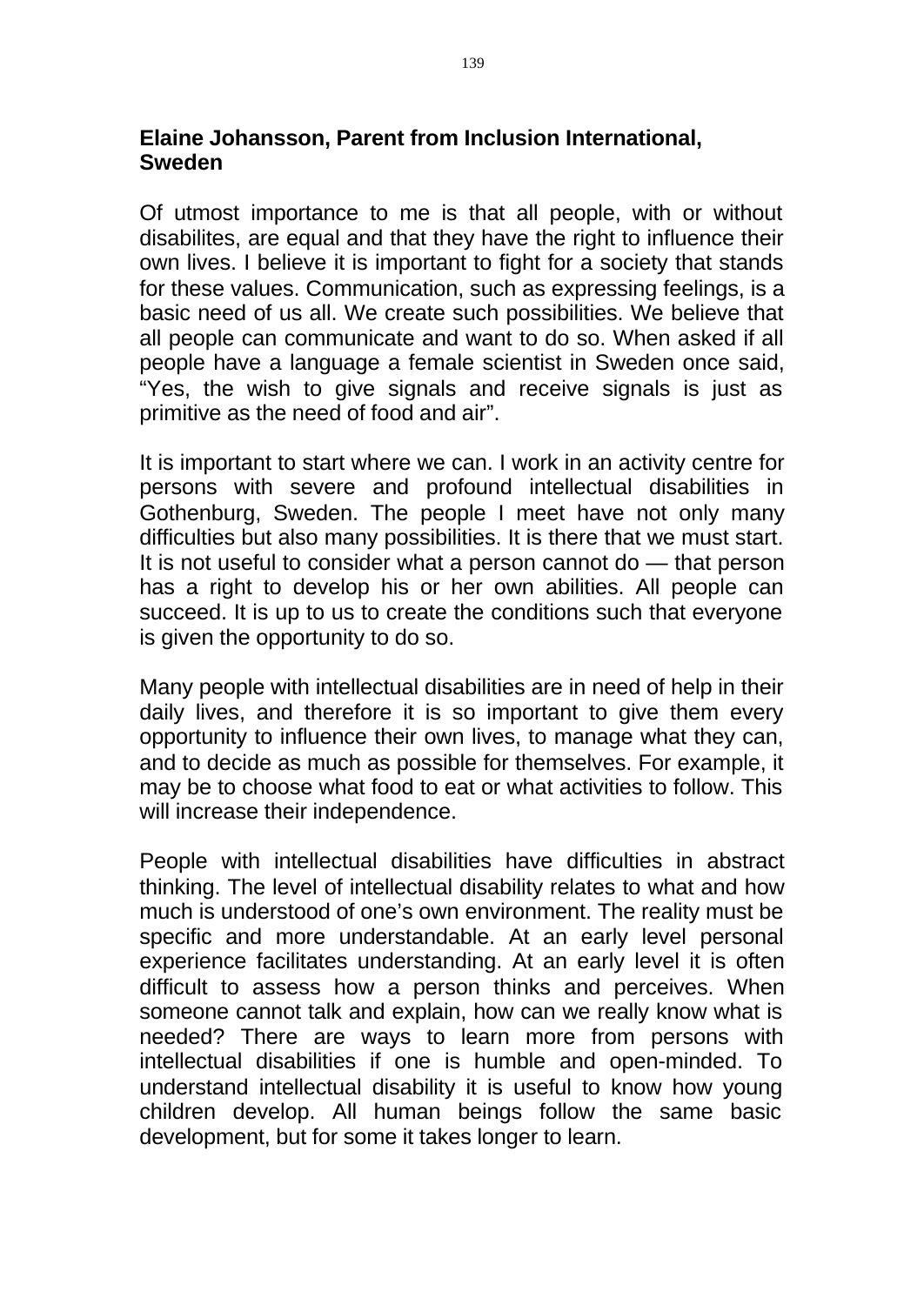There are differing ways of looking at talent or ability. People with intellectual disabilities are only disabled on the intellectual level. They may have a musical, social or emotional talent, for example.

Many children and adults with intellectual disabilities cannot tell us themselves that their vision is poor and perhaps they do not even understand that this is the problem. It is easy for parents and staff to misinterpret difficulties caused by poor vision as yet another aspect of the intellectual disability. Eyesight is perhaps man's most important means of receiving information. People should not have to live with poor eyesight just because they cannot explain that their vision is blurred, especially when spectacles could easily correct the defect and when there are objective methods of examining eyes.

Before meeting a person with intellectual disabilities it is best to have information on his or her eyesight, hearing and other senses. Even this is not enough. You should discover the person's interests because that is what the person will do gladly and often. Activities that are not perceived as interesting are not done at all.

We can legislate on the right to relief and support, the right to a home and daily activity, but we can never legislate on the right to *love*. In fact, love is of utmost importance for persons with intellectual disabilities and their parents, and indeed for us all. If we were forced to surrender all except one thing, then surely we would choose the persons closest to us — our family. The lack of close relations and of love and the ensuing isolation of intellectually disabled persons are tragedies for both the persons themselves and their families. The challenge in the future is to encourage society to welcome persons with intellectual disabilities and to facilitate their opportunities for friendship.

In recent decades Inclusion International has worked for and given support to persons with mild intellectual disabilities in order for them to participate and to become more independent. Now it is time for persons with severe and profound intellectual disabilities to be visible. The fight against negative attitudes towards persons with disabilities must be intensified and we must put persons with the most severe and profound disabilities on the agenda.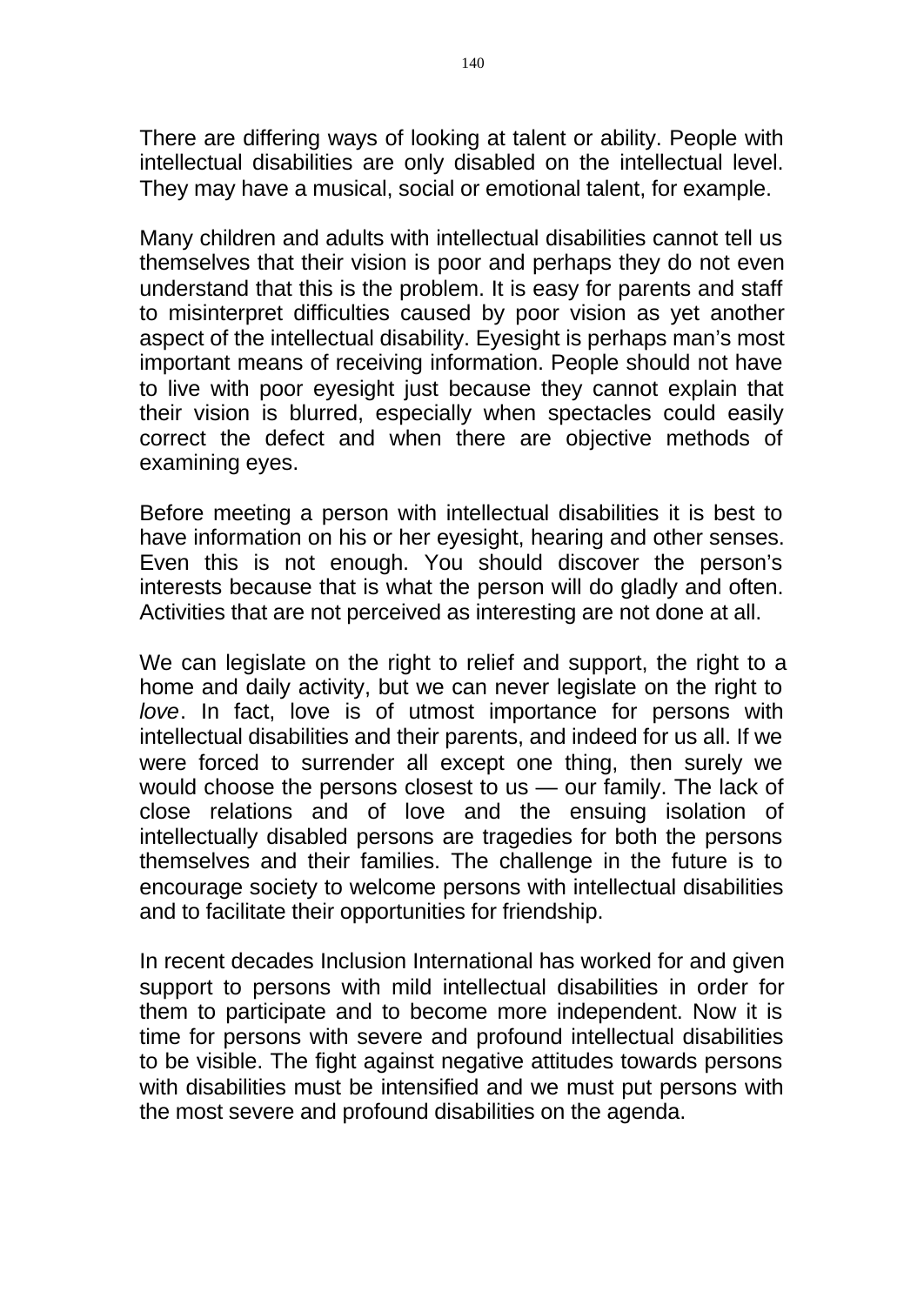# **Dr William J. Peek: President Elect, International Society of Physical Medicine and Rehabilitation (ISPRM), Netherlands**

The International Society of Physical Medicine and Rehabilitation is the worldwide organization of doctors and other health care professionals working in the field of physical and rehabilitation medicine. The Society was formed in November 1999 as the result of the merger of two international organizations on physical and rehabilitation medicine: the International Rehabilitation Medicine Association (IRMA) and the International Federation of Physical Medicine and Rehabilitation (IFPM&R). Both organizations have coexisted for more than 40 years: the IRMA as the association of individual doctors working in the field of physical and rehabilitation medicine; the IFPM&R as the international federation of national societies of specialists in PM&R. A few years ago they decided to combine their mission and goals, and to merge and integrate into one organization.

The ISPRM has individual members as well as national society members. Active members are doctors working in the field of rehabilitation medicine and their national societies; associate members are other health care professionals working in that field and their national societies.

The mission is:

- To be the pre-eminent scientific and educational international society for practitioners in the fields of physical and rehabilitation medicine.
- To help improve the quality of life of people with impairments and disabilities.
- To provide a mechanism to facilitate the input of rehabilitation medicine to international organizations with special emphasis on those dedicated to the field of rehabilitation.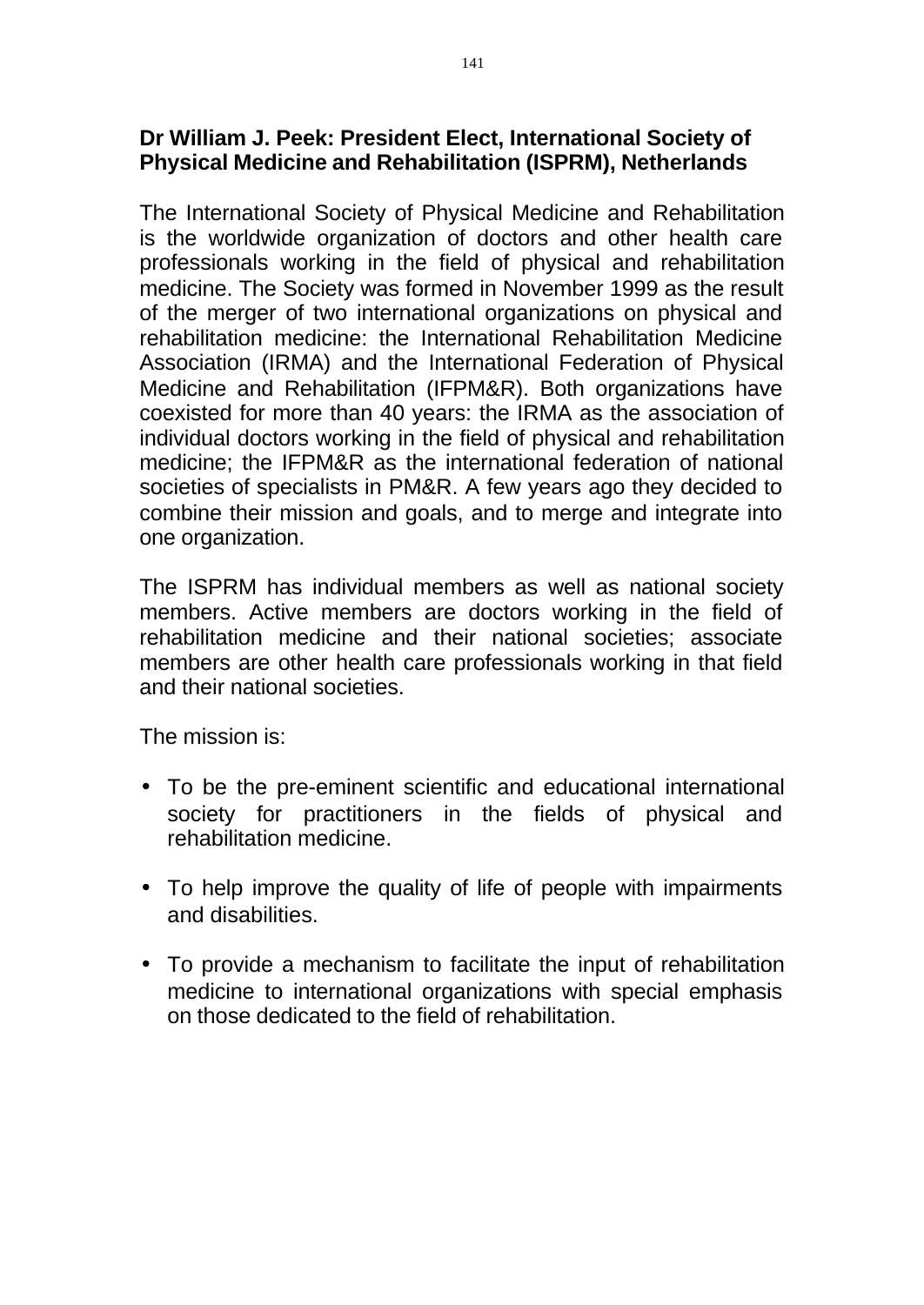Important goals are:

- To influence rehabilitation policies and activities of international organizations that are interested in the analysis of functional capacity and the improvement of the individual quality of life.
- To encourage and support the development of physical and rehabilitation medicine as a comprehensive medical speciality.
- To encourage a wide interest of physical and rehabilitation medicine in all physicians.
- To help national professional organizations to influence national and local governments on issues related to the field of physical and rehabilitation medicine.

For more information about ISPRM please look at the web site www.isprm.org

Needs and challenges in *Rethinking Care* for the ISPRM:

(1) *Need*: Involvement of the 'patient' in the rehabilitation medicine process. Rehabilitation medicine cure and care aims at preventing or minimizing disabilities in the activities of daily living, the social aptitudes, psychic aptitudes and communication. If long-lasting or permanent disabilities cannot be prevented and will result in handicaps it is aimed at the maximal re-integration of the disabled person into his or her normal lifestyle. Throughout this process the 'patient' and his or her next of kin must be very actively involved.

Thus, one could say that rethinking care ought to be an intrinsic part of rehabilitation medicine cure and care. It ought to be, but in many cases it still is not. It is different in different countries but. even in the countries where this concept of rehabilitation medicine is accepted and practised, there are differences in how physiatrists and their interdisciplinary rehabilitation teams accept the active role of the 'patient'.

The challenge for the ISPRM is to contribute to making this concept an intrinsic part of rehabilitation medicine practice all over the world.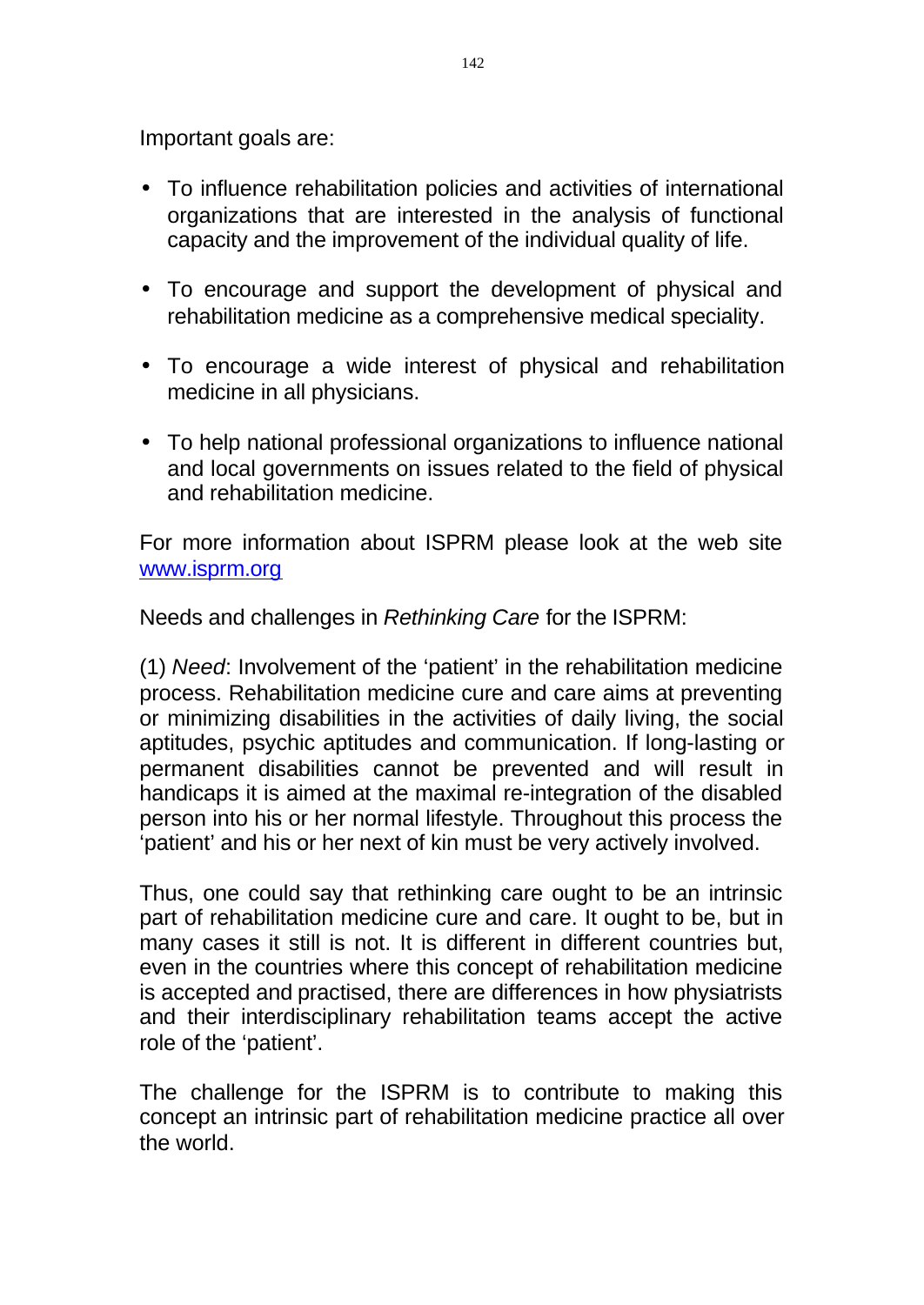(2) *Need*: Participation of persons with disabilities in health care and social services. One of the items in the mission of the ISPRM is to help improve the quality of life of people with impairments and disabilities.

A way of accomplishing this goal has been mentioned: cooperating and maintaining close liaison with other international societies having the common objective of improving the quality of life of people with impairments and disabilities.

The challenge for the ISPRM is to make this a reality and thus to help achieve full social inclusion of persons with disabilities in their communities, based on equal opportunities and equal human rights, all over the world.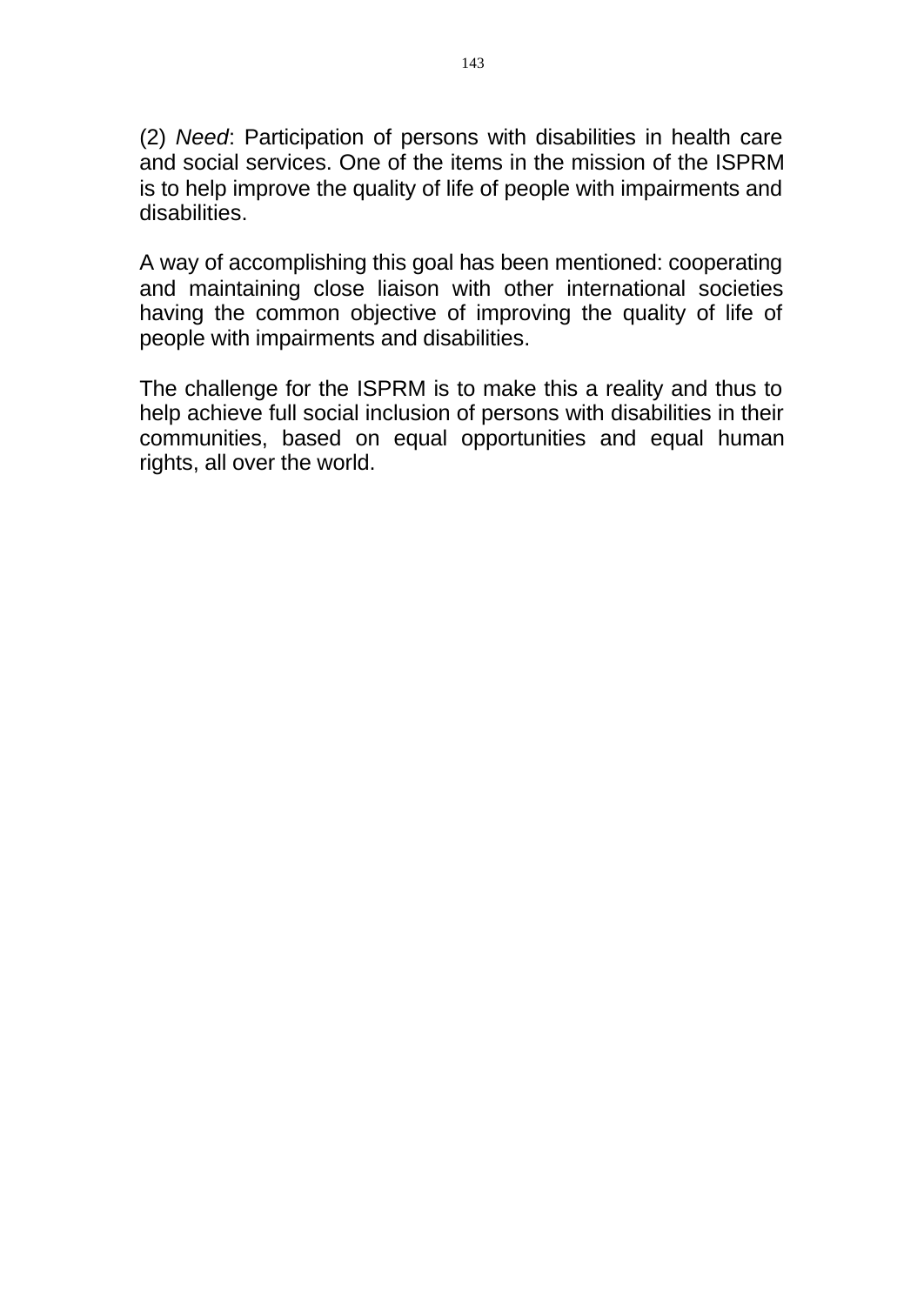**María Soledad Cisternas Reyes: Lawyer, graduated at Pontificia Universidad Católica of Chile with a Political Science Master's Degree, membership of Legal Investigation Center; Public Interest Actions Programmes from the Law School at Universidad Diego Portales, Chile** 

# **1. Equality juridical programme versus discrimination disability area**/**juridical programme on disability**

# *Introduction*

The transition from the concept of the benefactor state with strong assistance but low citizenship participation, towards a subsidiary role of the state, has brought about structural transformation in the way some social topics are treated. One such topic is 'disability'. In many developing countries neo-liberalism has generated progress in terms of technological advances and an 'improvement' to the quality of life of the population. The combination of the rhetoric of egalitarianism and economic growth has invigorated disabled people. Their role in society may now include involvement in developing public policies as well as decision-making in their own lives. The problem of 'invisibility' is a reality for many disabled persons and it is stronger with reference to disabled women.

The challenges for disabled persons are countless and extend to all aspects of social life, i.e. access to education, training, labour, communication, information, culture, physical space, sport and entertainment, as well as justice, decision-making, processes of participation, etc. The elaboration of '*Weltanschauung*' would mean giving real content to the Equality Principle, with respect to every human being, and the development of these concepts through a policy of true equality of opportunities and social integration. From this general overview, it is necessary to discuss several strategies and perspectives relevant to a holistic approach to disability.

# *Description*

Firstly, to strengthen the Equality Principle within the context of the struggle for a meaningful democratic society, a juridical programme has been designed as an indispensable strategy to achieve those goals. It is believed that any initiative on this subject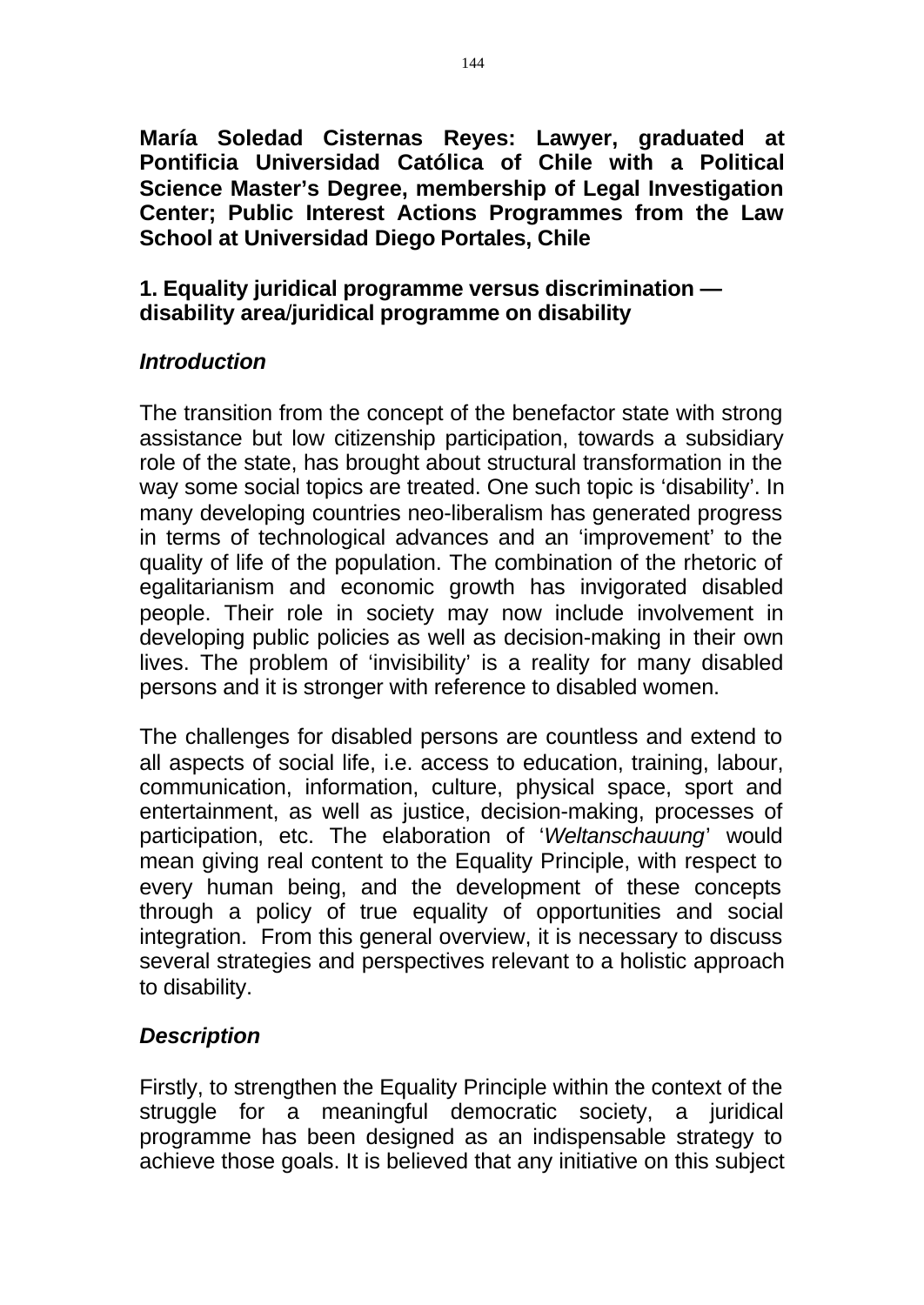cannot come from the state. Yet it is an essential contribution to the organization of the nationhood. This programme was developed in 2000 in the law school at Diego Portales University. It is part of a global project called *Public Interest Actions*. It has two independent but related components: Diagnosis and Intervention.

# *Diagnosis*

Disabled people have different experiences to non-disabled people and this produces social divisions. Disabled people need social integration. They face discrimination and there are many needing help – about 1 400 000, according to the WHO. The development of National and International Juridical Codes has brought all these issues into the open. Victimized people have nowhere to go when they need to know about their rights and when they need legal counselling. In some cases they need legal defence because they have been discriminated against owing to their disability.

There is free legal counselling, but the high specialization of these matters brings about an inappropriate way of focusing some of the questioning. The effect has been underestimated. In some specific controversial cases the affected person is left after questioning with the feeling of defencelessness, which increases uncertainty and desolation.

The characteristics and needs of disabled people are so complex, and exacerbated by poverty, that they are unable to access private juridical consultants. Hence they encounter difficulties receiving appropriate advice and support. In legal terms, the 48th article of the '19284 Law Code 1994' about the social integration of disabled people in Chile is quite clear. It prescribes:

"Without detriment of the existing administrative and penal standards, every person who as a result of an arbitrary or illegal act or omission suffers discrimination or threat in the practice of the rights and benefits by himself or anyone of his name, to the judge of a correspondent Municipal Court according to his address who must take measures to guarantee and re-establish his affected right." *(Translated from the original)* 

However, this text has been in use for six years and there has been no ruling judgement registered concerning discrimination or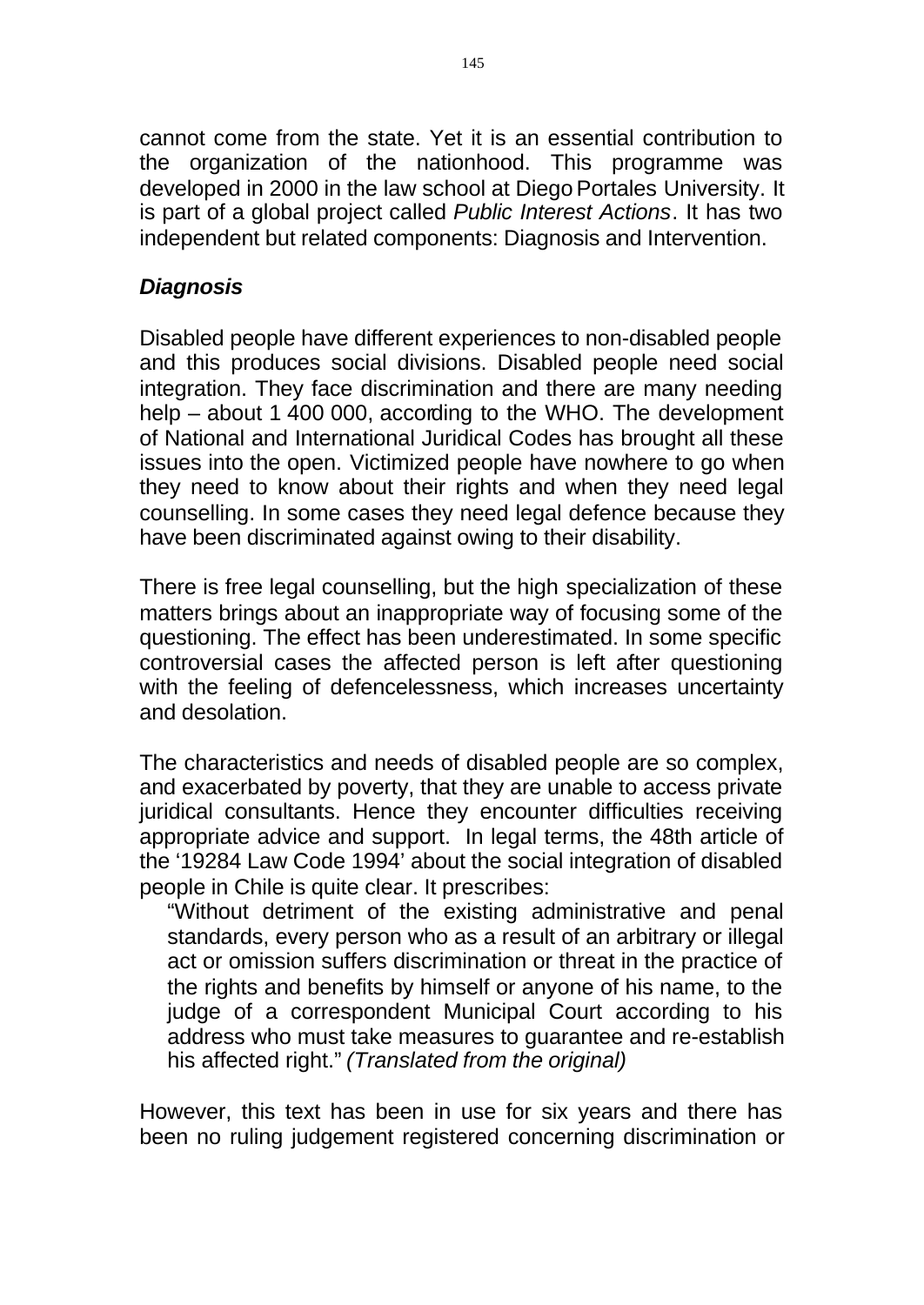the denial of rights (the law prescribes that a ruling judgement be registered in the National Disability Register).

This demonstrates that the spirit of the law has not been fulfilled. The aim was to make people respect the basic principles for the complete integration of disabled people and to give them access to legal redress in defence of their rights through judicial tribunals.

There have been no appeals for habeas corpus or precautionary actions over constitutional rights in these cases. The problem is serious because the Chilean social system is sheltering injustice on human rights violations, on infringements of rights that hardly ever come before tribunals or courts, but which actually occur every day.

#### *Intervention*

Intervention is directed at fortifying the Equality Principle of every individual. It has been protected judicially by the Political Constitution of the Republic of Chile since 1980; also by its laws and the International Juridical Code as well as by the inalienable right to psychical integrity, honour and private life inviolability which are sometimes affected in these cases.

This situation has been criticized many times for the apparent lack of standards and its failure to build on the principle of Equality of Human Beings. The juridical programme holds that it is possible to perform important actions within the context of the constitutional, legal and regulated material available.

The legal programme has been conceived with the intention of making the law more accessible to citizens. At the same time it is intended that the disability issue creates a link with the academic world. This would further the development of a more analytical approach and would also add a new dimension to the political debates on disability issues.

This programme was not designed to simply lay the foundations of 'assistance', but it is also an action-based project founded on scientific analysis. Thus, individual cases may be well supported and have an important symbolic significance at the general level. Furthermore, the programme has an interdisciplinary perspective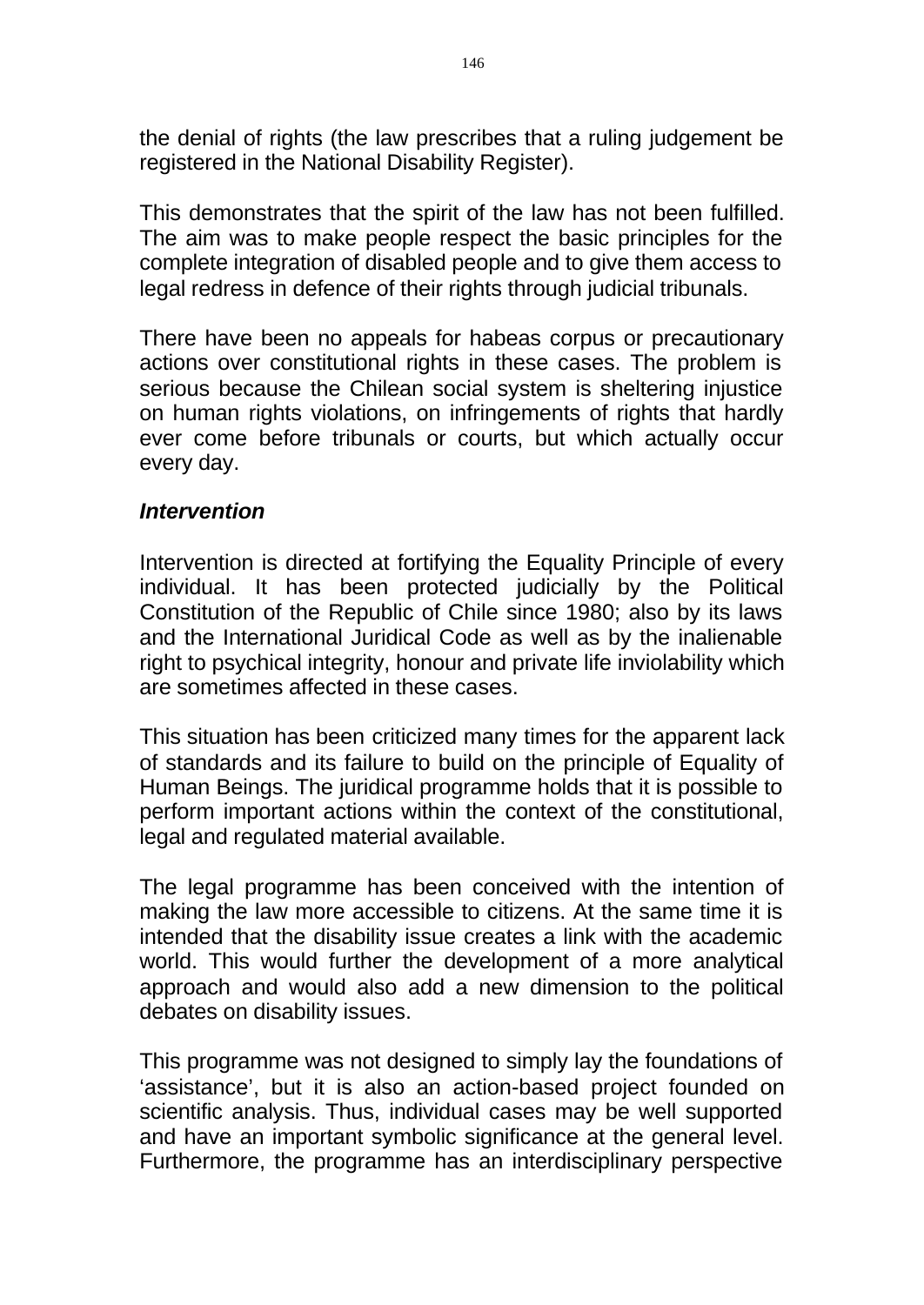involving the law with political science, sociology, psychology, and social communication. It may also initiate the possibility of other social sciences.

The programme involves an alliance between the university that sponsors the juridical programme and various state organizations. It produces materials such as diptychs, triptychs, posters and information for disabled users. Participant organizations include the Social Organizations Division of the General Secretary of Government, Social Services Division of the Social Security Institute, Women's National Service, and National Disability Fund. In addition, the programme will contribute to fortifying the associations of disabled people every time a case of discrimination is verified. Finally, the insertion of the programme into the heart of the law faculty of a prestigious Chilean university will allow law students to be educated in interdisciplinary and intersectorial juridical subjects connected with 'disability'. This will provide a future resource of professionals with expertise in disability issues.

There are two immediate goals of this proposal that will contribute to a cultural evaluation of the Chilean State.

*(a) Promotion of individual and collective rights of disabled people:*  The first goal is to provide information about rights to vulnerable groups and to the community in general. Activities include the production of printed material, audio tape recordings, radio and TV spots, training courses, and lectures and seminars directed at judges, social leaders associated with disabled people, teachers, students, public and private authorities.

## *(b) Counselling and specific juridical defence in cases of disability discrimination:*

There is a general lack of knowledge about disability discrimination in Chile. The juridical programme will confront this issue as its second plan of action.

For people to participate in specialized discussions it is necessary to provide a procedure accessible to those who suffer discrimination. Most people declare themselves to be tolerant and against any kind of discrimination. However, discrimination happens and the victims do not know where to go. Sometimes their cases have been rejected owing to the lack of juridical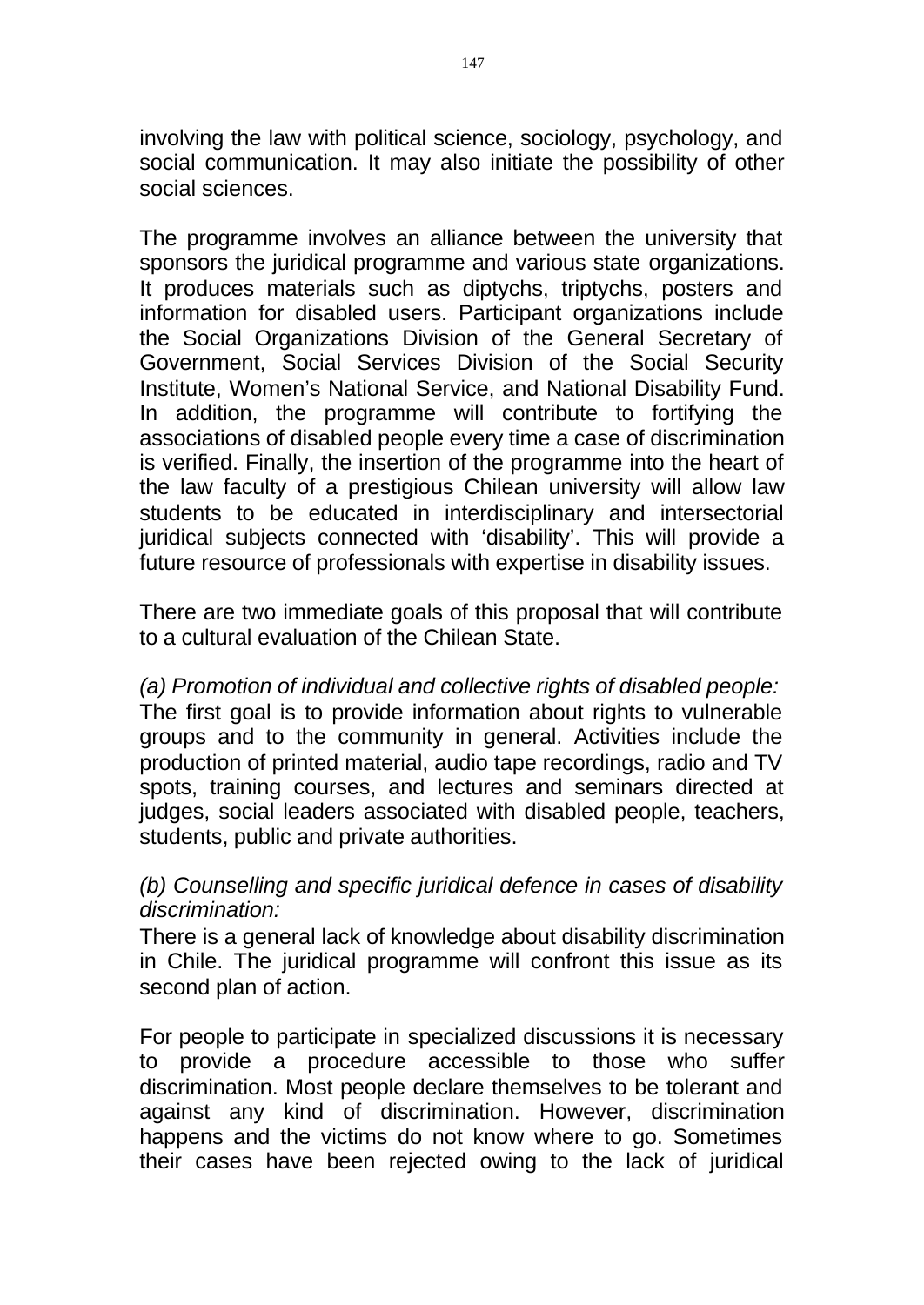procedure that would lead to justice. On the other hand, it would be good to give people their inalienable rights without considering a specific procedure that the victim must follow. Discrimination occurs because people are able to get away with it and the victims are not well informed.

The project proposes to measure the changes in attitude by means of scientific research. Relevant cases include the casuistry of two processes of discrimination concerning disability, presented to the Chilean tribunals by the lawyer:

- Denial by a TV station that a disabled artist was not allowed to participate in one of its shows because of low ratings.
- Onerous restrictions applied to blind passengers by LAN Chile SA. *(The sentence of the Supreme Court supported the Airline, but the case was taken up by the Interamerican Commission of Human Rights where it was actually carried through.)*

# **2. Human rights and disability**

In relation to the Equality Principle and disability, I consider a juridical doctrine indispensable to secure disabled people's human rights. These rights are based on the fact that disabled people are human beings and that disability is not a voluntary option in life. I will now give a summarized enumeration of these rights.

*(a) Right for free access to technological aids (preventive and rehabilitating technology):* 

Under Chilean law, 'technical aid' support or the total or partial subsidy for its acquisition is conditioned to the fact that the beneficiary must be a person in poor economical conditions. In addition, the catalogues show that a very limited technology is in use. The legislator does not distinguish disabled people on the basis of their economical situation.

However, it may be argued that problems arise because of the way the state organizes its resources. The legislator must consider that disability is usually accompanied by poverty. This is due to reduced labour opportunities, expensive treatments and transportation costs. These costs are exceedingly onerous when compared with those of the rest of the population.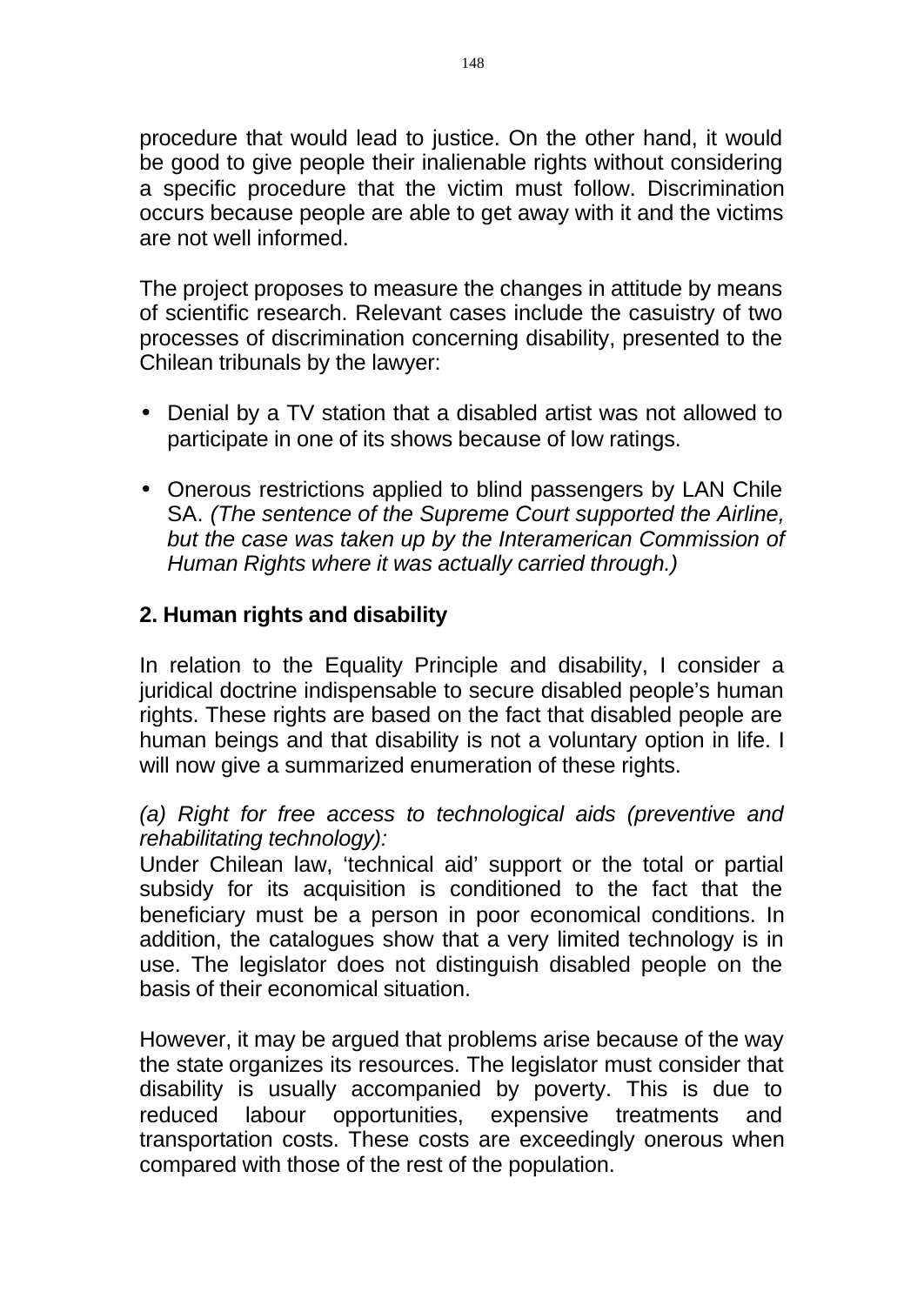Technology has enabled the production and development of sophisticated aids that allow an individual to compensate for his or her lack of functional abilities and to improve the limits of communication. Most disabled people have no access to them because of their high cost.

Since the Chilean middle class does not qualify as 'poor people', they can neither apply for such subsidies nor afford them independently. Even the exemption tariff provided by law for computerized equipment does not help.

## *(b) Right for scientific investigation:*

With respect to prevention good health is legally protected. A disabled person has a legitimate right to the scientific investigation of the causes of impairment and to appropriate treatment. In an ideal world, we would try to make impairment less common. This is very important for genetic illnesses as chromosome information is transmitted to the offspring. This causes some disabled people to avoid having families so as to avoid transmitting their conditions to future generations. This in turn causes stigma that affects their private lives and psychology. In this way disabled people are 'biologically and mentally castrated'.

The right to scientific investigation encourages the National Health System to follow the latest medical advances of developed countries. It obliges them to encourage disabled people to participate in experimental therapies. These have an important impact on scientific advances and are an ethical obligation to future generations. Obviously, in the application of this right, it is assumed that experimental treatments should be harmless for the individual's health.

# *(c) Right for rehabilitation:*

It is important to clarify here that I am considering psychological rehabilitation which is often more important than physical rehabilitation. This important aspect of disabled people's lives is not widely treated in developing countries.

The mourning process a disabled person sometimes undergoes includes depression, anguish and severe mood disorders. These may lead to incompetence. Nevertheless, the legislators do not attach much importance to this fact. This allows health systems,